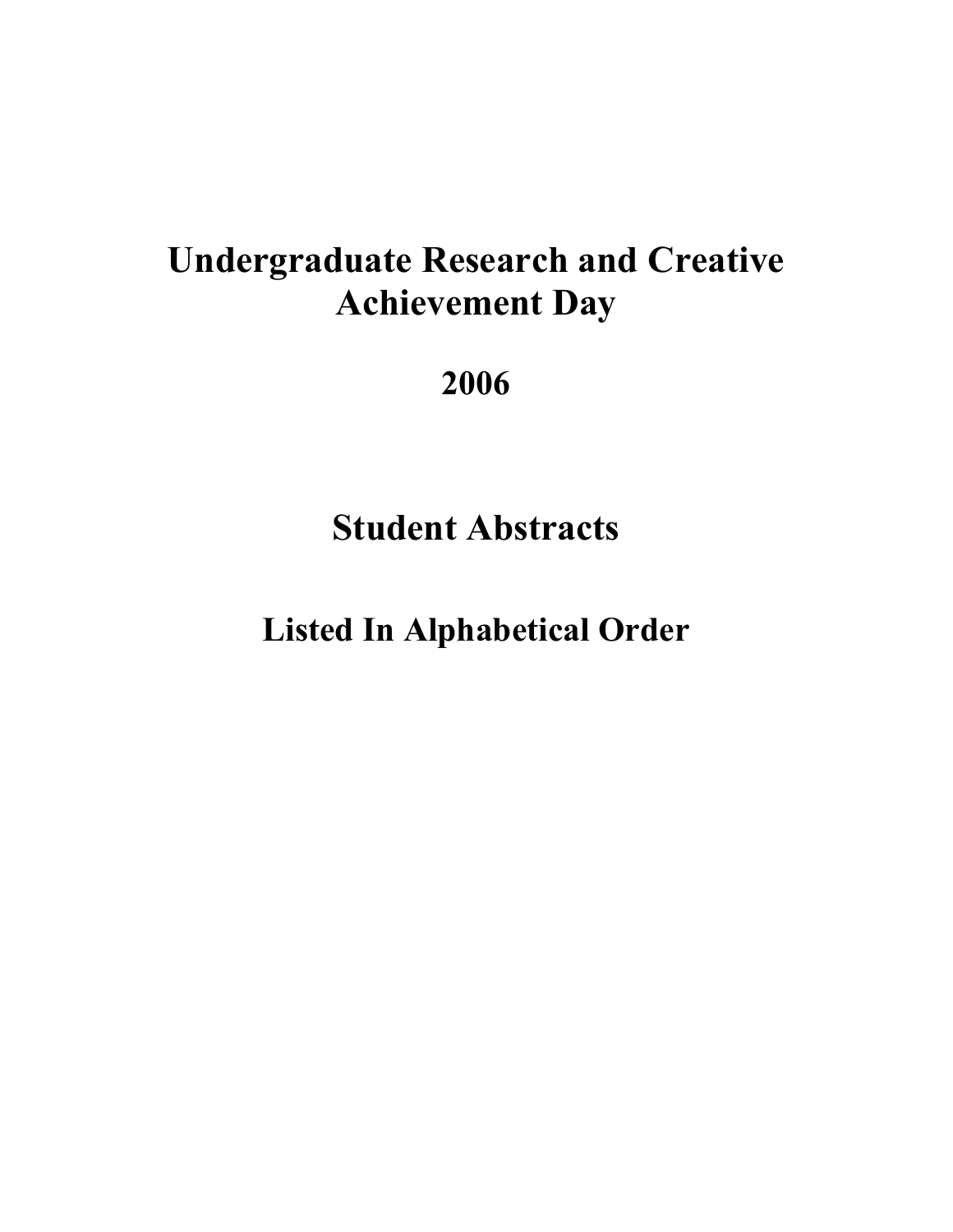# **Studying the Protein-Protein Interactions Involved in HIV-1 Assembly**

# *Nerg D. AchiriMofor, Sampson Kyere*

Michael F. Summers, Professor, Department of Chemistry and Biochemistry

The purpose of my research is to characterize the protein interactions involved in HIV-1 assembly using NMR and X-ray Crystallography. Knowledge from these studies could provide new therapeutic targets for the treatment of AIDS. The assembly of HIV-1 is mediated by the Gag polyprotein. Prior to budding, exposure of the N-terminal myristyl group of the HIV-1 matrix region of Gag is coupled with Gag trimerization, via myristate interactions. This targets Gag to lipid rafts in the plasma membrane of the host cell during viral assembly whereby unknown Gag interactions occur.

Evidence of the presence of trimeric Gag has been demonstrated by analytical ultracentrifugation and electron microscopic studies of Gag proteins assembled on lipid monolayers. Unfortunately, efforts to study trimeric myristoylated Gag constructs by NMR have been inhibited by aggregation and precipitation at concentrations that favor the trimeric species. To overcome these issues, a chimeric Gag-like construct was designed. Constructs were expressed in *E. coli* BL21 cells and prepared by affinity and ion exchange chromatography. Analysis by gel chromatography shows that the initial constructs GCN4-MA and GCN4-MACA readily form trimers and give rise to high quality NMR spectra, indicating studies of larger trimeric constructs including other Gag domains are now possible.

*This work was funded, in part, by UMBC through the NIH National Research Service Award GM 08663 to the Minority Access to Research Careers (MARC) Undergraduate Student Training in Academic Research (U\*STAR) Program at UMBC, the HHMI Undergraduate Scholars Program at UMBC and the Howard Hughes Medical Institute. S.K. is supported by the NIGMS initiative for Minority Student Development Grant (R25-GM55036) and the Proctor and Gamble Company.*

# **Effect of Zinc on ROS Production in Prostate Carcinoma DU145 Cells**

#### *Anthony A. Agyapong*

Renty B. Franklin, Professor, Department of Biomedical Sciences, University of Maryland Dental School, Baltimore

Prostate cancer is associated with a decrease of zinc accumulation. Although zinc is essential for normal cellular function, high levels can be toxic. Evidence suggests that mitochondria are potential targets of zinc's toxic effects. Acute elevation of zinc dissipates the mitochondrial membrane potential in neuronal cells, thereby enhancing the accumulation of reactive oxygen species (ROS). We hypothesize that the loss of zinc accumulation by prostate cancer cells is a protective mechanism through a reduction in ROS generation, which allows for the survival of the cancer cells. Thus, this research sought to identify potential zinc targets in the electron transport chain (ETC) by measuring ROS generation in response to zinc treatment. Prostate carcinoma DU145 cells were treated with zinc  $(20 \mu M)$  overnight. After treatment, cells were collected and incubated with ETC complex specific substrates. ROS production was measured over time. Preliminary results suggest a decrease in ROS production after zinc treatment. Thus, zinc did not increase ROS by inhibiting the ETC. However, further study is required to determine whether the lack of a zinc effect on mitochondrial ROS is specific for DU145 cells or whether unlike neurons, prostate epithelial cell ETC activity is not affected by zinc at the concentration used.

*This work was funded by Grant R01 CA79903 NCI/NIH and, in part, by UMBC through the NIH National Research Service Award GM 08663 to the Minority Access to Research Careers (MARC) Undergraduate Student Training in Academic Research (U\*STAR) Program at UMBC.*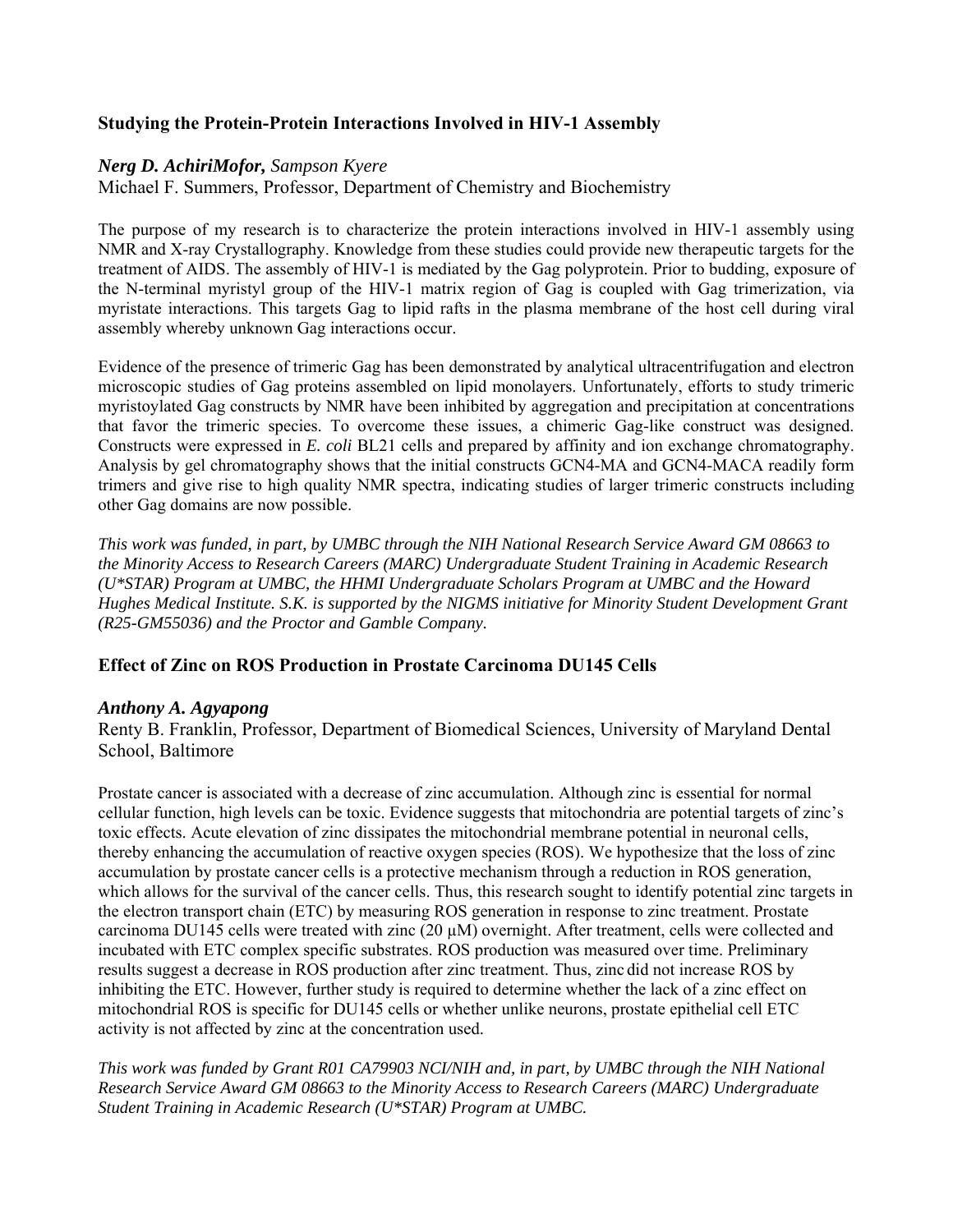# **Selecting for Troleandomycin Resistant Mutants in** *Deinococcus Radiodurans*

#### *Anthony T. Allen, Janice Zengel*

Janice Zengel, Research Scientist, Department of Biological Sciences

Troleandomycin and other similar compounds act as antibiotics by inhibiting protein synthesis in bacteria. However, the mechanism behind the process is not fully understood. Troleandomycin resistant mutants of *Deinococcus radiodurans* were isolated to identify changes in the ribosome that eliminate the inhibitory effect. Separate cultures of wild type *Deinococcus* were spread onto 12 TGY plates with a troleandomycin concentration of 15µL/mL and incubated at 30°C for a week. After the mutants grew, one colony from each plate was selected. The mutants were first analyzed using whole colony PCR and DNA sequencing to determine if there were changes in any of the three likely targets: 23SrRNA and ribosomal proteins L4 and L22. Once a change in one of the three targets is found, the bacteria in which the mutation occurred will be studied further by finding if they are resistant to any other antibiotics.

*This work was funded, in part, by UMBC through the NIH National Research Service Award GM 08663 to the Minority Access to Research Careers (MARC) Undergraduate Student Training in Academic Research (U\*STAR) Program* at *UMBC.*

## **Individual Differences in Endogenous Pain Control: The Effects of Adrenocortical Function and Catastrophizing**

#### *Mark E. Allshouse*

Lynanne McGuire, Assistant Professor, Departments of Mathematics and Psychology

Pain, the most common presenting medical complaint and a significant risk factor for morbidity and mortality in many diseases, is a critical national and international health problem. The limited existing laboratory studies of endogenous pain control processes, that is, those processes originating within the human body, have not examined the influence of adrenocortical function or in vivo pain-related catastrophizing. This study used standard laboratory procedures (i.e., Diffuse Noxious Inhibitory Controls or DNIC) to assess endogenous pain control. The magnitude of reduction of painful responses to pressure pain stimulus during concurrent administration of cold water pain to a different body site (forearm and upper trapezius) indicates the effectiveness of endogenous pain control. Subjects completed questionnaires assessing their level of in vivo catastrophizing and salivary cortisol samples were collected to assess adrenocortical function. To date, 35 subjects have satisfactorily completed the study. Preliminary results show higher baseline cortisol is significantly associated with greater magnitude change in DNIC, indicating more endogenous pain control. Greater pain-related in vivo catastrophizing is significantly correlated with weaker magnitude change in DNIC, indicating less effective endogenous pain control. One future research direction suggested by these results is examination of the effects of a psychological intervention targeted at reducing pain-related catastrophizing on DNIC

*This work was funded through an Undergraduate Research Award from the UMBC Office of the Provost.*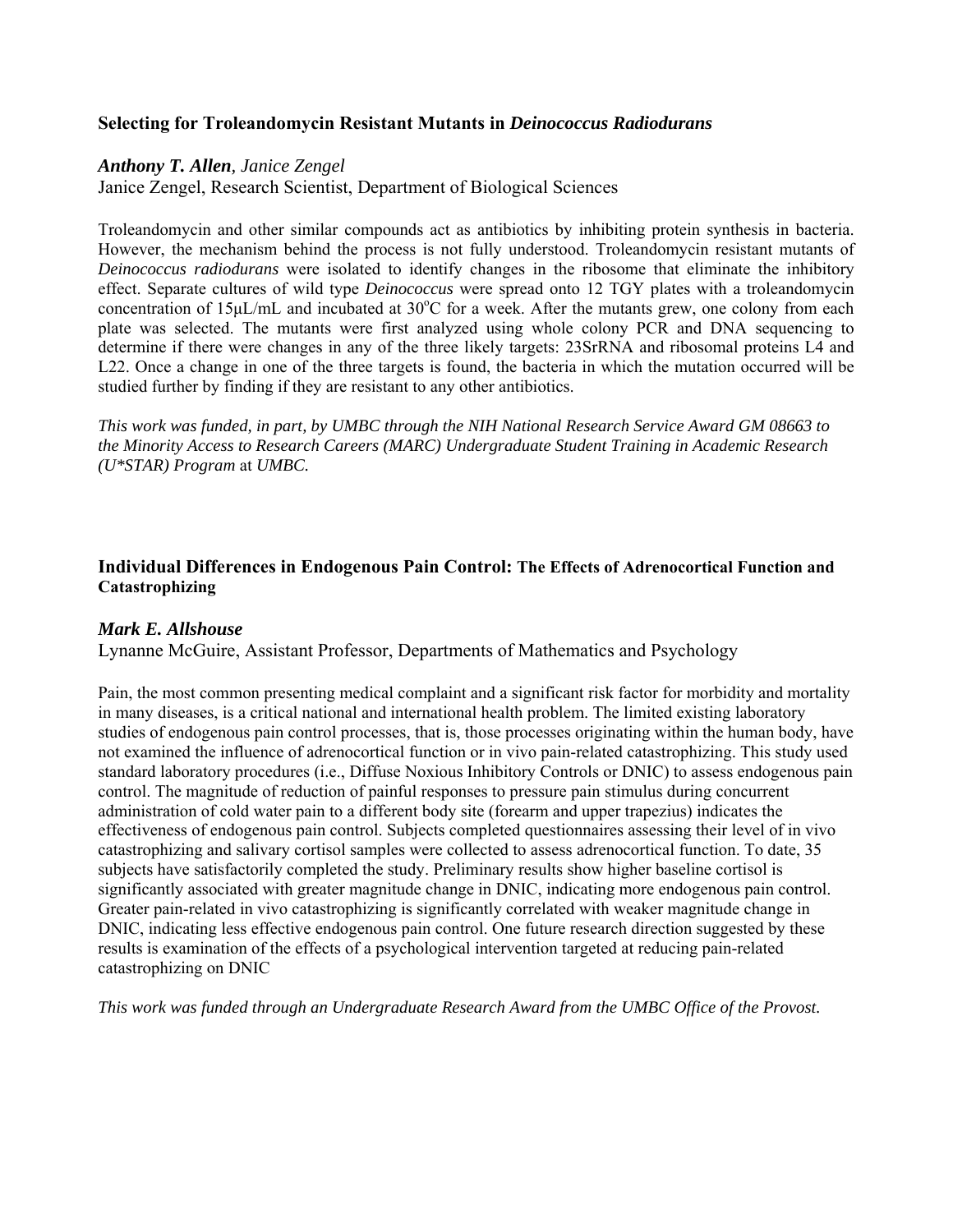# **Decay of Organic Matter in Eastern Deciduous Forests: Impact of Invasive Tree Species**

#### *Ramya Ambikapathi*

Christopher Swan, Assistant Professor, Department of Geography and Environmental Systems.

Understanding the impact invasive species have on ecosystems is of particular interest to ecologists. In forest ecosystems, the decomposition rate of senesced leaf litter is a critical ecosystem process since it is involved in nutrient cycling. Few studies have investigated how leaf litter from native tree species may decay in adjacent habitats dominated by non-native trees. *Ailanthus altissima* (Tree of Heaven; TOH) is a non-native species that quickly overtakes newly cleared areas and excludes virtually all other tree species. Furthermore, leaf litter of this species decays incredibly fast, leaving no litter layer to be inhabited by detritivorous invertebrates. I investigated the impact such alterations to the litter layer, and the subsequent exclusion of invertebrates, can have on the decay rate of native leaf litter. We report decay rates of leaf litter from Tulip Poplar, White Oak and the mixture of these two species left to decay in litter bags for one year in forest plots of either native tree assemblages, or a monospecific stand of TOH.

*This work was funded through an Undergraduate Research Award from the UMBC Office of the Provost.* 

### **Long-Lived, Long-Wavelength Luminophores for Immunosensing Applications**

#### *Cameron Bardliving, Amelita Bartolome*

Leah Tolosa, Assistant Professor, Department of Chemical and Biochemical Engineering

Our research focuses on the development of low-cost fluorescence-based sensor devices that can be used for clinical diagnosis of diseases, detection of food toxins, high throughput screening of drugs, etc. Fluorescence spectroscopy is a useful technique for measuring a variety of biochemical interactions, in particular, the association of an antibody with its respective antigen. Since our sensor must be low-cost, it is desirable that noise arising from the biological sample be minimized while maximizing the signal from the sensor. This should be done without resorting to expensive optics, electronics and software. One strategy that we are developing is the use of long-lived, long-wavelength luminophores. These luminophores are fluorescence resonance energy transfer (FRET) pairs where the donor (ruthenium) decays at a slow pace (long-lived), while the acceptor (Texas Red) emits at wavelengths relatively longer (red-shifted), than those of the biological sample. Thus, the background noise/emission from the biological sample which is short-lived and blue-shifted can be easily distinguished from the sensor signal. To demonstrate the utility of these novel luminophores, we will use fluorescence measurements to observe the binding of RET donor anti-bovine serum albumin (BSA) labeled with a ruthenium metal-ligand complex to RET acceptor BSA labeled with Texas Red.

*This work was funded, in part, by UMBC through the Center for Advanced Sensor Technology, Chemical and Biochemical Engineering Department, and the NIH National Research Service Award GM 08663 to the Minority Access to Research Careers (MARC) Undergraduate Student Training in Academic Research (U\*STAR) Program* at *UMBC.*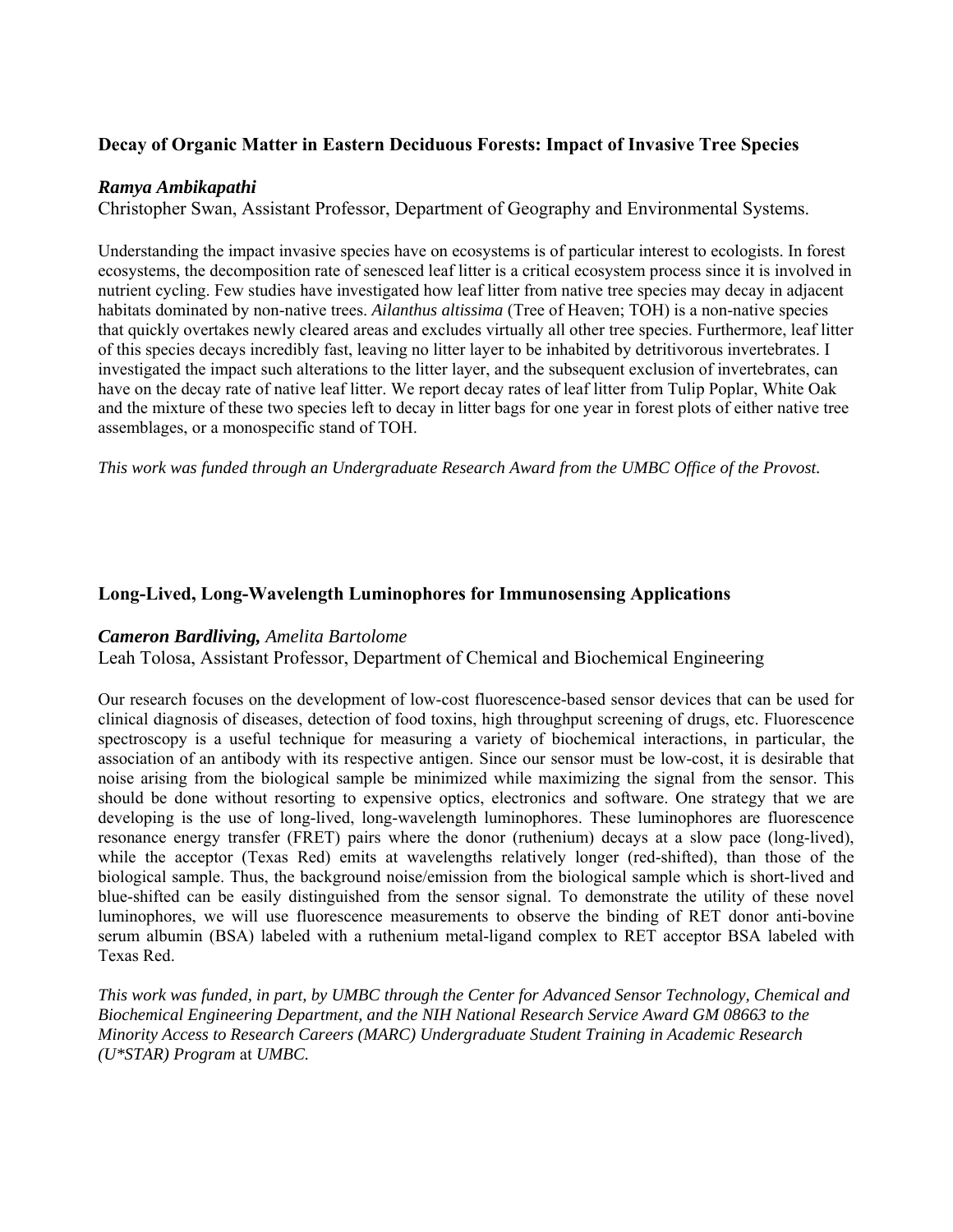# **Qualitative Implications of Heritage DNA Testing:** *africanancestry.com*

## *Kara Barnes*

Christel N. Temple, Assistant Professor, Department of Africana Studies

The online service for African heritage DNA testing, *africanancestry.com*, offers African Americans the opportunity to discover their African matrilineal and patrilineal ancestries. However, this scientific innovation has a variety of historical, contemporary, and future qualitative implications that can either empower or decenter African Americans. Discovering exact dimensions of heritage is a catalyst for creating new meanings of the historical concept of Back-to-Africa, articulating an American-based version of African globalism, strengthening the reparations movement, and relating African American ancestry to more concise regions of origin. The results of DNA testing will re-shape African American identity and re-invigorate Pan-Africanism, which is viewed as an ideology rather than a genetically-based and tangible practice of unity and cooperation with global communities of African descent.

Using content analysis and historical research within an African-centered paradigm, this project will evaluate the *africanancestry.com* website and will explore qualitative implications of science and technology on the discipline of Africana Studies based on the discipline's credo-- which asks, "to what extent will *africanancestry.com* create knowledge and inspire behaviors that will increase the life chances and life experiences of people of African descent?"--and on five of the discipline's fifteen categories of inquiry: Pan-Africanism, history, psychology, community development, and health/science/technology.

# **"Begin By Looking Inward"**

#### **Amy L. Baumgarten**

Doug Hamby, Associate Professor, Department of Dance

"Begin By Looking Inward" explores the dichotomy between Soviet Communism and American Democracy. President Kennedy said in a 1963 speech that in order to bring peace and stability among nations, each must begin by acknowledging its own practices, by looking inward. Such perspective into one's own strengths and weaknesses allows for greater understanding of others'. My travels last spring sent me far behind the Iron Curtain to Prague, Berlin, Krakow, and Budapest—at one time, all beacons of Communist might. I observed in each of these cities a common awareness of how fragile their budding civil freedoms truly are, yet so many I spoke with dismissed any notions of democratization ensuring those freedoms. At least under a Communist regime citizens were guaranteed basic necessities. I began this project pondering the differences between the two political ideologies. I found that despite the rhetoric of Cold War American politicians hailing democratic principles and repudiating those of the Communist bloc, the two worlds are nevertheless more similar than originally imagined. I ascertain that the more we villanize the "other", the more we become him. My presentation combines video, text, and dance, as they portray the various perceptions of the Cold War "other."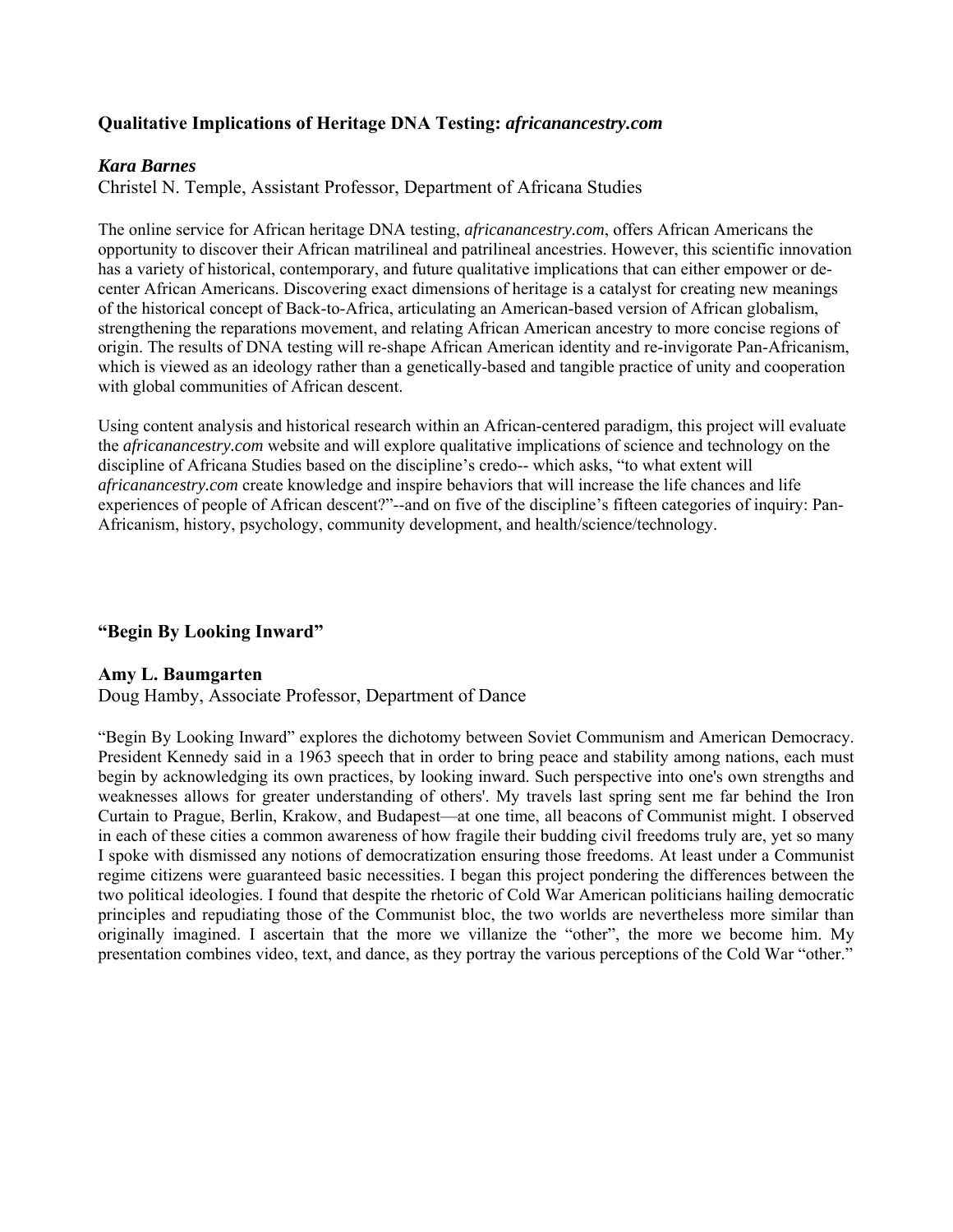# **The Utility of a Cytosensor for Measuring Glucose Oxidation in Myotubes**

## **Lorraine K. Beraho**

Craig Beeson, Associate Professor, Department of Pharmaceutical Sciences, Medical University of South Carolina

The main role of insulin is to regulate glucose metabolism. Type II diabetes is a metabolic disorder in which the body is unresponsive to insulin. In this study, a cell-based model was developed to study glucose utilization in response to insulin in skeletal muscle tissue. C2C12 myoblasts were differentiated into myotubes, which are similar to muscle. Different types of growth media used for differentiation included varied concentrations of Fetal Calf Serum and insulin. A Cytosensor Microphysiometer was used to measure total acid extrusion and oxygen consumption. These values provided information about levels of anaerobic glycolysis and glucose oxidation taking place in the cell. Two metabolic modulators were used, azide and oxamate. Azide blocks glucose oxidation and oxamate blocks anaerobic glycolysis. Results show that the metabolic state of myotubes is dependent on growth media used for differentiation. Myotubes grown in ITX exhibited metabolic responses similar to muscle cells of diabetic patients. They also exhibited high rates of fatty acid oxidation in the presence of high glucose concentrations. When myotubes were grown overnight in media with serum and then switched to media containing no serum and 100 nM insulin they became oxidative with normal metabolic responses.

*This work was funded in part by a grant from the National Heart Lung and Blood Institute. This work was also funded, in part, by UMBC through the NIH National Research Service Award GM 08663 to the Minority Access to Research Careers (MARC) Undergraduate Student Training in Academic Research (U\*STAR) Program* at *UMBC.*

# **Characterizing L4 and L22 Mutations in** *E. coli* **Strains Resistant to Oleandomycin Triacetate**  *LaToia Bryant, Janice Zengel, Lasse Lindahl*

Janice Zengel, Senior Research Scientist, Department of Biological Sciences Lasse Lindahl, Professor, Department of Biological Sciences

Macrolide antibiotics, such as oleandomycin triacetate, inhibit bacterial protein synthesis by binding to the 50S ribosomal subunit in the peptide exit channel. Interestingly, many ribosomal globular proteins such as L4 and L22 have extensions (tentacles) that reach into the mass of rRNA within the ribosome. L4 and L22 tentacles extend such that the ends of the tentacles form a constriction at the beginning of the peptide exit channel. Mutations in the L4 and L22 tentacles result in oleandomycin triacetate resistance in *E. coli*. Resistance is conferred through the inhibition of oleandomycin triacetate binding or such that the binding of oleandomycin triacetate does not inhibit bacterial protein synthesis. Oleandomycin triacetate resistant colonies were isolated, and colony PCR was performed to amplify L4 and L22 genes. Following PCR purification, L4 and L22 genes were sequenced in order to classify mutations in L4 and L22 tentacles that confer oleandomycin triacetate resistance. Following the confirmation of oleandomycin triacetate resistant *E. coli* strains, additional assays will be performed to characterize the oleandomycin-resistant mutants. Additional assays will determine temperature sensitivity, resistance or dependence on oleandomycin triacetate for viability, and growth rate. Finally, assays will show the extent of oleandomycin triacetate resistance, by determining the highest concentration of oleandomycin triacetate by which the mutants sustain life. This study contributes to a greater understanding of the mechanisms in which antibiotics inhibit the function of bacterial pathogens.

*This work was funded, in part, by the UMBC through the NIH National Research Service (NRSA) Award GM 08663 to the MARC U\*STAR Program.*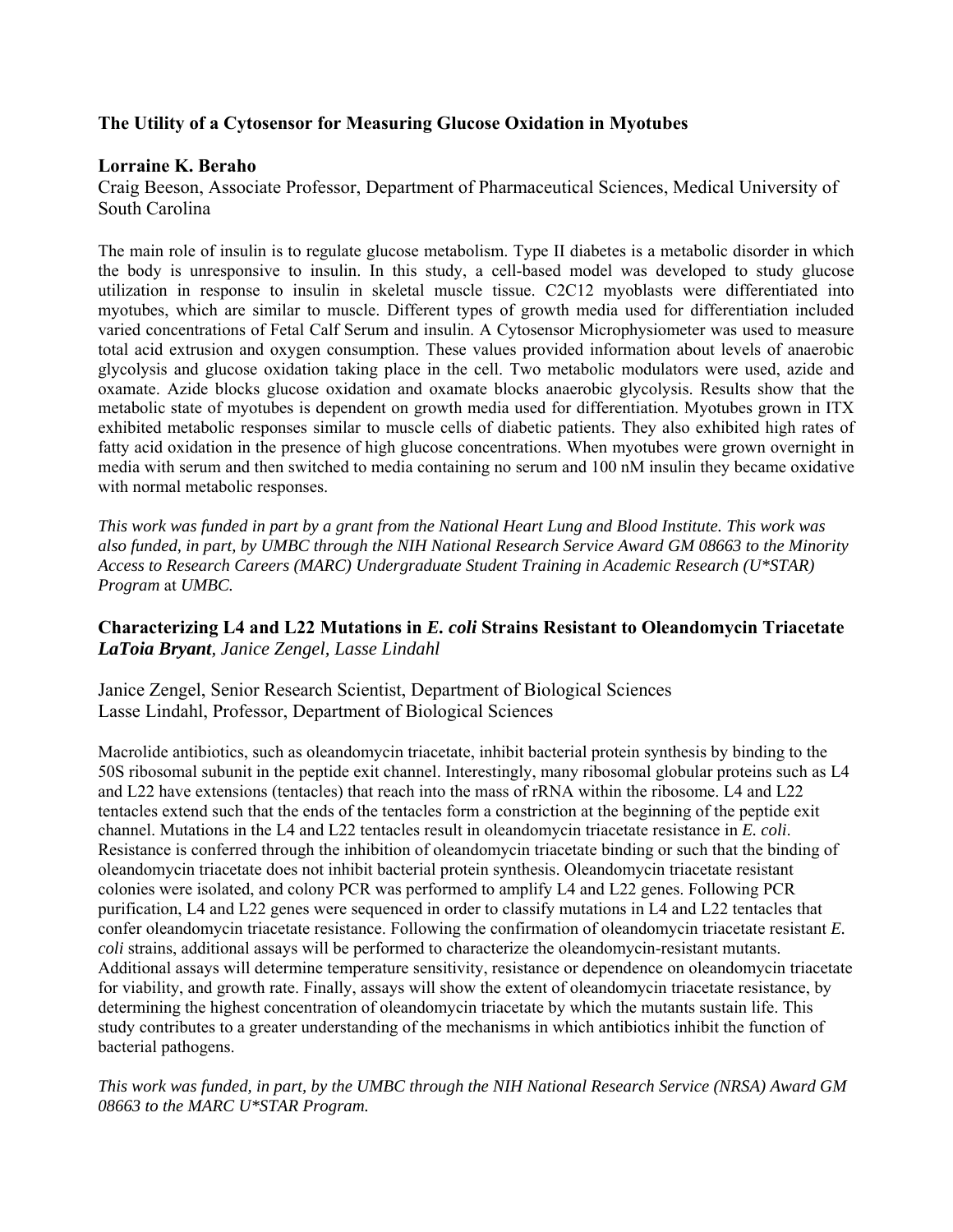# **Characterization of** *rlsD***, a Paralog of a Master Cell-fate Determination Gene in the Green Alga** *Volvox carteri*

*Stephanie N. Buckley, Valeria Pappas, Alicia Howard, Akelia Wauchope, Alexandra Harryman*  Stephen Miller, Assistant Professor, Department of Biological Sciences

*Volvox carteri* is an excellent organism in which to investigate mechanisms of cell differentiation. It is a spherical, multicellular green alga that possesses just two cell types, making *V. carteri* an excellent organism for investigating mechanisms of cell differentiation and how cells evolve. The *regA* (for *somatic regenerator*) gene encodes a putative transcription factor (RegA) that is expressed only in somatic cells and negatively regulates reproductive functions in them. Analysis of the recently sequenced *V. carteri* genome revealed four paralogs (*V. carteri* homologs) of *regA* that have been named *rlsA*-*D* (for *regA*-like sequence *A*, *B*, *C*, and *D*). Nothing is known about the function of these paralogs, but we hypothesize that one or more of them might function in cell-fate determination as *regA* does. In this study we focus on characterization of the *rlsD* gene, which is the closest relative of the only *regA*-like gene in *Chlamydomonas*. We are using RT-PCR and northern analysis to determine the structure of the *rlsD* gene (and to compare this structure to that of the *regA* gene), and to determine if *rlsD*, like *regA*, is expressed in a cell-type specific manner. Thus far we have identified two exons and the 3' boundary of *rlsD*.

*This work was funded, in part, by UMBC through the NIH National Research Service Award GM 08663 to the Minority Access to Research Careers (MARC) Undergraduate Student Training in Academic Research (U\*STAR) Program* at *UMBC.* 

# **Religion as a Factor for Judicial Decision-making on the Supreme Court**

#### *Rosemarie Capozzi*

Jeffrey Davis, Assistant Professor, Political Science Department

In this research project I examine whether religion impacts judicial decision making of Catholic Supreme Court Justices. With the confirmation of John Roberts and Samuel Alito, the Supreme Court has a majority of Catholics. For the purposes of my study, I define religion as a personal or institutional belief system derived from the existence or non-existence of a supernatural power or guidance from a spiritual leader. Political ideology, on the other hand, is a doctrine regarding a political, social, or economic system and is typically based on logic and reason. I examine how religion impacts the decision making of Catholic justices, and the extent to which their religion, rather than their political ideology, impacted their jurisprudence.

I conduct content analysis of the biographical data available for every Catholic Supreme Court Justice as well as the cases decided by the jurist. I then compare this to the viewpoint of the Catholic Church on controversial cases and issues to find how out how closely the justice agreed with the church. In addition I performed detailed case studies on Justices Brennan and Scalia to more carefully analyze the relationships identified in my content analysis. Quantitatively, I created an index which provided numerical values for the different ways that religion might be manifested in judicial decision making. This research found that political ideology is a more compelling source for judicial decision making than religious ideology.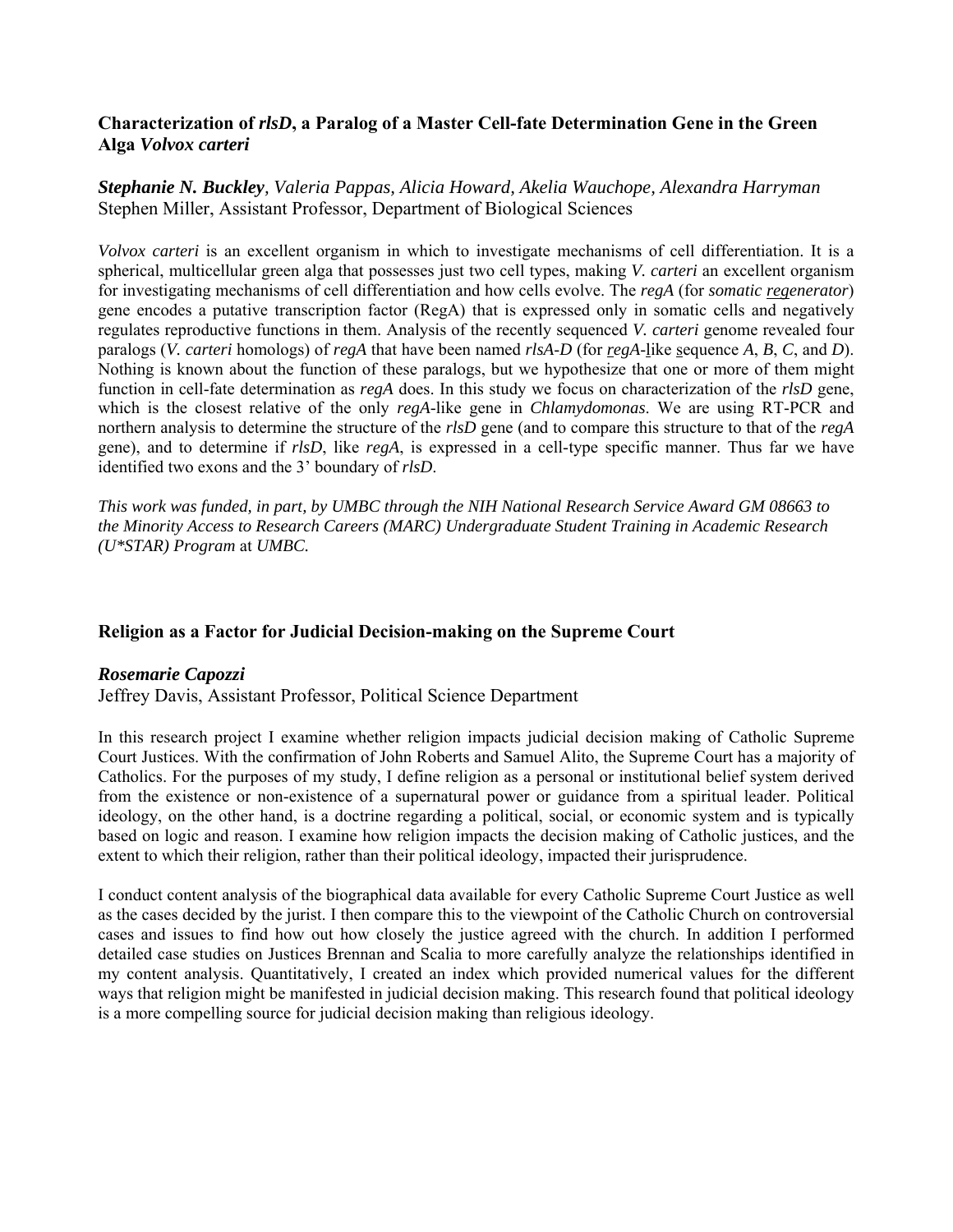# **Investigating the Role of the Chloride Binding Site (H181) in the Activation of Green Human Cone Opsin by Site-Directed Mutagenesis**

#### *Joseph M. Castellano*

Phyllis R. Robinson, Associate Professor, Department of Biological Sciences

Vertebrate visual photopigments are members of the superfamily of G-protein coupled receptors (GPCRs), which includes the well-characterized photopigment rhodopsin, found in the membranous disks of the outer segment of the rod. In rhodopsin, light absorption causes the protein's covalently-bound chromophore, 11-*cis* retinal, to isomerize to an active state, causing the active photopigment to excite its G-protein transducin. While it is known that mutating residues of the salt bridge in rhodopsin causes constitutive activation of transducin, similar mutations in M/LWS-class opsins result in suboptimal activation. To investigate the additional structural features of the binding pocket that may be involved in the activation of transducin, we test to see if the chloride binding site (H181) helps regulate the inactive state. To accomplish this, H181A and H181A/E113Q mutants were created and assayed using a transducin activation assay.

Mutants were generated in Human green cone opsin cDNA using Quik-change site-directed mutagenesis or cassette mutagenesis. Mutant constructs were transfected into COS-1 cells using a chloroquine/DEAEdextran-mediated procedure, providing heterologous expression of the mutant opsins. COS-1 membranes containing mutant opsin were isolated and used in transducin activation assays to investigate the mutant opsin's ability to activate its G-protein. Based on our results, H181A does not appear to cause any observable transducin activation, indicating that the chloride binding site alone does not play a role in activation, while the double mutant yields similar levels of activation. Presently we are investigating other structural features of the binding pocket to account for additional transducin activation.

*This work was funded, in part, through an Undergraduate Research Award from the UMBC Office of the Provost and through the NIH National Research Service Award GM 08663 to the MARC U\*STAR Program.*

# **Lactoferrin-Dependant Activation of MAP Kinase Pathways in Human Adipose Tissue and Intestinal Epithelial Cells**

# *Melanie M. Chavez, Celia D. Bautista, Jessica E. Pray*

John McLenithan, Assistant Professor, Department of Medicine; Division of Endocrinology, Diabetes and Nutrition; University of Maryland, School of Medicine

Omentin 1 and 2, also known as lactoferrin receptor 1 and 2, have been associated with insulin resistance and poor metabolic outcomes in genetic studies. Previous data shows that omentin 1 is expressed largely in visceral fat depots, may be involved with insulin sensitivity, and is reduced in obesity. Omentin 1 can be a soluble receptor found in the blood stream or attached to the plasma membrane. We have shown in expression studies that omentin 2 is expressed more highly in the intestine and lung than visceral fat. Lactoferrin receptor 1 (omentin 1) has been shown to activate p42/44 MAP kinase after stimulation with lactoferrin. These results will be confirmed in human visceral adipose tissue extracts and in CACO-2 human intestinal epithelial cells. These results will also be extended to look at omentin 2 signal transduction after lactoferrin stimulation. p42/44 MAP kinase phospho-specific antibodies will be used to determine the increase in MAP kinase activity by western blotting cell and tissue lysates. Additionally, omentin 1 and omentin 2 will be overexpressed in CACO-2 cells to further verify receptor specificity of the response to lactoferrin. These studies will further elucidate the structural and functional differences between omentin 1 and omentin 2.

*This work was funded, in part, by UMBC through the NIH National Research Service Award GM 08663 to the MARC U\*STAR Program* at *UMBC.*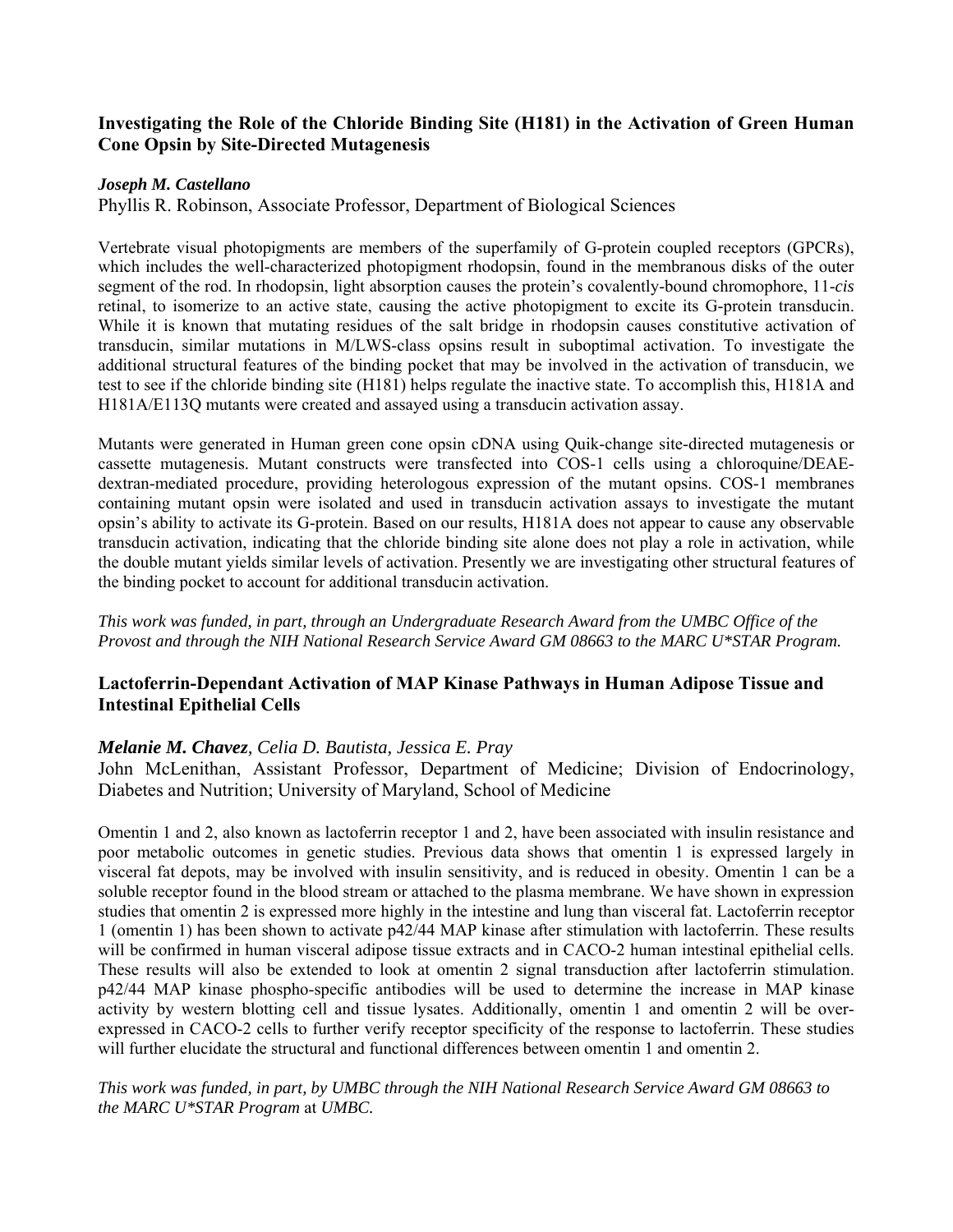# **Direct Methods in Calculus of Variations: An Application to Rod Mechanics**

## *Michael A. Childers*

Kathleen A. Hoffman, Associate Professor, Department of Mathematics and Statistics

In one-dimensional calculus, a function defined on a closed and bounded interval attains both a maximum and a minimum value. If, however, the function is defined for all real numbers, the function may not attain either a maximum or a minimum.

Functionals are generalizations of functions, where the domain of the functional is infinite dimensional. In this case, showing the existence of minima is difficult. In this work, we consider a particular functional, whose minima represent a stable configuration of an elastic rod. Direct methods from the unconstrained calculus of variations are used to prove existence of minima. Using a modification of these methods to include the isoperimetric constraint and non-homogenous boundary conditions, necessary conditions for the existence of minima are determined as a special case of a more general existence theorem. Ideas from mathematical analysis courses must be used to prove existence.

Applications of this elastic rod model include supercoiling of DNA minicircles and twisting of filaments. Extensions of this result to more general rod models, including non-linearly elastic rods and generalized boundary conditions, are currently under consideration.

# **Design and Synthesis of Isoadenosine Analogues as Potential Inhibitors of** *S***-Adenosyl-Lhomocysteine Hydrolase**

#### *Luis J. Cocka***,** *Sylvester L. Mosley*

Katherine L. Seley, Associate Professor, Department of Chemistry and Biochemistry

Enzymatic inhibition of biological pathways essential for viral replication has shown promise in the design of viral chemotherapeutics. In that regard, *S*-adenosyl-L-homocystine hydrolase (SAHase) and methyltranferases (MeTase) are attractive targets due to their role in biological methylations. Disruption of this critical process has been shown to be particularly effective by the use of a novel class of nucleoside analogues. As a class, carbocyclic nucleoside derivatives are structurally modified such that they mimic the natural nucleosides enough to be recognized, but ultimately disrupt subsequent biological processes. The aim of this research project is to synthesize carbocyclic nucleoside analogues based on isoadenosine (IsoA). These targets feature three specific modifications: 1) replacement of the ribose sugar with a cyclopentyl ring to create stability that previously synthesized IsoA analogues lacked; 2) optimization of the heterocyclic ring system to mimic both purines and 5,6-disubstitued pyrimidines; and 3) alteration of the connectivity between the sugar and the heterocyclic base moiety to further increase the stability of the target compounds. These combined features have the potential to theoretically produce IsoA analogues that may exhibit synergistic inhibition and subsequently, greater potency as antiviral agents.

*This work was funded, in part, by UMBC through the NIH National Research Service Award GM 08663 to the Minority Access to Research Careers (MARC) Undergraduate Student Training in Academic Research (U\*STAR) Program* at *UMBC.*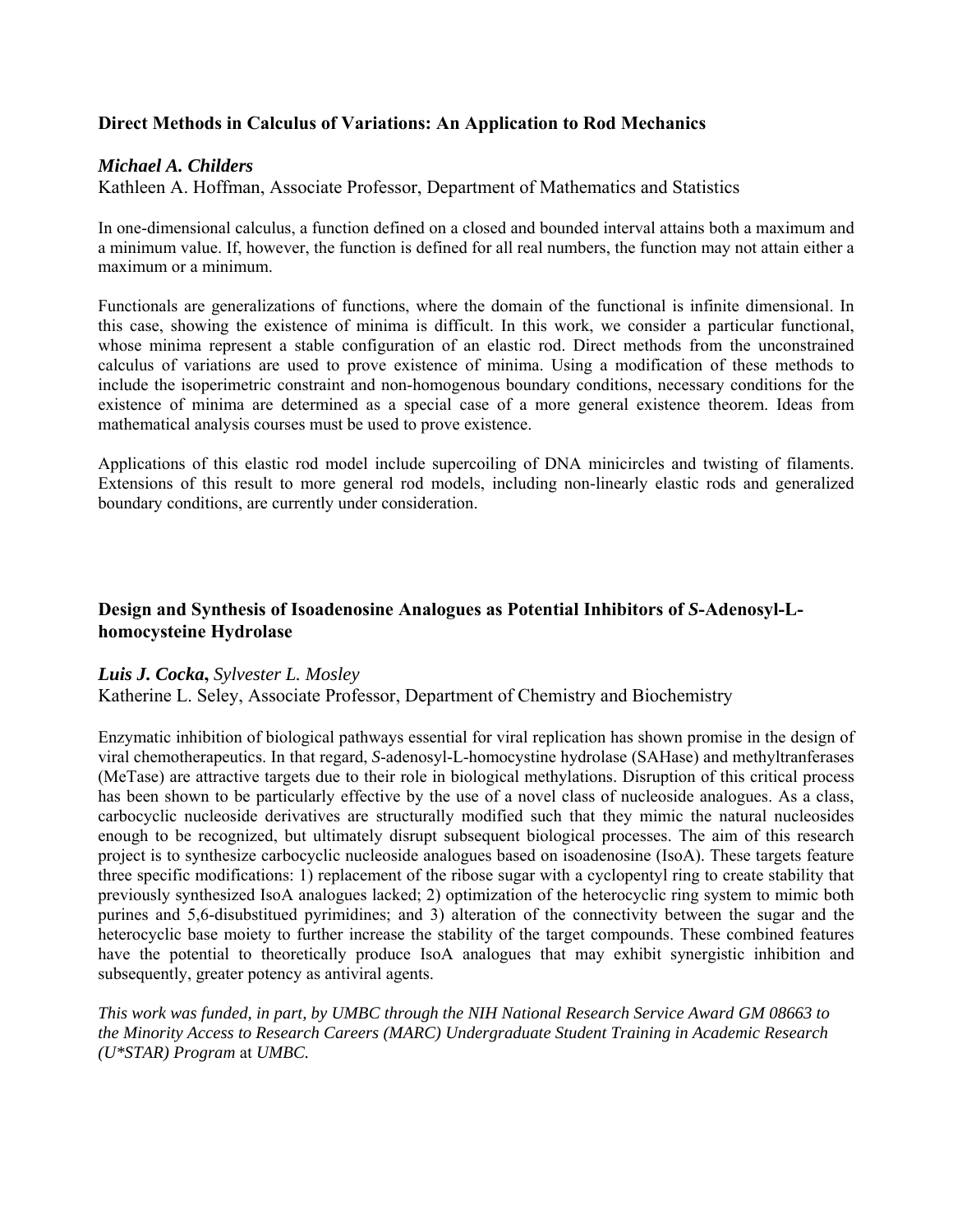## **Analysis of GFP-GlsA Fusions in Live** *Volvox* **Embryos**

# *Koriand'r L. Conyers, Akelia Wauchope, Peter Hong, Stephen M. Miller*  Stephen Miller, Assistant Professor, Department of Biological Sciences

Asymmetric cell division is essential for creating cellular diversity in nearly all multicellular organisms, but little is known about how it is regulated. Previous studies have shown that two chaperone proteins in the green alga *Volvox carteri*, Gonidialess A (GlsA) and Heat shock protein 70A (Hsp70A), are essential for the asymmetric cell divisions that occur during embryogensis to produce the two cell types possessed by adults. Interestingly, Hsp70A begins to accumulate predominantly in the anterior region of the embryo just before the asymmetric divisions begin, suggesting that its increased accumulation may cause cells there to divide asymmetrically. In order to investigate how the redistribution of Hsp70A occurs, we are generating transgenic *Volvox* lines that express an Hsp70A-GFP fusion that will permit the visualization of Hsp70A in live embryos. To test for potential effects of GFP (Green Fluorescent Protein) on the localization of the fusion, two control constructs were created and are being tested: one contains β*-*tubulin-gene and *glsA* regulatory sequences, and the other a β*-*tubulin-gene promoter and β*-*tubulin-gene 3' regulatory sequences. Here we report the progress to date on making the GFP fusions and expressing them in live *Volvox* embryos.

*This work was funded, in part, through an Undergraduate Research Award from the UMBC Office of the Provost and through the NIH National Research Service Award GM 08663 to the Minority Access to Research Careers (MARC) Undergraduate Student Training in Academic Research (U\*STAR) Program* at *UMBC*.

# **Woman Like Me**

#### *Sarah E. Crowell*

Linda J. Dusman, Professor, Department of Music

This project provides the audience with a complete understanding of what I believe is the makeup of my musicianship. The importance of this project was finding a way to overcome the boundaries of many different types of music in an attempt to combine them all in a unified, cohesive whole. The methods used to complete this project were developed using compositional techniques studied throughout my classes as a composition major.

The instruments involved in this project are the piano, cello, violin, oboe, flute, and lastly, my own voice. This six-piece ensemble cascades through six different styles of music, including rock, jazz, atonal, hip-hop, opera and classical. The result is a very diverse, yet grounded musical production that communicates my musical influences and my musical knowledge since studying here at the University of Maryland, Baltimore County, and the directions I will likely be traveling in composing music throughout the rest of my life.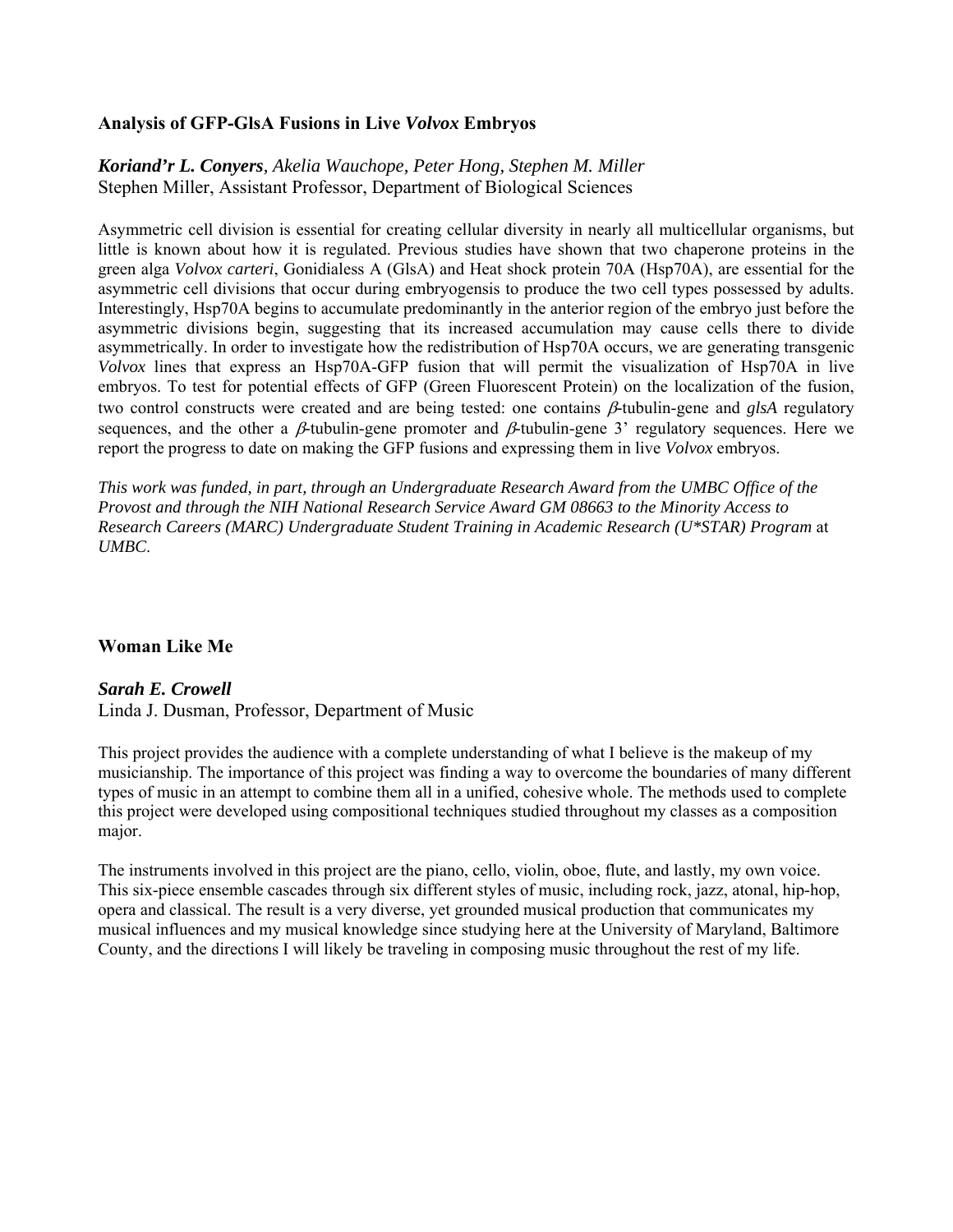# **Artificial Blood Based on Cell-Free Hemoglobin**

## *Margaret Dabek*, *Timothy A. Roach*

Ramachandra Hosmane, Professor, Department of Chemistry and Biochemistry

The search for a safe and effective alternative to whole blood or packed red blood cells (RBC) has long been the focus of the biomedical and chemical communities. The scarcity of donated blood for transfusions, especially when rare types are needed, the possible transmission of diseases such as AIDS and hepatitis associated with donor blood transfusion, the limitations on storage stability of intact blood, and the necessity for blood typing and cross-matching before transfusion give compelling impetus to pursue a suitable substitute for whole blood. Hemoglobin is a logical choice for a blood substitute. It is an abundant protein found in RBCs, which (a) can be easily isolated from outdated human blood, (b) does not need any typing or cross-matching before transfusion, (c) can be made totally free from viruses and bacteria by heat and/or radiation treatment, and (d) can be stored as a dry powder for indefinite periods of time in a refrigerator. However, without proper chemical modification, the cell-free hemoglobin will not stay in circulation for more than a couple of hours and delivers little, if any, oxygen to the tissues. My overall research goal is to make the cell-free hemoglobin work outside the RBCs through covalent chemical modifications. To this end, we carry out the design and synthesis of novel polyfunctional organic reagents that will not only modify the cell-free hemoglobin, but also will covalently link several of those modified hemoglobin molecules with a dendrimeric bridge to make it a larger entity, analogous to the human red blood cells. Such large polyhemoglobin molecules cannot be easily filtered and excreted by kidneys, while at the same time are expected to enhance the extent of oxygen delivery to the needed tissues. These polyhemoglobins will, in addition, solve another major problem facing the current blood substitute industry, in that they will not easily sieve through the endothelial lining and subsequently react with the vasorelaxing nitric oxide (NO), which would result in elevated blood pressure. We present here the current status of research on the design, synthesis, and hemoglobin cross-linking studies of a novel polyfunctional organic reagent, called Tetradiol, which is anticipated to simultaneously modify and dimerize the cell-free hemoglobin.

*This work was supported in part by a grant from the National Heart, Lung, and Blood Institute of the NIH (Grant # 1 R01 HL48632) and a research fellowship from the Beckman Scholar Foundation to M.D.*

# **Improving Software Maintenance through Better Documentation**

#### *Sumita Das*

Wayne Lutters, Assistant Professor, Department of Information Systems Carolyn Seaman, Associate Professor, Department of Information Systems

Finding and using software documentation has long been a challenge in supporting (modifying, enhancing, adapting) operational software. The purpose of this study is to better understand the sources of information that are helpful when maintaining software and identify best practices in using these resources. As part of a larger study, we conducted contextual, semi-structured interviews with seven software maintainers who were working on large governmental aerospace projects. We analyzed the data by coding these interview transcripts, searching through them for common themes. We produced a list of the most worthwhile behaviors and properties of documentation. The findings of this study are meant to assist software personnel in making documentation a more dependable and valuable source of information during the maintenance process. We identified some structural properties of documents that are particularly useful (e.g. indices, subheadings, glossaries, acronym lists). Source code appears to be the "ultimate documentation", i.e. the most trusted, so it's important that comments in the source code are readable and well-organized. We also found that when maintainers could not find needed documentation, they relied on word-of-mouth for information. Participating organizations are eager to use the results of this study to improve their current documentation processes.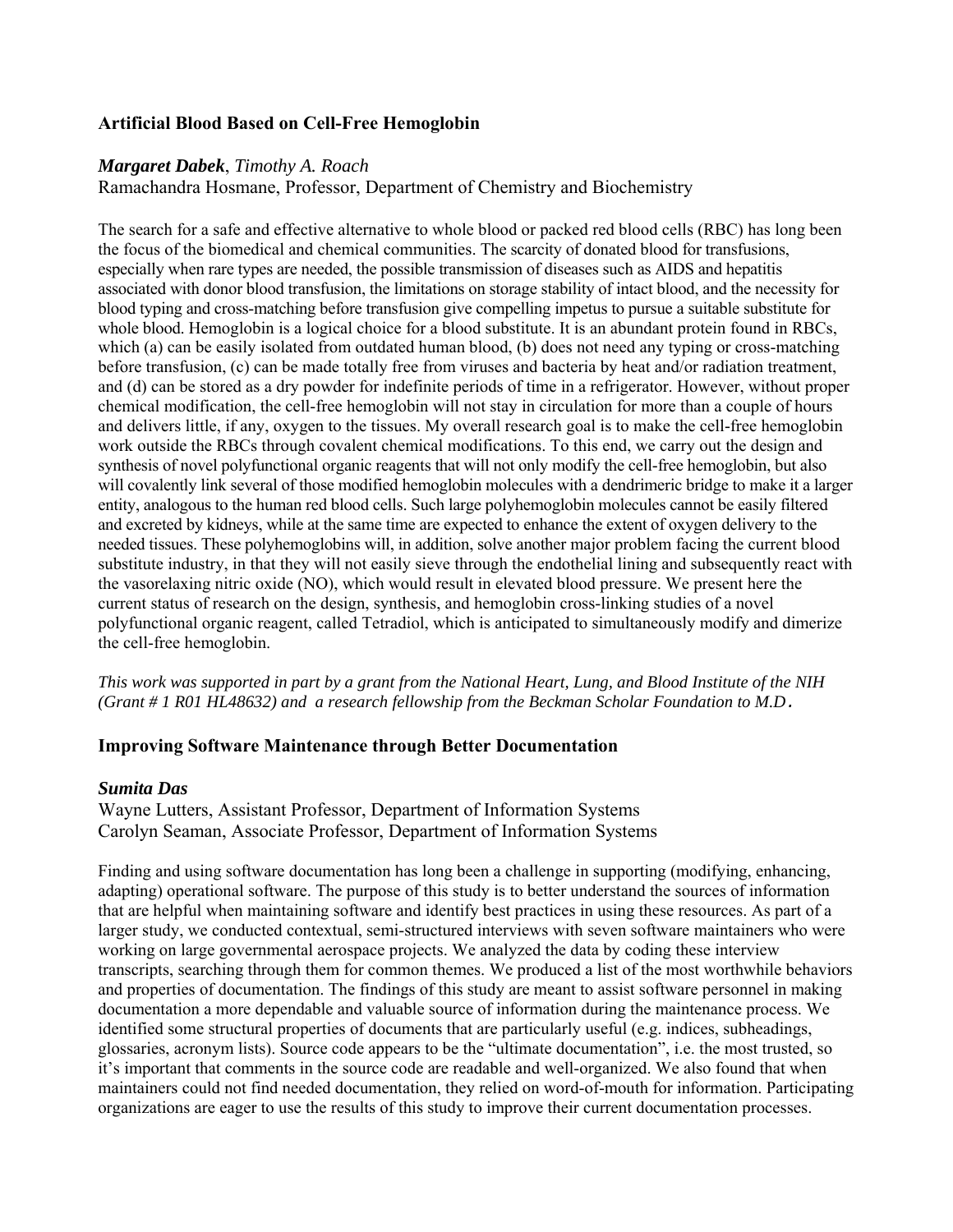# **Structural Determination of the FeLV Ψ-site RNA Packaging Signal Bound to the Nucleocapsid Protein**

#### *Amanda R. De Four*

Carolina F. Carvalho, Jonathan A. Martin, Laurel A. Wright, Michael F. Summers, Professors, Department of Chemistry and Biochemistry

The Feline Leukemia Virus (FeLV) is an oncogenic retrovirus, similar in structure to HIV-1 and the Moloney Murine Leukemia Virus (MMLV). The genome packaging of FeLV is mediated by specific sequences in the Ψ-site of the viral genome bound to the nucleocapsid (NC) protein, which is part of the gag polyprotein. Previous findings showed the existence of a UAUCUG sequence in the Ψ-site of MMLV that is required for NC to bind. We aim to find a similar sequence in the Ψ-site of FeLV that would show high affinity binding of RNA to the NC protein. Preliminary isothermal calorimetry experiments have shown that the UAUCUG in MMLV does not bind with high affinity to FeLV NC implying there might be another sequence in FeLV RNA that is binding tightly to the NC protein. This leads to speculation that FeLV may adopt an alternative packaging mechanism than that of MMLV. The goal of this project is to find the specific sequences in the FeLV Ψ-site that bind with high affinity to the NC protein and determine its three-dimensional structure using NMR analysis. The three-dimensional structural determination of the FeLV RNA:NC complex will enable a better understanding of the viral packaging of FeLV.

*This work was funded, in part, by the HHMI Undergraduate Scholars Program at UMBC, the Howard Hughes Medical Institute and by UMBC through the NIH National Research Service Award GM 08663 to the Minority Access to Research Careers (MARC) Undergraduate Student Training in Academic Research (U\*STAR) Program* at *UMBC.* 

# **A General Synthetic Route to Cyclobutadiene Derivatives**

# *Tebebeyesus Defaru*

Bradley Arnold, Associate Professor, Department of Chemistry and Biochemistry

A general synthetic route to stable cyclobutadiene (CB) derivatives has been proposed that involves the photochemical oxidation of alkyl-substituted acetylenes. Many relatively slow chemical reactions can be accelerated in the presence of catalytic oxidizing or reducing species. The dimerization of alkyl-acetylene derivatives to form substituted cyclobutadiene is slow under usual conditions but is very rapid when the acetylene has been oxidized. The proposed synthetic scheme takes advantage of this accelerated reaction to produce substituted CB derivatives. Specifically, tetracyanobenzene (TCNB) was irradiated in acetonitrile in the presence of benzene the TCNB radical anion and the benzene radical cation were produced. In turn, the benzene radical cation is capable of oxidizing the alkyl acetylene, which should undergo ring closure by reacting with neutral acetylene to generate the radical cation of CB. CB is then reduced by the TCNB radical anion to produce CB and regenerate the catalyst, TCNB. The results of several attempts to produce substituted CB derivatives will be presented.

*This investigation was supported, in part, by the University of Maryland Baltimore County (UMBC) through the National Institutes of Health (NIH) National Research Service (NRSA) Award GM 08663 to the Minority Access to Research Careers (MARC) undergraduate student Training in Academic Research (U\*STAR) program at UMBC.*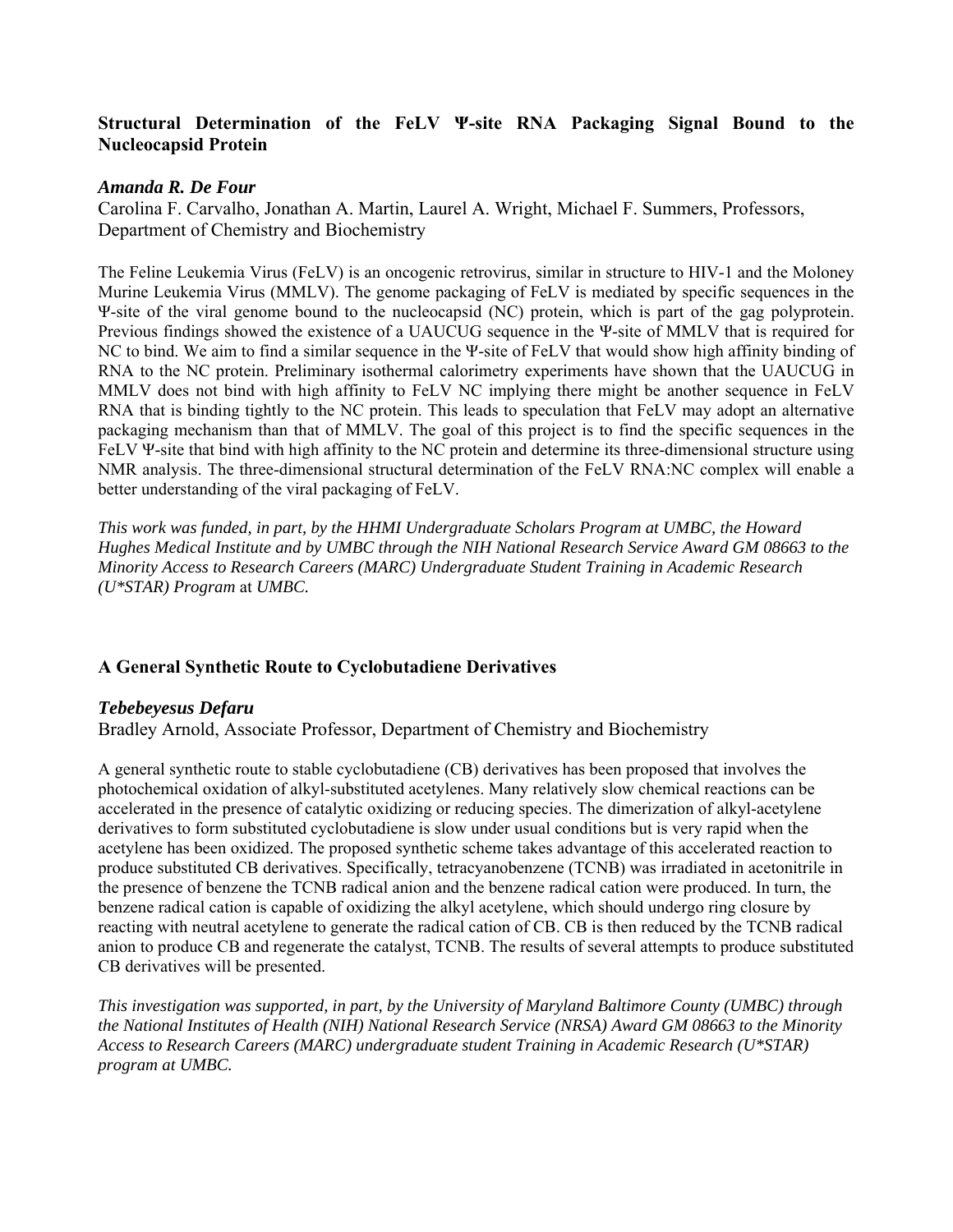# **"By the Gate at Dawn": A Study and Re-interpretation of Limon Dance Technique**

## *Jenifer A. Dobbins*

Doug Hamby, Associate Professor, Department of Dance

My project was to create an original choreographic work and teach a master class for the UMBC Dance Department that confers the principles of dance technique, performance quality, and dance composition methods unique to the Jose Limon Technique of Dance.

A historically significant dance technique based on the work of modern dance pioneers Doris Humphrey and Charles Weidman, and formalized by Jose Limon, the Limon Dance Principles have become a underpinning for contemporary modern dance, and the Limon Dance Foundation is the definitive source for studying this technique at an advanced level.

Research began at the Jose Limon West Coast Summer Intensive and culminated with the creation of an original choreographic work entitled, "By the Gate at Dawn." This work brings the viewer on a journey into the internal landscape of three young women and was presented at the UMBC Dance Department's Senior Dance Concert in the fall of 2005. Video documentation of the work is available at the UMBC media center. The work has been revised for URCAD, and will be presented in its current form throughout the region. Additionally, a master dance class was held at UMBC to share the findings of this research.

*This work was funded through an Undergraduate Research Award from the UMBC Office of the Provost.* 

#### **Women's Writing and the** *Querelle des Femmes*

#### *Shayla H. Donmoyer*

Amy M. Froide, Assistant Professor, Department of History

Before the "women's question" of contemporary history a similar but less acknowledged question presented itself several centuries before and sparked a debate that spanned several countries and centuries. To understand the feminist movement of the  $19<sup>th</sup>$  and  $20<sup>th</sup>$  centuries, it is important to recognize patterns of gender bias in previous eras. An earlier "question" influenced women's lives up to the time of the organized and defined women's movement. Beginning in the Renaissance, the *querelle des femmes*, or "question of the place of women", slandered women and belittled their place in society. Originally about the inferiority of women, over time this "question" began to encompass all aspects of women's life, such as work, education and religion. It was at this time that women began to write, publish, and publicly ask questions about their place in society by responding to published stereotypes about the weaknesses of women.

The defined concept of feminism is relatively new. However, women had been writing about living conditions and their position in society for half a millennium before any defined movement took shape. This project will examine examples of women's writing from the fifteen to the eighteenth centuries to define key trends and concepts of the *querelle des femmes.*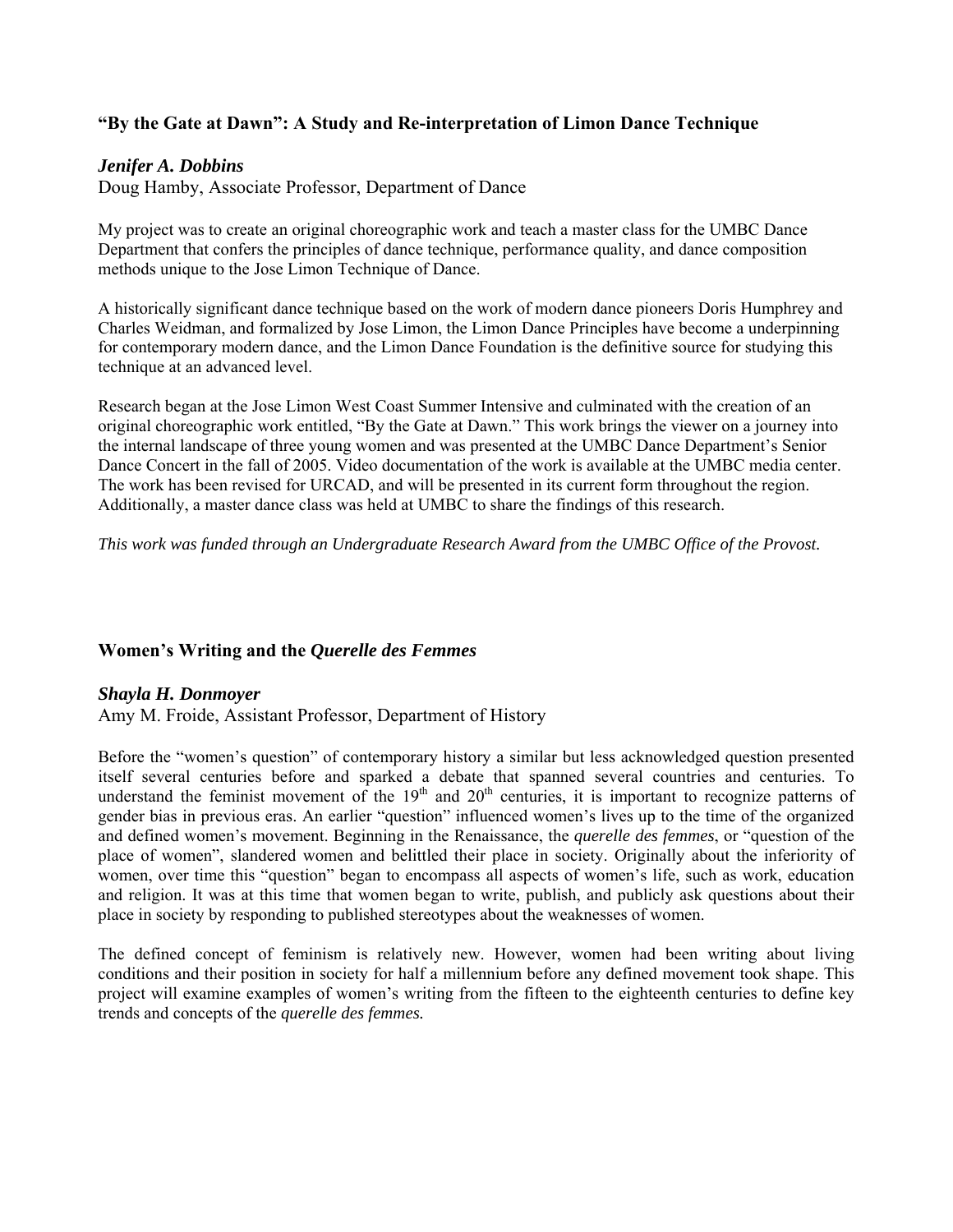# **Aquatic Insect Feeding on Speciose Leaf Litter is Altered by Predation Pressure**

## *Michael W. Dunbar*

Christopher M. Swan, Associate Professor, Department of Environmental Science

Leaf litter entering streams during autumnal leaf fall is an important energy source for stream food webs. Decomposition rate of the litter varies by leaf species, and the intensity of feeding by in-stream detritivorous invertebrates. Since detritivores feed at different rates, speciose leaf litter forces invertebrates to make choices as they actively seek out the highest quality resources. However, in the presence of a predator, I predicted that a reduction in foraging activity should result in less of a preference for higher quality resources. I performed a laboratory experiment where aquatic isopods, a common stream detritivore, were exposed to single and mixed litter resources, the presence and absence of a predator, and the presence and absence of an omnivore. In mixed litter treatments, high quality litter (Red Maple) was lost at a higher rate than poor quality litter (Red Oak). However, in the presence of the predator, the preference disappeared, likely due to reduced searching activity of the isopods. However, the presence of the omnivore did not result in a similar interaction. These results support the notion that loss of biodiversity, either reduction in leaf or predator species can result in altered of tri-tropic interactions in aquatic food webs.

# **The Evolution of Enitharmon through Pity in Blake's** *The Four Zoas*

### *Kirsten E. Ederer*

Gail Orgelfinger, Senior Lecturer, Department of English

William Blake (1757-1827) uses his many works of illustrated poetry and engravings to respond to the rapidly changing ideas about women's roles in 18th century English society. *The Four Zoas*, written in 1797, retells the creation, fall, and redemption of Los and Enitharmon, Blake's Adam and Eve, within his unique system of mythology. As argued by feminist scholar Susan Fox, Blake's female characters tend to be either "passive" or "pernicious." However, scholars have failed to address the stunning character evolution of Enitharmon in *The Four Zoas*.

In this poem, Enitharmon evolves from a subjugated figure of ineffectual protest in Night the First to a liberated figure of dynamic creation in Night the Eighth through the emotion of Pity. By her compassionate unification of lost bodies and souls, which creates Jerusalem, the Universal Female, Enitharmon gains subjectivity and agency in a positive way that is unique to Blake's poetry. The resulting harmony between Los and Enitharmon represents Blake's most utopian dream: equality between the sexes. Blake's literary utopia recognizes the beginning of the struggle for women's rights, which we are still pursuing today.

*This work was funded through an Undergraduate Research Award from the UMBC Office of the Provost.*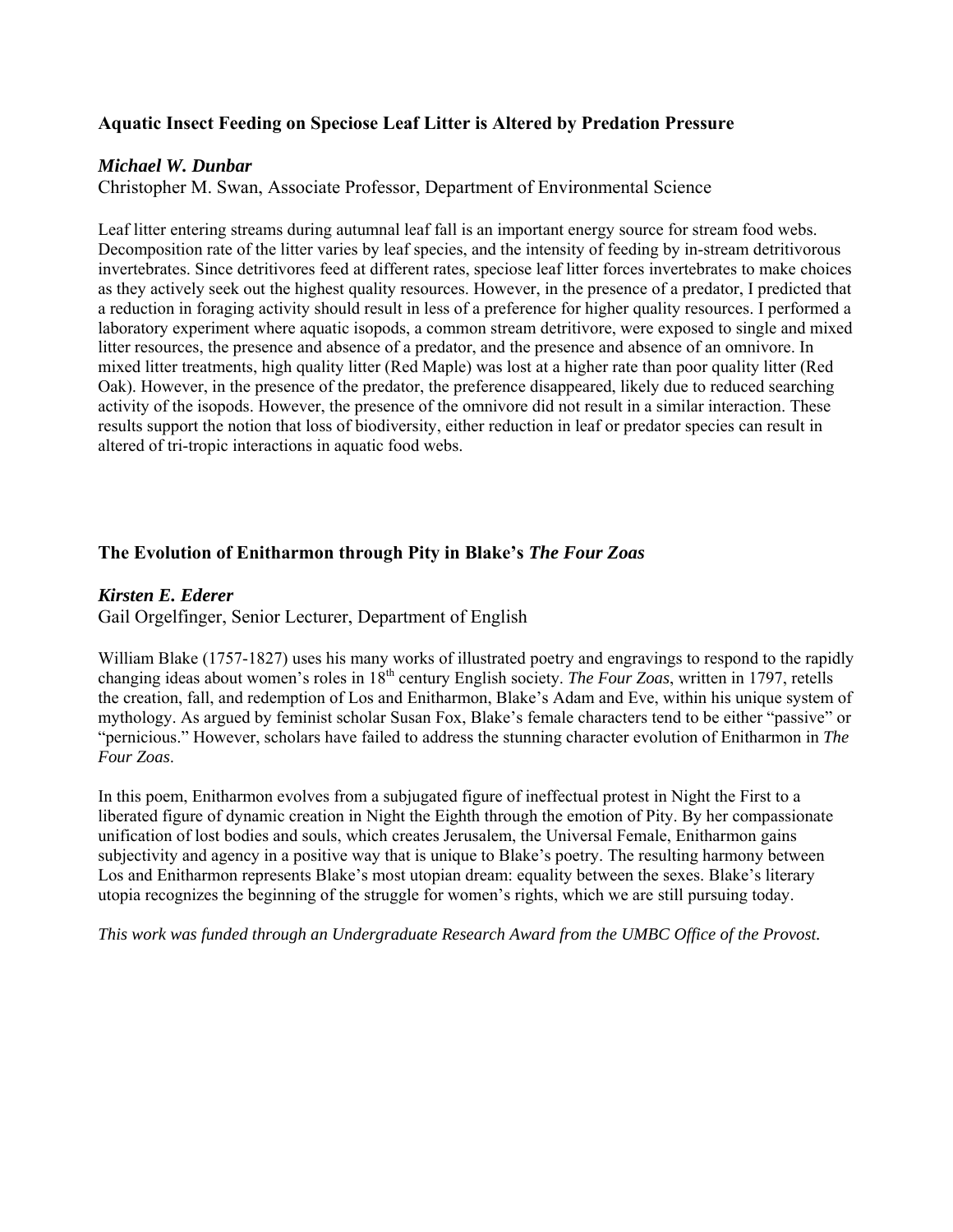# **The Role of** *N-Cadherin* **and the Planar Cell Polarity (PCP) Pathway in Posterior Axis Morphogenesis**

## *Foyin C. Fasanmi*, *Michael Harrington*, *Rachel Brewster*

Rachel Brewster, Assistant Professor, Department of Biological Sciences

Convergent extension (CE) is a critical developmental process, required for the elongation of the embryonic head-to-tail axis. During CE, cells migrate in a medial direction using protrusive activity. Therefore cells undergoing CE have to acquire polarization directionality and exert traction on neighboring cells in order to migrate. Polarization is mediated by the planar cell polarity (PCP) pathway and traction is regulated by adhesion molecules. Although cadherins, calcium-dependent homophilic cell adhesion molecules have not been directly implicated in this process, preliminary data suggests that zebrafish *Neural Cadherin (N-Cad)* cooperates with *Strabismus (Stbm)*, a member of the PCP pathway to mediate posterior axis elongation. Indeed, loss of *N-cad* function enhances the CE defects observed in *Stbm* mutants. The goal of this research project is to further investigate the nature of the interaction between the two genes. Towards this goal, we have analyzed the tail defects in embryos in which the *N-Cad* and *Stbm* proteins are lacking to various degrees, using different allelic combinations of N-Cad and different concentration of *Stbm* morpholino. We show that both full and partial loss of *N-Cad* appear to enhance the tail elongation defects in *Stbm* morphants. The observation lays the groundwork for future investigation on the molecular mechanism underlying CE.

*This work was funded, in part, by the HHMI Undergraduate Scholars and by UMBC through the NIH National Research Service (NRSA) Award GM 08663 to the MARC U\*STAR Program* at UMBC.

# **Heregulin-mediated Breast Cancer Cell Growth Is Maintained Despite Overexpession of the Ebp1 Transcriptional Repressor**

#### *Adrian A Feijoo*, *Yuexing Zhang*, *Damilola Akinmade*, *Anne W Hamburger*

Yuexing Zhang, Damilola Akinmade, Anne W. Hamburger, Professors, Department of Pathology, University of Maryland, Baltimore School of Medicine.

We are investigating the ability of receptor tyrosine kinases (RTKs) to modulate proliferation of normal and malignant cells. The ErbB family of RTKs consists of cell-surface receptors associated with the phosphorylation of tyrosine and have a crucial role in oncogenesis. Heregulin (HRG) promotes cell proliferation through binding to the ErbB-3 receptor. Ebp1 is a transcriptional repressor associated with the ERbB3 receptor. HRG increases phosphorylation of Ebp1 and induces its dissociation from ErbB3. Understanding the effects of HRG on Ebp1 physiological functions will help us exploit the repressor activity of Ebp1 in developing cancer therapies. The implication of Ebp1 as a transcriptional inhibitor is poorly understood; thus, the aim of this study was to investigate the impact of Ebp1 on HRG-induced signaling/proliferation. To determine whether Ebp1 has an inhibitory effect on HRG-mediated cell growth, *ebp1* was cloned in a CMV10 plasmid with a FLAG Tag. The plasmid was transfected into the MCF7 breast cancer cell line. The control plasmid CMV10 was also transfected into MCF7 cells. The effect of HRG on the cell lines was compared. Results show that Ebp1 had no effect on HRG-mediated cell proliferation. This suggests the growth repressor activity of Ebp1 is associated with another growth factor or pathway and is currently under investigation.

*This work was funded in part by NIH grants R01 CA 76047 and R21 088882-01 and a grant from the Department of Pathology. This work was also funded, in part, by UMBC through the NIH National Research Service Award GM 08663 to the MARC U\*STAR Program* at *UMBC.*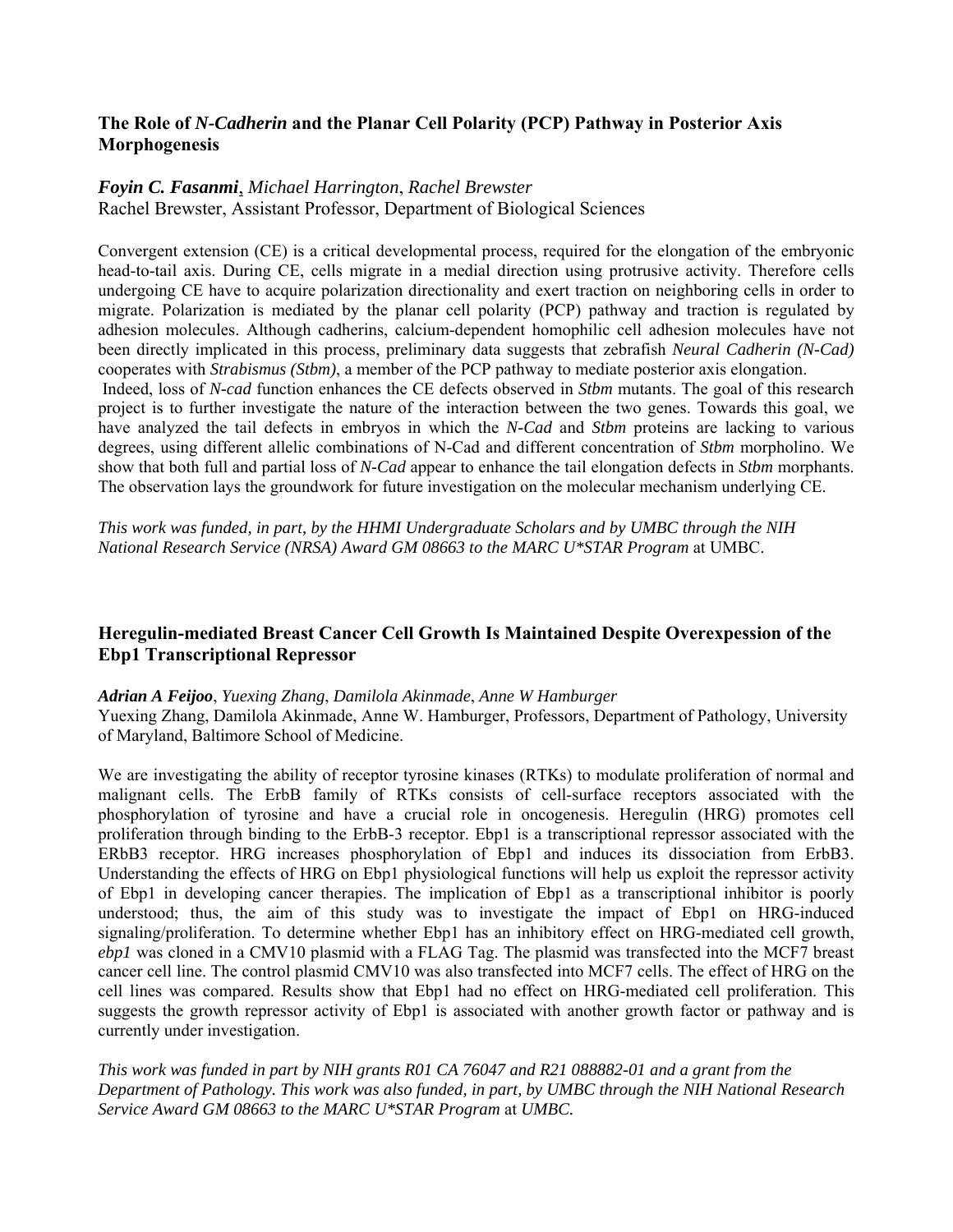## **"Protesting Prodigies or Apathetic Academics? Comparing 1966 and 2005 UMBC Students' Views of Higher Education"**

### *Maddy M. Fickes*

Edward Orser, Professor, Department of American Studies

Students who entered college in the 1960s were part of an enlarged cohort of college-bound students who were significantly different from traditional college students with regard to their views of higher education and reasons for selecting new universities. This research examines whether students who attend these same universities nearly forty years later hold similar or different expectations of their college experiences. UMBC was one such university that arose in response to increased enrollment. Interviews with two six-student groups (one from 1966 and the other from 2005) who attended UMBC reveal the characteristics of these groups of students in a multi-dimensional perspective that evaluates their demographics, views of higher education, and reasons for selecting this particular university. The standard understanding has been that the contrasting social climates and educational experiences of the two groups would make them more different than similar. However, this study suggests important areas of commonality and continuity. The sixties marked the start of a higher education pattern that continues today in which attending college is viewed as a more openly accessed societal norm. Thus, this transition helps to explain the continued large enrollment and illustrates the similarities of the two groups of students, despite their generational gap.

*This work was funded, in part, by the UMBC McNair Scholars Program.*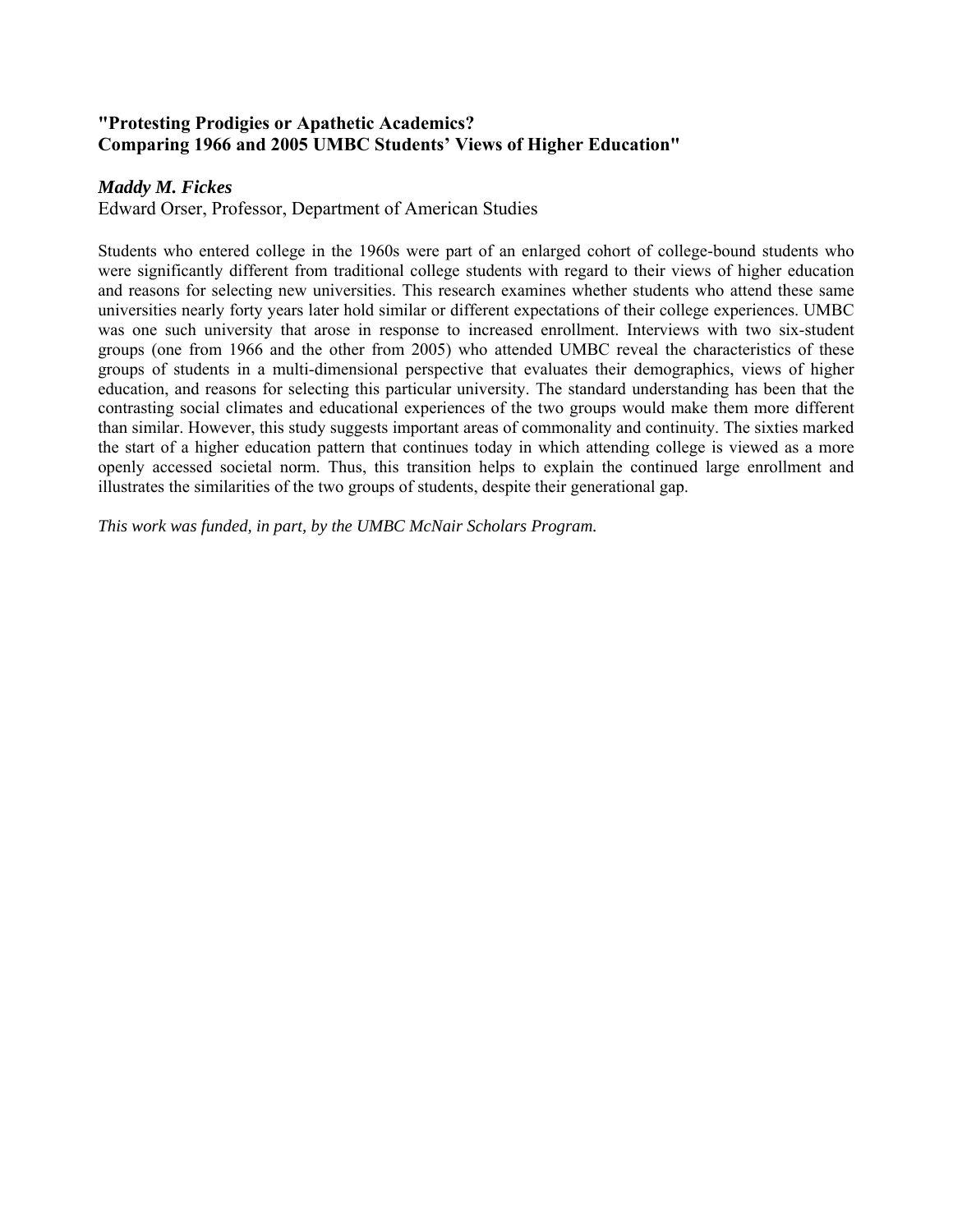# **The Drama of German Lieder**

# *Christie M. Finn, Stefanie Watson, Pianist*

David Smith, Lecturer, Department of Music

My work this year consisted of a diverse patchwork of smaller areas of artistic research. The bulk of my project was conducted this summer in Rome as I performed in operas and recitals and researched audition techniques. Part of my artistic research this year led me to romantic and post-romantic German song—how these works dramatically changed the genre of the art song and how best to bring intense emotion across quickly without the background of the dramatic action of an opera. I will be performing and discussing works by Franz Schubert and Hugo Wolf, works that I performed in the fall of 2005 at my junior recital. These were also works that I studied in Italy this summer and used for some auditions over the past year.

Translations:

| Gretchen am Spinnrade:    |                         |
|---------------------------|-------------------------|
| My peace is gone,         |                         |
| my heart is sore,         | His superior walk,      |
| never shall I find        | his noble air,          |
| peace ever more.          | his smiling mouth,      |
|                           | his compelling eyes.    |
| Where he is not,          |                         |
| there is my grave,        | And his words-          |
| all the world             | their magic flow,       |
| to me is gall.            | the press of his hand,  |
|                           | and ah, his kiss!       |
| My poor head              | My heart craves         |
| is crazed,                | for him,                |
| my poor wits              | oh, to clasp            |
| destroyed.                | and to hold,            |
| Only for him I gaze       | and kiss him,           |
| from the window,          | just as I liked,        |
| only for him I go         | and in his kisses       |
| from the house.           | pass away!              |
| <u>Auch kleine dinge:</u> |                         |
| 11.1                      | 11.11<br>$\blacksquare$ |

Even small things may delight us; even small things may be precious. Think how gladly we deck ourselves in pearls; for much they are sold, and are only small. Think how small the olive is, and yet it is sought for its virtue. Think only of the rose, how small it is, yet smells so sweet, as you know.

Wer rief dich denn?:

Who called you then? Who sent for you? Who bade you come, if burdensome it is? Go to that love who pleases you the more, go there, where you have your thoughts. Go where your intention is, your mind! From coming to me, I gladly will excuse you. Go to that love who pleases you the more! Who called you then? Who sent for you?

*This work was funded through an Undergraduate Research Award from the UMBC Office of the Provost.*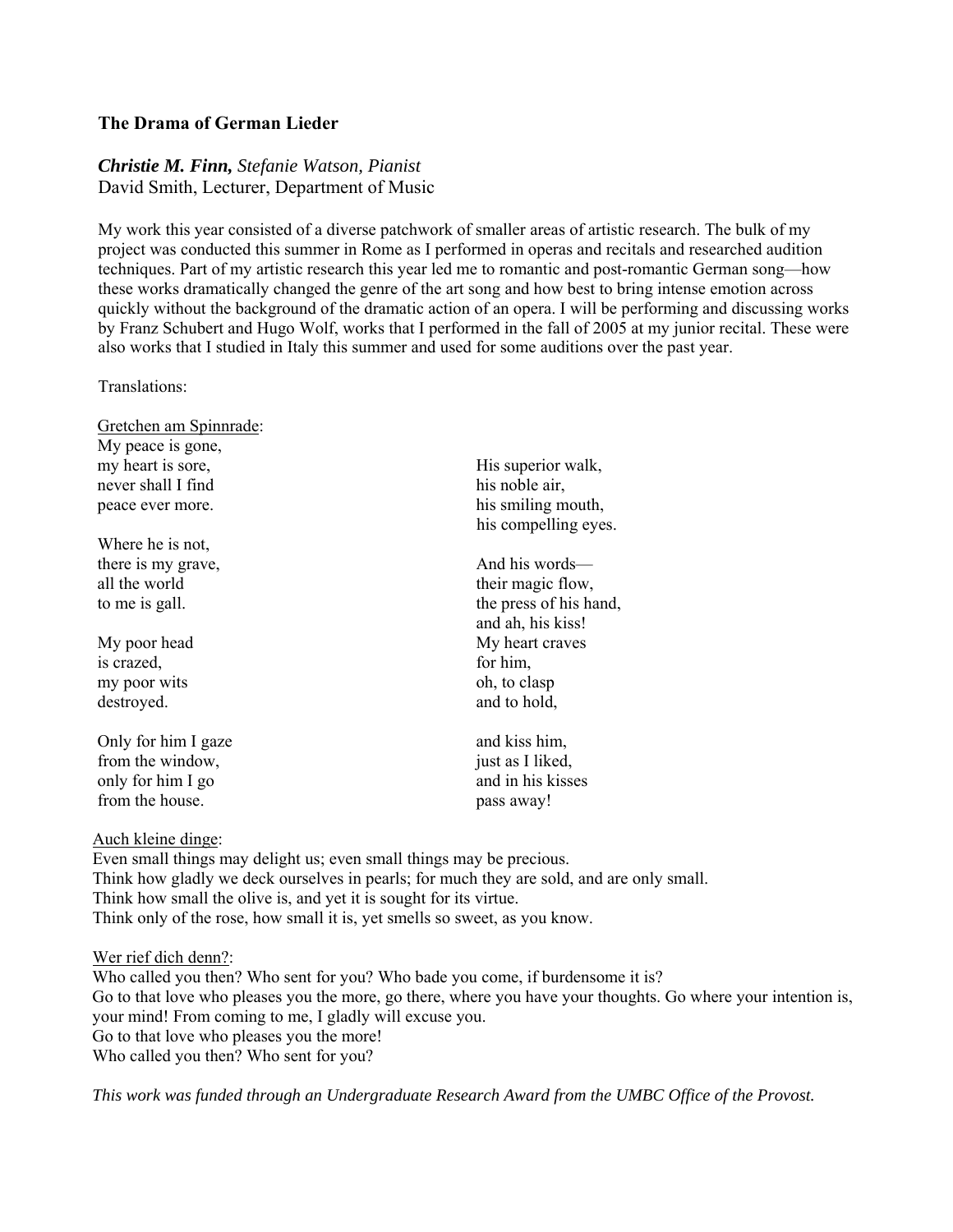# **Differential Gene Expression in Cultured Rodent Malaria Parasite**

#### *Ayanna J. Flegler*, *Calvin Williams*

Abdu Azad, Professor, Department of Microbiology and Immunology, University of Maryland Baltimore, School of Medicine

There are over 200 million new malaria cases each year and it still kills more than one million people a year, mostly children. In addition, malaria may increase at an alarming rate because of decreased effectiveness of control measures, declining economic conditions in many endemic countries, and global warming that favors mosquito-borne pathogen transmission. The liver stage malaria parasite has become an attractive target for vaccine design because such vaccines not only prevent the disease but also block transmission. As part of our ongoing work with axenic culture of rodent malaria parasite Plasmodium yoelii we were interested to examine the transcriptional dynamics during the sporozoite-to-hepatic stage transition. We applied RT-PCR to detect differences in gene expression between culture-derived and mosquito-derived parasites. The UIS4, a gene essential in the development of the liver stage, was targeted in our study. UIS4 was expressed in the mosquitoderived but not culture-derived sporozoites. We concluded that our observed low infectivity of the culturederived parasite correlates with the lack of expression of UIS4. Our ongoing research is now focused on modifying the culture conditions to restore UIS4 gene expression and confirm the role of its gene product in infectivity.

*This work was funded, in part, by UMBC through the NIH National Research Service Award GM 08663 to the Minority Access to Research Careers (MARC) Undergraduate Student Training in Academic Research (U\*STAR) Program* at *UMBC.*

# **Tumor Cells can be Genetically Modified to Activate a Tumor-Specific Immune Response: Upregulation of MHC II and Downregulation of MHC II-Associated Invariant Chain in a Mouse Tumor**

*Albert Forero, James Thompson, Suzanne O. Rosenberg*  Suzanne O. Rosenberg, Professor, Department of Biological Sciences

Tumors can be modified to present their own endogenous peptide antigens via class II Major histocompatibility complex (MHC II) to CD4+ T-helper cells (Th), which are necessary for an effective anti-tumor immune response. MHC II is normally co-expressed together with an accessory molecule called the class II associated invariant chain (Ii), which drives presentation of externally processed peptides. In the absence of Ii, a cell presents a different repertoire of peptides derived from various internal organelles and cytosol. By modifying tumor cells to present its own peptides via MHC II, it may be possible to create a tumor vaccine which alerts the immune system to the presence of tumors. We have successfully genetically modified a mouse tumor cell line with a retrovirus expressing a small hairpin RNA that down regulates Ii by greater than 95%. Ii expression was evaluated by immunohistochemistry and Western blotting. These MHC II+ Ii- cells will be tested for tumorigenicity in mice and their ability to present model antigens, activating T-cells in *vitro* and *vivo*. Modifying well understood biological mechanisms such as MHC II antigen presentation to better present tumor antigens may help the body better recognize and fight tumor.

*This work was funded, in part, by UMBC through the NIH National Research Service Award GM 08663 to the Minority Access to Research Careers (MARC) Undergraduate Student Training in Academic Research (U\*STAR) Program* at *UMBC, by NIH grants R01CA52527 and CA84232, and the Susan G. Komen Foundation for Breast Cancer Research.*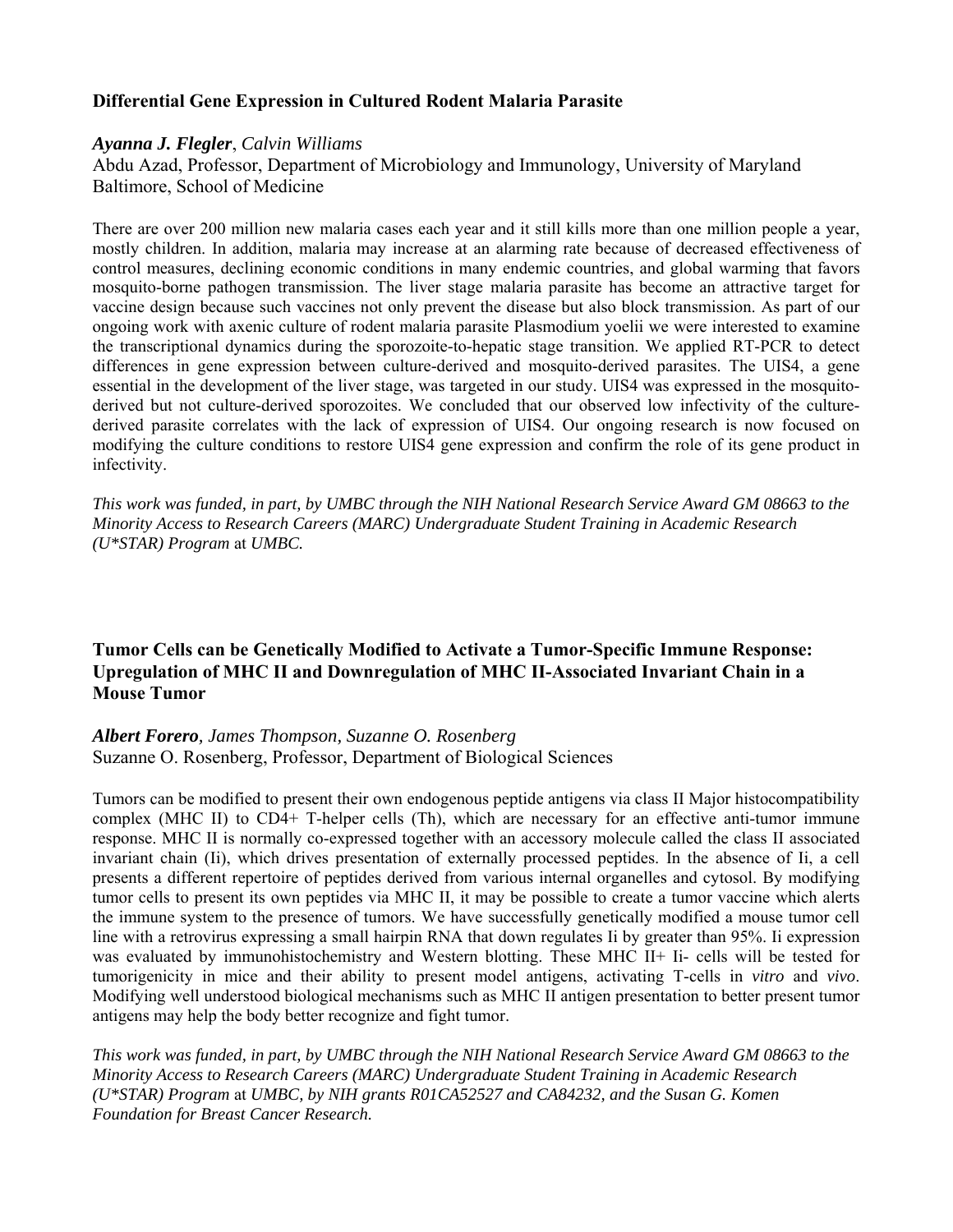# **Dwelling on** *The Floor of Heaven --* **John Tranter's Verse Novel**

# *Katherine E. Furgol*

Piotr K. Gwiazda, Assistant Professor, Department of English

Contemporary Australian poet John Tranter's verse novel *The Floor of Heaven* (1992) describes therapyseeking individuals who share their life stories with one another, leaving the reader to wonder: "what does it all mean?" In what I intend to be the first-ever in-depth analysis of Tranter's text, I answer precisely this question, focusing on the ways in which the poet challenges his readers' expectations of literary form and meaning. My discussion addresses the key stylistic and thematic elements of *The Floor of Heaven*, including the hybrid nature of the work, the juxtaposition of traumatic and grotesque situations, the emblematic image of "the floor of heaven," and the central role art and photography play in Tranter's text. As I argue in my project, Tranter's refusal to offer a clear pattern of meaning throughout *The Floor of Heaven* forces its readers to reassess not only how they read, but also how they approach life.

# **Analysis of** *E-cadherin* **Misexpression in the Developing Neural Ectoderm**

# *Amber D. Gaither, Michael Harrington,Rachel Brewster*

Rachel Brewster, Assistant Professor, Department of Biological Sciences

The classical cadherins, N-cadherin (N-cad) and E-cadherin (E-cad), are traditionally known to regulate intercellular adhesion between neighboring cells. However, recent studies have demonstrated a more complex role for these molecules in regulating tissue specific morphogenesis. During development of the amphibian and mammalian central nervous system (CNS), *N-* and *E-cad* expression is observed in complementary domains within the ectoderm. Our hypothesis is that the non-overlapping expression of these molecules reflects a differential role for both genes. Within the non-neural ectoderm, *E-cad* may promote strong, stable cell-cell contact, while *N-cad* may facilitate cell motility. We will first confirm that *E-cad* expression is also restricted to the non-neural ectoderm in the zebrafish (ZF) embryo. We will then missexpress *E-cad* in the neural ectoderm to address whether *E-cad* can suppress neural tube morphogenesis.

Toward these goals, we have successfully cloned the ZF homologue of *E-cad*. ZF *E-cad* was subcloned into two expression vectors, the TOPO Gateway and the TOPO TA, allowing us to synthesize an anti-sense riboprobe and fuse ZF *E-cad* with green fluorescent protein (GFP), respectively. Future experiments include analysis of *E-cad* RNA expression by *in situ* hybridization and analysis of neural tube morphogenesis when *Ecad* is ectopically expressed in the neural ectoderm.

*This research was funded by a fellowship from the Howard Hughes Medical Institute Undergraduate Scholars Program at UMBC to Amber Gaither and an NSF grant, # 0448432, to R. Brewster. This work was also funded, in part, by UMBC through the NIH National Research Service Award GM 08663 to the Minority Access to Research Careers (MARC) Undergraduate Student Training in Academic Research (U\*STAR) Program* at *UMBC.*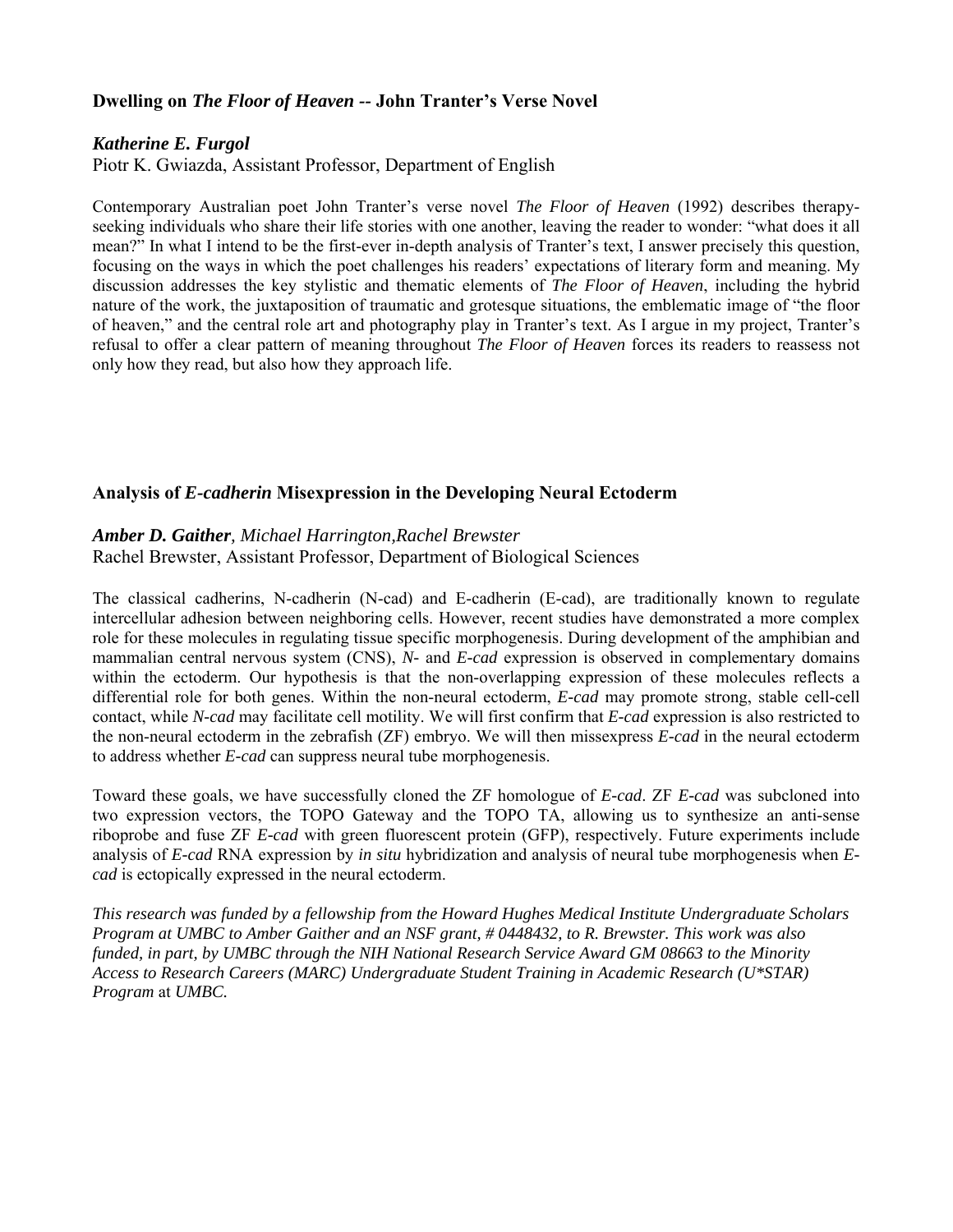# **Xenobiotic Effects on Microtubule Morphology**

## *Melat Garedew*

Ashiwel Undie, Associate Professor, Department of Pharmaceutical Sciences, University of Maryland Baltimore School of Medicine

Microtubules are targets for various xenobiotic compounds that are used to induce cell death in the treatment of cancer. Hence, significant efforts have been directed at investigating if and how exposure to environmental chemicals might contribute to the cause of neurodegenerative diseases such as Parkinson Disease. The possibility that some environmental neurotoxins may act by interfering with microtubule function has not been thoroughly investigated. The major goal of this research is to study chemical modulation of microtubule formation, conformation, and function, and to explore the relationship between microtubule structure and function both *in vitro* and *in vivo*. The present phase of the research has established a method for assessing the effects of microtubule polymerizing compounds on microtubule tertiary structure. Structural studies, involving observation of polymerized microtubules under a fluorescence microscopy are being conducted. Additionally, endogenous molecules such as catecholamines, and xenobiotic molecules such as the anticancer drugs paclitaxel and vincristine, will be tested. Data collected from these studies is expected to contribute to our understanding of how various compounds affect microtubule dynamics and cellular viability, and ultimately aid in the development of preventive treatments for undesirable chemical-induced cell death.

*This work was funded, in part, by UMBC through the NIH National Research Service Award GM 08663 to the Minority Access to Research Careers (MARC) Undergraduate Student Training in Academic Research (U\*STAR) Program* at *UMBC.*

# **Development of an Organophosphate Neurotoxin Sensor**

#### *Anton Geisz Jr.*

Theresa A. Good, Associate Professor, Department of Chemical and Biochemical Engineering

The use of a dangerous family of chemicals called organophosphate neurotoxins is becoming increasingly common in pesticide and chemical warfare applications. We are creating a fast and sensitive analytical device for their detection and quantification.

Our approach takes advantage of competitive enzyme inhibition. We start by attaching a nanogold particle to an enzyme (specific to organophosphates) making the gold-enzyme complex a fluorescent modifier. We then add to the system a fluorescent inhibitor, and the organophosphate that we wish to identify. We can then either measure the rate of change of the signal strength to determine the neurotoxin, and the total amount of change to determine the concentration of the neurotoxin, or we can measure the total change in fluorescent signal with different fluorescent decoys and/or gold labeled enzymes to determine both identity and concentration of neurotoxin.

Through experiment, we have concluded that the system is feasible. Via mathematical modeling we have established a range of system parameters necessary for optimal sensor performance, including ability to discriminate between various organophosphates and simultaneous organophosphate identification and quantification.

*This work was funded, in part, by NSF Grant CTS0330189 and the Pfizer Undergraduate Research Program.*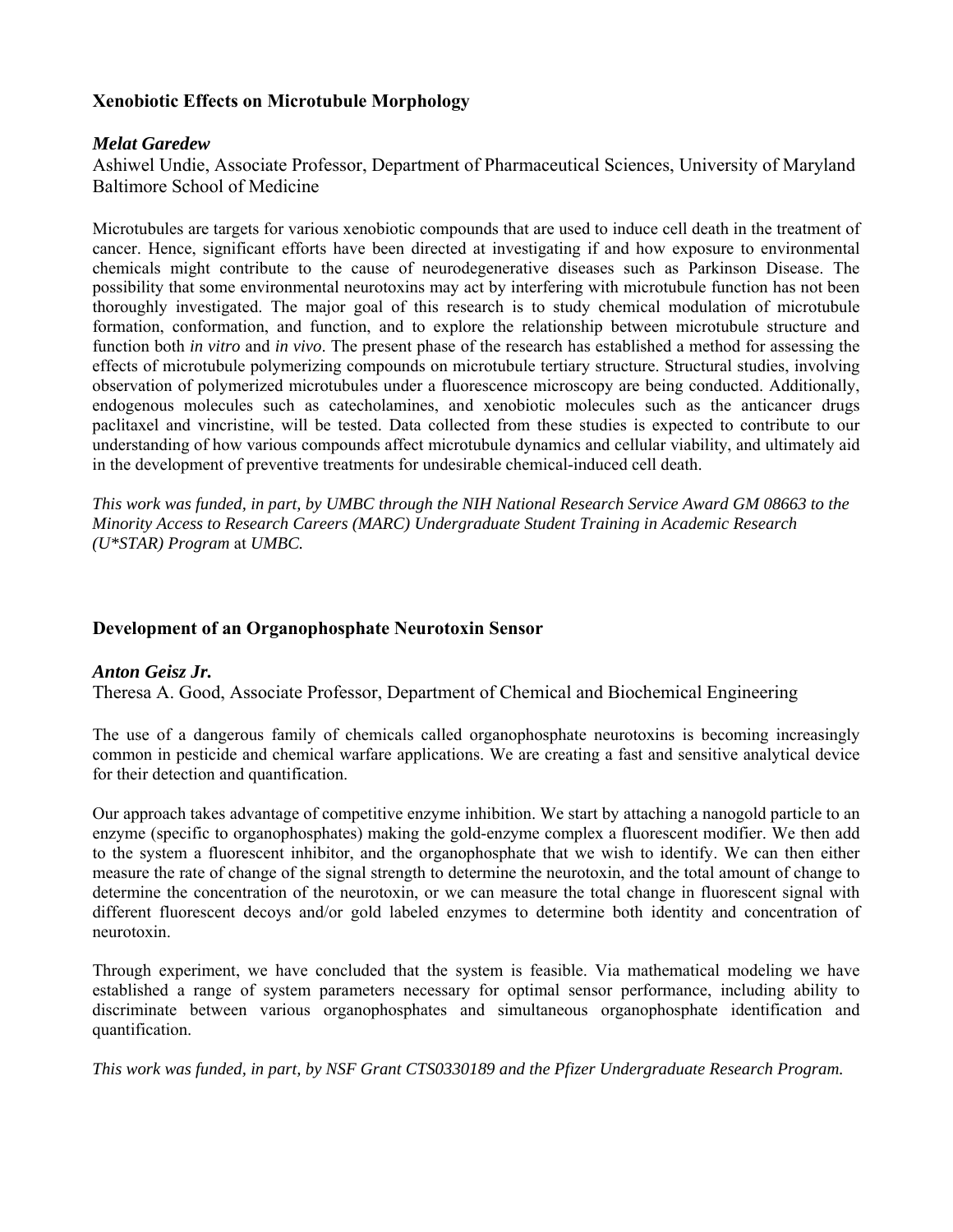# **Laughing and Smiling in Children with Angelman Syndrome**

# *Eric W. Gernat, David M. Richman, Heather Teichman*  David M. Richman, Associate Professor, Psychology Department

This study examined the effect of the presence or absence of social stimuli on smiling and laughing in young children with Angelman syndrome (AS). Previous research has indicated that laughing and smiling may occur independently of environmental social situations such as playing with parents or engaging in preferred activities. That is, smiling and laughing in children with AS are frequently considered to be repetitive behaviors that are part of the behavioral phenotype of the disorder and relatively unaffected by social stimuli. However, only one study has previously attempted to systematically address this issue via direct observation, and results of this study indicated that laughing and smiling were affected by social stimulations. The current study evaluated laughing and smiling exhibited by two young boys with AS. The children participated were observed during two conditions that were conducted repeatedly in random order. The *social interaction* condition consisted of continuous access to preferred toys and adult attention from the child's caregiver. In the *no interaction* sessions, the child had no interaction with the caregiver, and did not have access to any toys. Results of this study indicated that laughing and smiling in both participants were unaffected by the presence or absence of social stimulation. Thus, future research should focus whether the variables that are responsible for some behaviors associated with specific genetic disorders change across the lifespan from predominantly biological to environmental.

*This work was supported by grant R03 HD045419 from the National Institute of Child Health and Human Development.* 

# **An Exploration of Melanopsin's Function Through Site-Directed Mutagenesis**

# *Marcus J. Gillis*

Phyllis R. Robinson, Marquis T. Walker, Department of Biological Sciences

Melanopsin is a G-protein coupled receptor in the mammalian retina that closely resembles a variety of visual opsins and is believed to be involved in the photoentrainment of circadian rhythms. Melanopsin is expressed in a subset of retinal ganglion cells that project to the suprachiasmatic nucleus, which controls circadian rhythms. In our laboratory, we can express mouse melanopsin in mammalian tissue culture cells. The expressed protein can be purified and studied in a spectrophotometer. We hypothesize that tyrosine, an amino acid sequence at position 145, functions as a counterion to the protenated Schiff-base at the sited chromophore attachment. To address this, we are in the process of constructing a mutant of melanopsin (using QuikChange mutagenesis) in which the tyrosine amino acid is being replaced with an alanine. The approach we are using is to mutate the bases one nucleotide at a time, since mutating three together has proved unsuccessful. The construction of the mutant gene is in process. Once constructed, the mutant will be assayed photometrically.

*This work was funded in part by the Howard Hughes Medical Institute and by UMBC through the NIH National Research Service (NRSA) Award GM 08663 to the Minority Access to Research Careers (MARC) Undergraduate Student Training in Academic Research (U\*STAR) Program* at UMBC.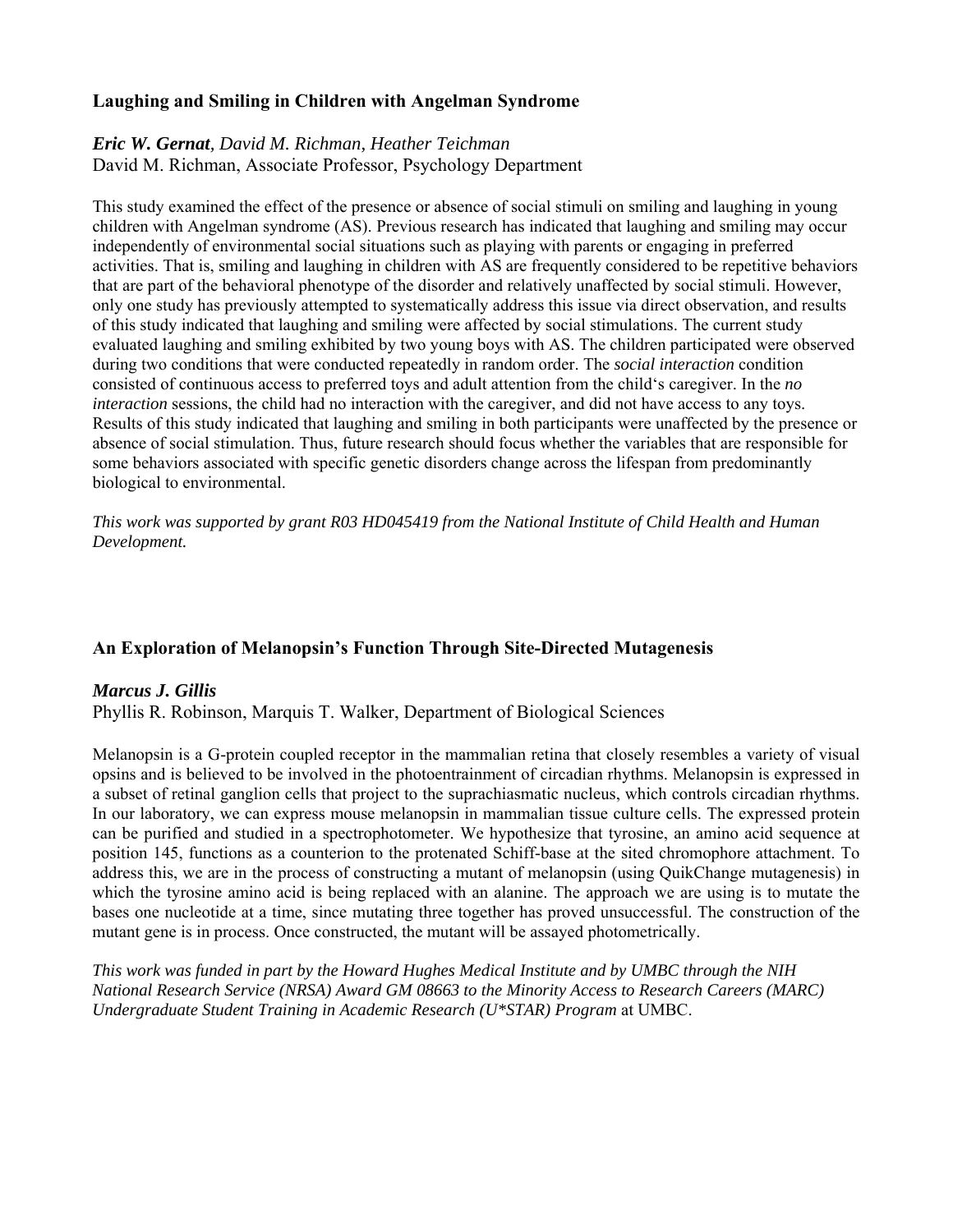# **The Role of Metal Binding in Cytotoxicity of UK-1 and Analogs**

# *Frank J. Gooden*

Paul J. Smith, Associate Professor, Department of Chemistry and Biochemistry

UK-1 is a natural product produced by a strain of Streptomyces, and has been found to be a potent anticancer agent. This activity may result from its ability to inhibit Topoisomerase II, an enzyme involved in the regulation of DNA topology that is necessary for cell division. Previous experiments done in methanol showed that UK-1 and analogs to bind divalent metal ions, and it was proposed that magnesium-dependent DNA binding might serve as the basis for Topoisomerase II inhibition. We recently found that magnesium binding is very weak in aqueous methanol as compared to that in pure methanol. As the former is a more biologically relevant solvent, this result suggests that complexes with a metal or metals other than magnesium may be responsible for the cytotoxicity (and perhaps that Topoisomerase inhibition is not even involved). Consequently, we have reinvestigated the binding of two analogs of UK-1 with a series of divalent metal ions including  $Cu^{2+}$ , Ni<sup>2+</sup>, Co<sup>2+</sup>, and  $Zn^{2+}$ , in aqueous methanol. Association constants obtained using spectrophotometry will be presented; these suggest mechanisms other than Topoisomerase inhibition that may be responsible for the cytotoxicities of these compounds.

*This work was funded by NIGMS (National Institute of General Medical Sciences)/NIH.*

# **Cocaine Exposure Causes Changes in the Flexibility of Learned Behavior**

*Nishan Gugsa, Gregory Bissonette*, *Matt Roesch* 

Geoffrey Schoenbaum, University of Maryland School of Medicine Carlo DiClemente, Professor, Department of Psychology

The use of psychostimulants causes changes to prefrontal circuits, which are critical to flexible behavior based on the value of expected outcomes. Our lab has recently shown the inability to alter responding for a conditioned stimulus after reinforcer devaluation in cocaine-experienced rats. To ask whether this effect would generalize to other settings, we trained cocaine-treated rats in on a Pavlovian place preference (CPP) task and also in an odor-guided instrumental choice task. After the animals were trained, we manipulated the value of the expected outcome using devaluation, size of available reward, and time to reward. As expected we found no effect of prior exposure to cocaine on development of a conditioned place preference or in the ability of the animals to use odors to guide instrumental choices. However, we did find that cocaine exposure changed the sensitivity of these behaviors to the subjective value of the reward the rats' expected to receive. This was particularly true in the choice task, in which we found cocaine-treated rats to be more sensitive to changes in reward size and the delay to receipt of reward. These data are consistent with effects of prefrontal damage in this task, suggesting that exposure to cocaine results in long-lasting changes in the efficacy of prefrontal processing.

*This work was funded by a fellowship award from NIDA to Nishan Gugsa, in association with NIDA R01- DA015718 to Dr Geoffrey Schoenbaum.*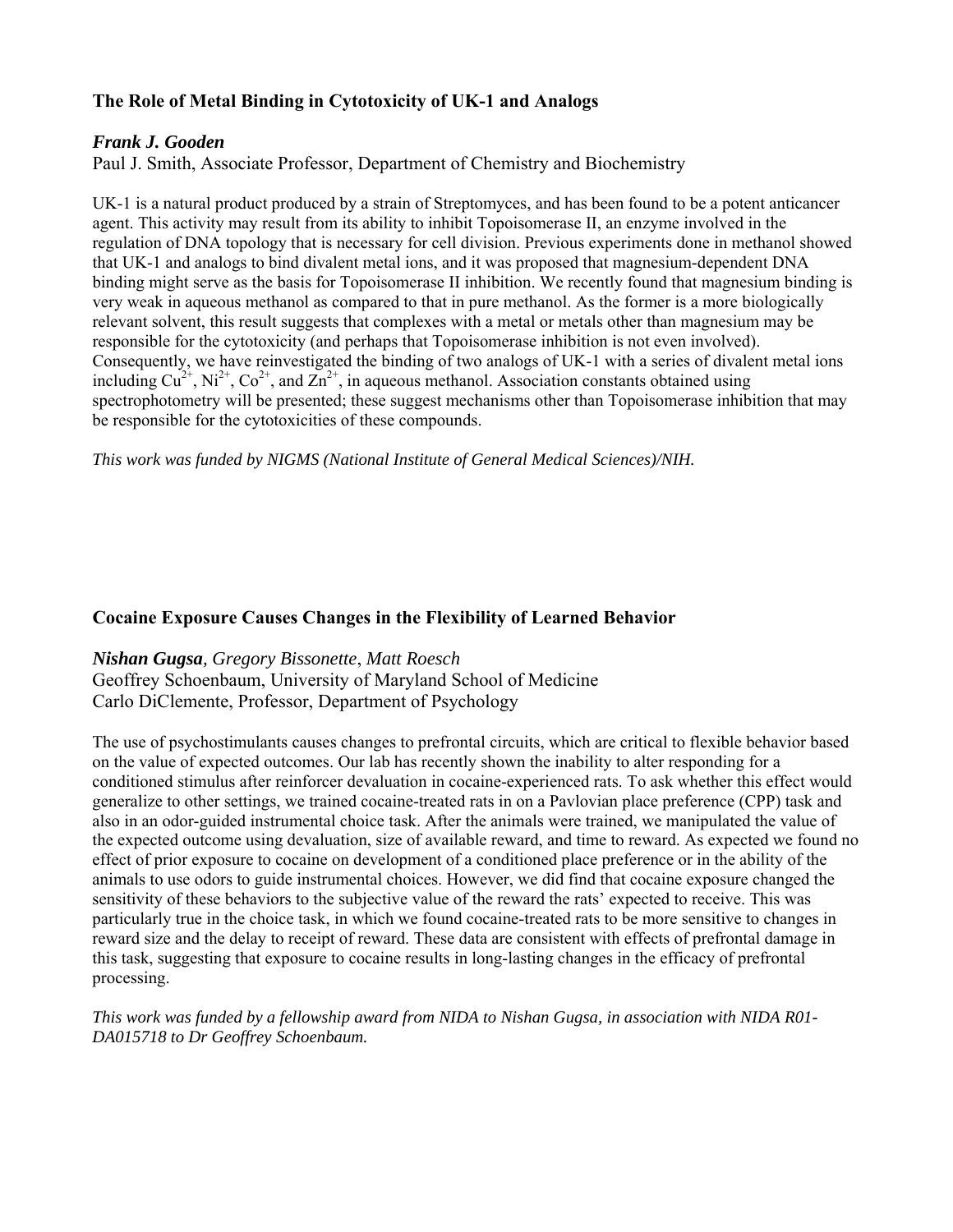# **Reassessing the Phylogeny of Euplotid Ciliates Using Ribosomal Sequences**

# *Yara K. Haddad*

John A. Kloetzel, Associate Professor, Dept. of Biological Sciences

The order Euplotida represents a grouping of large ciliated protozoa, conspicuous in freshwater and marine environments worldwide. Within the family Euplotidae, the genus *Euplotes* is a cosmopolitan and widely studied taxon, with over 60 named species. In 1995 Borror and Hill split this traditional genus *Euplotes* into four subgroups, based on morphological and developmental criteria. Each subgroup was raised to the level of genus, with new generic names provided. Using universal eukaryotic ribosomal primers and polymerase chain reaction (PCR), we have determined the sequence of the ribosomal small subunit gene (SSU-rDNA) from *Euplotes ("Euplotopsis") muscorum*, a rare small euplotid none of whose genes are available on public databases. We have used this sequence, in combination with genomics software and SSU-rDNA sequences for many *Euplotes* species available on GenBank, to construct a phylogenetic tree for these species. The idea was to see whether or not our molecular phylogeny confirms the species groupings erected by Borror and Hill on cytological grounds. The results of this comparison are displayed here.

# **The Development of the Steel Guitar in Country and Western Music**

#### *Jack L. Hamlett*

Joseph C. Morin, Lecturer, Department of Music

The purpose of this project was to conduct the first in-depth study of the development of the steel guitar in traditional country and western music in the 1930s, 1940s, and 1950s to the present. Due to the advanced age of many of the pioneers of the steel guitar, it was critical that this project be carried out at this time. Within the research phase of this project, more than one hundred interviews were conducted with ninety-three individuals including surviving pioneers of the steel guitar as well as colleagues and relatives of deceased pioneers of the instrument.

This research maps out for the first time in detail the complex history of the evolution of playing styles of the steel guitar under the period in question. It also indicates that the development of the steel guitar incorporated significant patterns and similarities as well as considerable creativity and individualism among the most significant pioneers of the steel guitar. The study also makes clear important regional distinctions in the development of the styles and techniques, with players located east of the Mississippi River tending to play more traditional and commercial country music while players west of the Mississippi most often leaned toward western swing in their styles.

*This work was funded through an Undergraduate Research Award from the UMBC Office of the Provost.*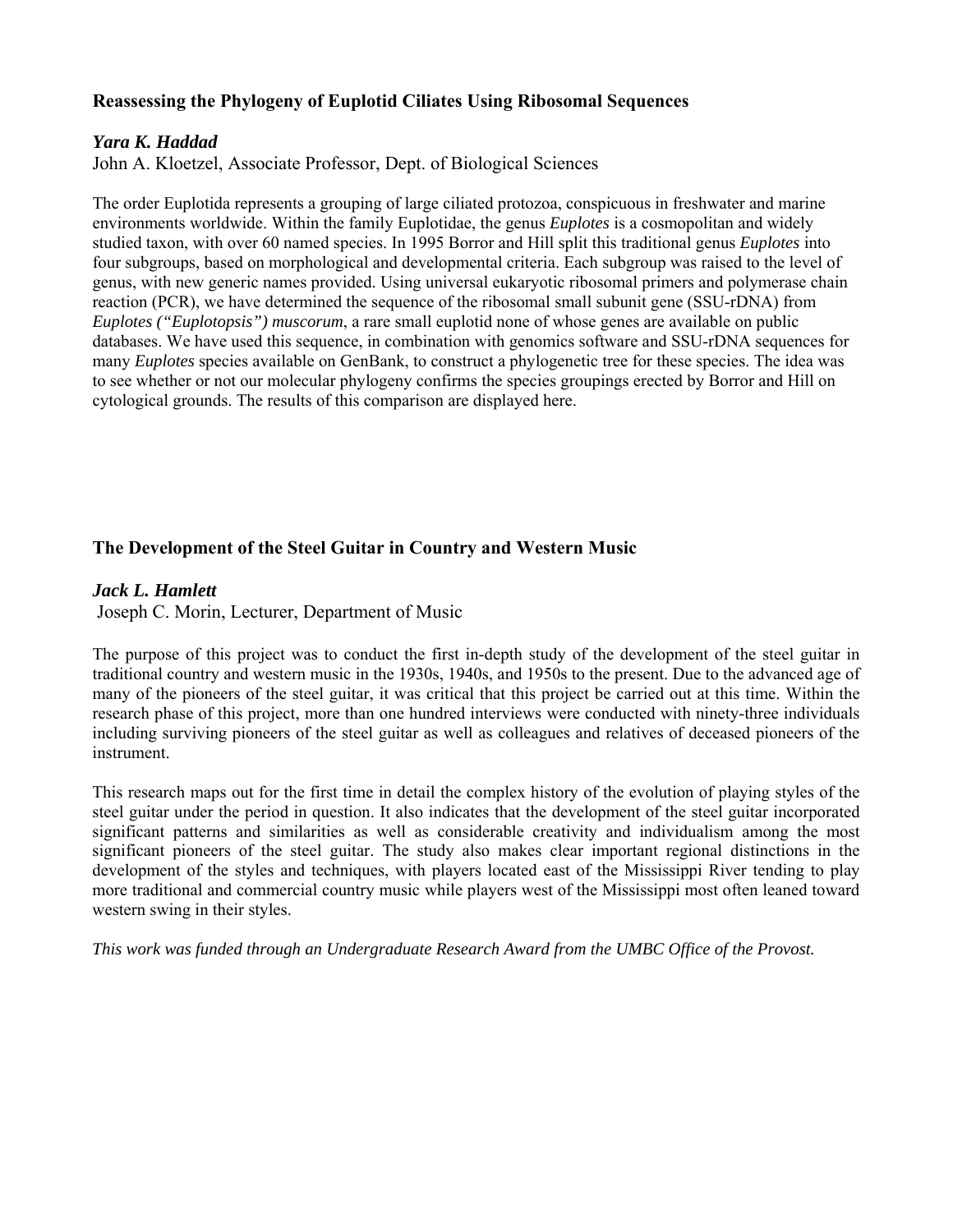# **Photography of Jaromir Stephany**

#### *Emily A. Hauver*

Preminda S. Jacob, Associate Professor, Department of Visual Arts

*The Photography of Jaromir Stephany* serves to explore and document the rich personal history and distinguished career of American photographer Jarmoir Stephany (b. 1930). Although Mr. Stephany has had his work exhibited by several respected institutions, including the Baltimore Museum of Art, there is unfortunately a dearth of writing addressing his biography and artwork, a situation this project attempts to rectify.

A series of six interviews with Mr. Stephany reveal numerous anecdotes from interactions with many great American photographers, including Ansel Adams and Minor White. All of the conversations were recorded on tape to create a source of information for future scholars. These interviews also inform an analysis of Mr. Stephany's own photographic work, which is characterized by his thoughtful embrace of the history of the medium and simultaneous move away from the traditional camera-based approach taken by most photographers.

The results of this research are presented in the form of an essay on the evolution of Jaromir Stephany's photographic career as well as an exhibition of his artwork. The latter consists of a group of Mr. Stephany's photographs, installed in The Commons at UMBC, that illustrate the *cliché verre* technique—a type of cameraless photography—that is Mr. Stephany's signature style.

*This work was funded through an Undergraduate Research Award from the UMBC Office of the Provost.* 

# **Trends in the Entropies of Diatomic Gallium and Indium Compounds**

#### *Paul A. Hoover*

Joel F. Liebman, Professor, Department of Chemistry and Biochemistry

In this research project, the problem undertaken was twofold: first, the hypothesis of a recently published formula to explain patterns in the total entropies of certain compounds was analyzed in regards to two "new" elements, gallium and indium; second, thermochemical data on the compounds of gallium and indium with the Group 1, Group 13, and Group 17 elements were studied because these molecules had not been analyzed in previous research. The importance of this research is based on its theoretical merit, specifically, in trying to develop explanations to thermochemical patterns.

One of the thermochemical factors that affect chemical reactions is the disorder created in the reaction, called entropy. This project was a continuation of prior research to determine why trends in the total entropies of selected compounds appear. With the aid of SPARTAN, a computer program that provides quantum chemical data for molecules of interest, the entropies of specific gallium and indium compounds were derived.

The overall results from the investigation supported the validity of the equation for the past research. However, many more avenues of research exist on the subject: for example, future research will include more elements in the study.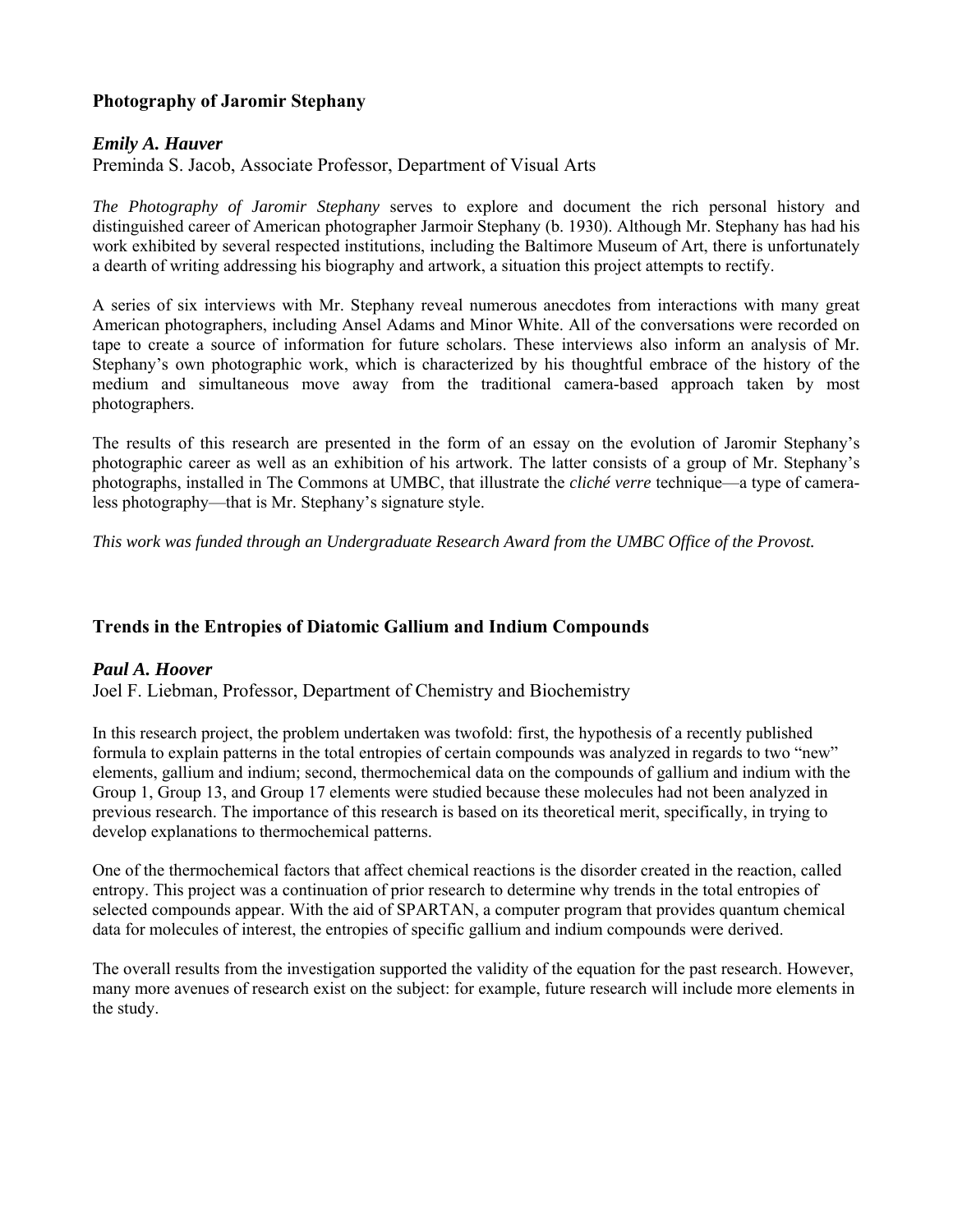# **Calculation of Dye-labeled Protein Structure by Biological Computational Modeling for Fluorescent Biosensor Design**

# *Thomas Hsu*

Leah Tolosa, Assistant Professor, Department of Chemical and Biochemical Engineering

Bioinformatics is an important and unique computational tool developed to maintain the enormous amount of biological and chemical information generated by and for scientists and engineers. Here we report the use of the Rosetta software in predicting the photophysical properties of dyes covalently attached to important proteins, particularly binding proteins meant for sensor development. The Rosetta software is a bioinformatics tool which simulates Monte Carlo statistical analysis on protein conformation. It is developed by the University of Washington in collaboration with John Hopkins University bioengineering faculties.

One of the challenges of designing optical biosensors is the uncertainty that labeling a specific site on a protein will provide a sufficient signal correlated to the analyte being measured. As an example, the Q26C mutation of the glucose binding protein (GBP) shows variable responses to glucose depending on the dye attached to the cysteine mutation. Using Rosetta software, we calculated the structures of GBP labeled with the dyes iodoacetamido-anilinonaphthalene sulfonate (ANS) and N-(1-naphthyl) ethylenediamine (EDANS) on position-26. However, the existing software contains codes only for the amino acids. Thus, several codes are being developed for the specific dyes labeled to GBP. Further direction may lead to the development of a database for labeling dyes.

*This work is funded, in part, by UMBC through the grants of US Army (Award # W81XWH-04-1-0781) and the NIH (Award # DK062990 and #DK072465).* 

# **Dialogue Mapping**

# *Emily J. Hunter*

Irene Chan, Assistant Professor, Department of Visual Arts

In "Dialogue Mapping," overheard conversation is recorded and visually diagramed in order to better understand the way that people interact. This work is intended to provoke thought about the nature of dialogue and interaction between human beings. Handwriting is employed in the creation of these visual diagrams because it is the most universal way to understand sound through images.

"Dialogue Mapping" attempts to create a visual understanding of non-visual material (sound, logic, flow, content.) Traces of sound are interpreted and translated into graphic representations resembling maps. These maps are then projected into a three-dimensional space, allowing the dialogue to re-enter the atmosphere, where it inevitably distorts and dissipates. The resulting images resemble blueprints – evidence of what has already occurred as well as a plan for something that may happen in the future. Much like dialogue, the images elicit different interpretations from different people. Meaning is blurred, emphasizing the subjective experience of language. "Dialogue Mapping" both examines and encourages understanding of human communication.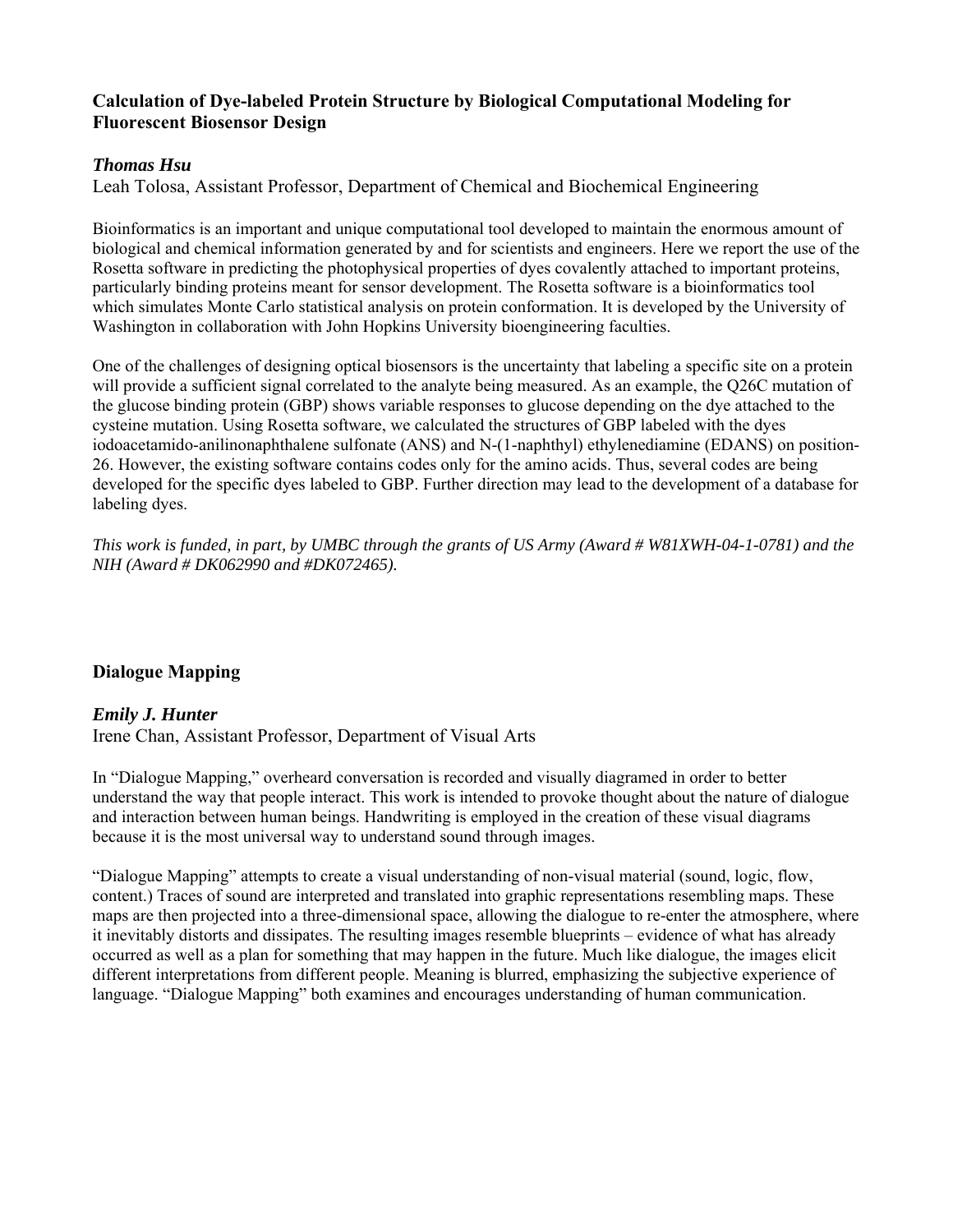# **Myeloid Suppressor Cells Inhibit Activated T Lymphocytes**

# *Uzoma Iheagwara, Erica M. Hanson, Suzanne Ostrand-Rosenberg*

Suzanne O. Rosenberg, Professor, Department of Biological Sciences

Breast cancer is the second most common cancer in women and research is ongoing to discover more effective therapies. As tumors grow and progress, anti-tumor immunity becomes complicated due to suppressive factors such as myeloid suppressor cells. Myeloid suppressor cells are immature precursor myeloid cells that have been shown to play a role in suppressing anti-tumor immunity to 4T1 mammary carcinoma tumors. Suppressive CD11b+GR1+ myeloid suppressor cells have been shown to play an important role in T-cell regulation. We hypothesize that myeloid suppressor cells suppress activated CD4+ and CD8+ T lymphocytes in the 4T1 mammary carcinoma model. Suppression will be tested by assessing the responses of T lymphocytes isolated from mice that are transgenic for T cell receptors specific for an antigen. Myeloid suppressor cells will be isolated from BALB/c mice injected with 4T1 mammary carcinoma cells. Transgenic CD4+ or CD8+ T lymphocytes in the presence or absence of the appropriate peptides will be cultured with these myeloid suppressor cells and proliferation will be measured to determine if suppression occurs. We will then identify signaling pathways of T lymphocytes that may be affected by myeloid suppressor cells in order to further the search for new effective therapies for breast cancer.

*This work was funded, in part, by UMBC through the NIH National Research Service Award GM 08663 to the Minority Access to Research Careers (MARC) Undergraduate Student Training in Academic Research (U\*STAR) Program* at *UMBC*, *NIH R01 CA84232, CA52527, and the Susan G. Komen Breast Cancer Foundation.* 

# **Effects of Non-Linear Membrane Elasticity on Capsule Deformation**

# *Mustapha Jamal, Andres L. Gonzalez-Mancera, Charles D. Eggleton* Charles D. Eggleton, Associate Professor, Department of Mechanical Engineering

The deformation of a capsule under hydrodynamic loading is affected by the mechanical behavior of its membrane. An axisymmetric implementation of the boundary integral method is used to simulate the deformation of capsules while varying the capillary number, Ca, which measures the ratio of viscous to elastic forces based on the area-dilatational modulus. Comparisons are made between capsules with membranes modeled using four classic, elastic constitutive equations. The deformation of each capsule type was observed for Ca between 0 and 0.5. Our results show that the neo-Hookean capsule deforms infinitely once a critical capillary number is surpassed. For all other membrane types the capsules reach an equilibrium shape where the viscous stresses are balanced by the elastic tensions on the membrane. This is true for the range of Ca investigated. By matching our computer simulations of different capsule types with experimental observations it will be possible to accurately measure the mechanical properties of cells and artificial capsules.

*This work was funded, in part, by UMBC through the NIH National Research Service Award GM 08663 to the Minority Access to Research Careers (MARC) Undergraduate Student Training in Academic Research (U\*STAR) Program* at *UMBC, as well as the National Institute of Allergy and Infectious Diseases (Grant No.R01 AI0663366).*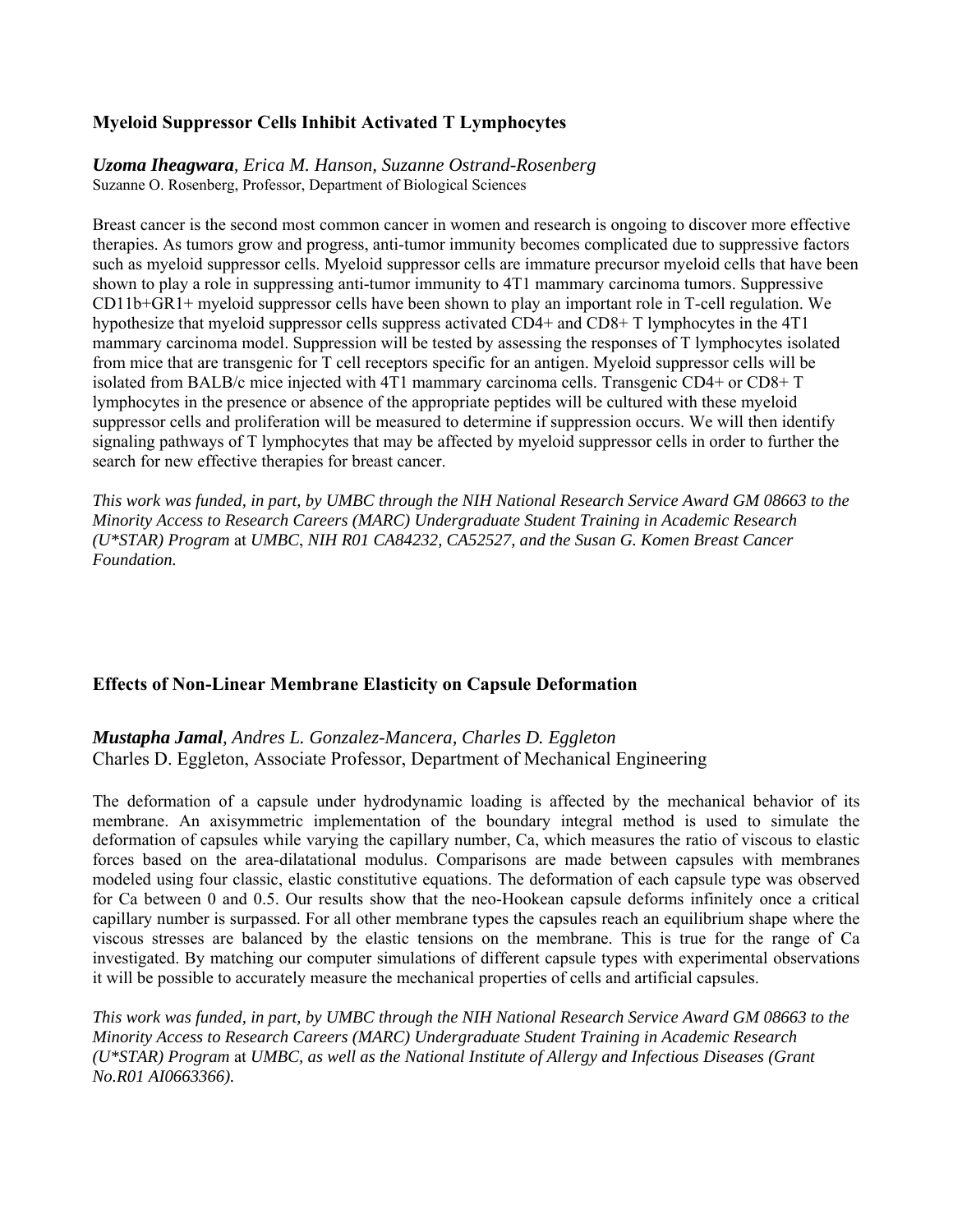# **Fluorescent O2-sensors Prepared Using Silica Nanoparticles**

## *Hasina Jamal*

Yordan Kostov, Assistant Professor, Department of Chemical and Biochemical Engineering

Oxygen concentration around and inside cells is one of the most important parameters that affects their differentiation and proliferation. It is especially difficult to measure the concentration of  $O_2$  inside living cells, as the sensing "device" should be inert and small enough not to interfere with the cell machinery. Silica nanoparticles are excellent candidates for this purpose. Other groups have attempted doping them with oxygensensitive dyes, but this resulted in oxygen insensitive particles. In this study, we describe a new process for preparation of oxygen sensitive dye-doped silica nanoparticles. Tris (4,7–diphenyl-1, 10-phenanthorline) ruthenium (II) was used as oxygen-sensitive dye, octyltriethoxysilane  $(O<sub>3</sub>EOS)$  and Tetraethylorthosilane (TEOS) as particle precursors. The particles have been synthesized via the standard sol-gel process using ammonia-catalyzed hydrolysis. Different water content was used to vary the degree of the precursor hydrolysis. The particles were collected via centrifugation. For immobilization purposes, they were dispersed in silicone rubber and tested on their response to varying oxygen concentrations. The fluorescence spectra in nitrogen and air were also analyzed. The stability of the nanoparticles was evaluated over a six-month period. For the first time, oxygen-sensitive dye-doped silica nanoparticles were created and successfully used as an O<sub>2</sub>-sensor. It can find wide applications in areas such as biomedical research (i.e. in cell culture studies), biotechnology (production of pharmaceuticals) and environmental protection (oxygen measurements in rivers, lakes and in the ocean).

*This work was funded, in part, by UMBC through the NIH National Research Service Award GM 08663 to the Minority Access to Research Careers (MARC) Undergraduate Student Training in Academic Research (U\*STAR) Program* at *UMBC.*

# **Tribological Measurements of Carbide-Coated CoCrMo for the Improvement of Prosthetic Joints**

#### *Brandon J Johnson*

L.D.T. Topoleski, Professor, Department of Mechanical Engineering

Low coefficient of friction and durability are critical factors in the development of prosthetic joints. Carbide coating (CVD) is a new development on the already established CoCrMo metal that is hypothesized to bring vast improvements to current prosthesis. We seek to test the tribological properties of this material to validate this hypothesis. A model of the surface contact for the non-uniform material will be evaluated using a surface profilometer. With this model more efficient friction calculations can be obtained and thus improve the accuracy of results. The coefficient of friction will be measured between the CoCrMo and UHMWPE samples using a pin-on-disk tribometer. To study the material *in vitro*, the same friction tests will be repeated using lubrication to imitate the environment of actual joints. Bovine serum is a popular composition of lubrication to mimic the bodily fluids surrounding joints. Further experiments will be conducted to determine the correct combination of serum and water to simulate as accurately as possible. Analyzing tribological characteristics will lessen the friction and increase the wear fracture resistance to improve the quality of artificial joints.

*This work was funded, in part, by UMBC through the NIH National Research Service Award GM 08663 to the Minority Access to Research Careers (MARC) Undergraduate Student Training in Academic Research (U\*STAR) Program* at *UMBC and the Arthritis Foundation.*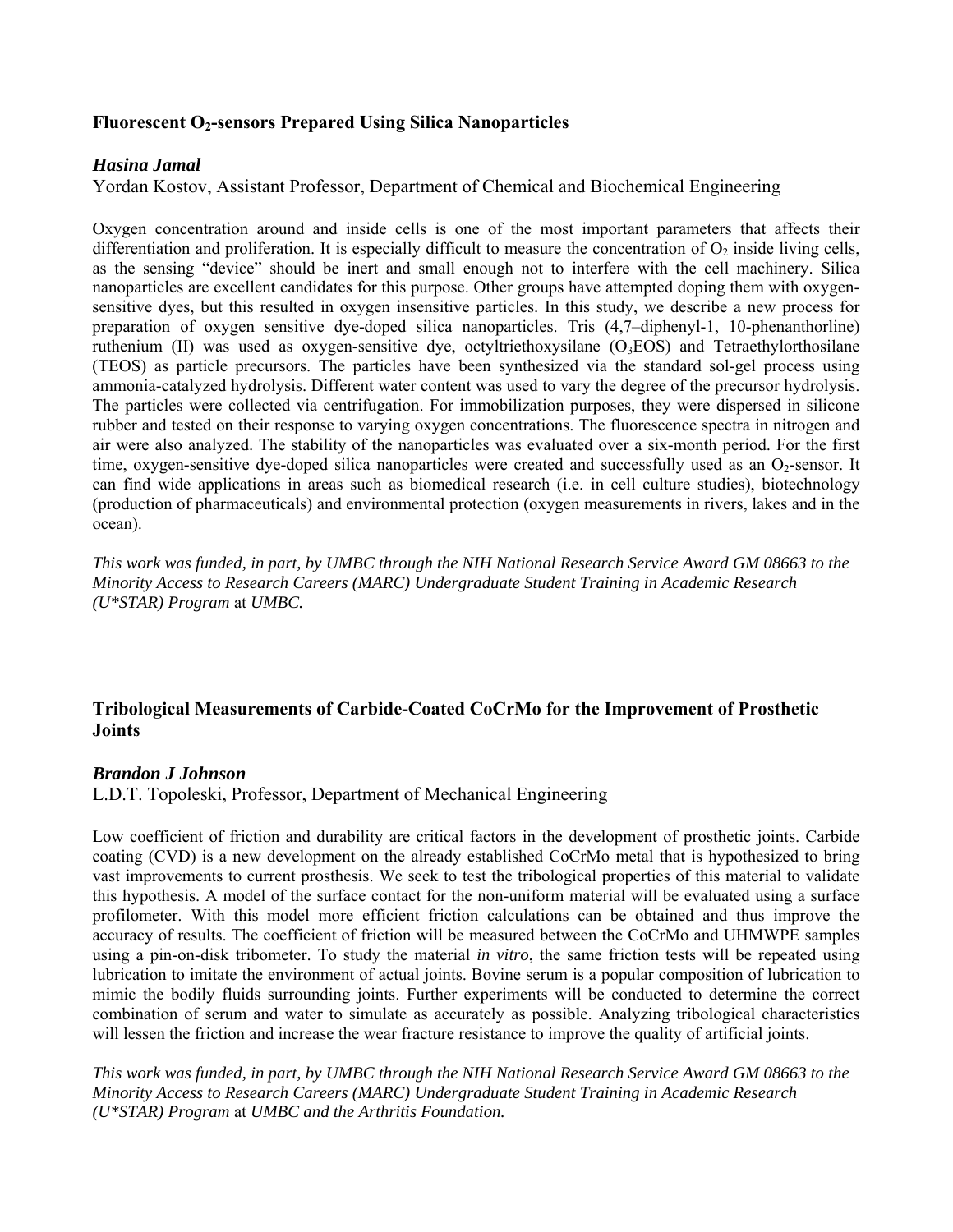# **Elucidation of the Bovine Leukemia Virus RNA Encapsidation Signal**

*Nicolas M. Johnson, Rasheeda Johnson, Tyiesha Johnson, Timothy Simons, F. Zehra Yildiz,* Michael F. Summers, Professor, Department of Chemistry and Biochemistry

The primary focus of this research is to examine the interaction between the Bovine Leukemia Virus Nucleocapsid (BLV NC) protein and its RNA encapsidation signal. Confirmed structures of NC bound to this RNA sequence will shed more insight on the encapsidation of viral genomes of retroviruses and offer more clues on a new therapeutic approach to battling BLV and Human T-cell Leukemia Virus infection. BLV is an oncogenic retrovirus whose simple genome lends itself to various studies on antiviral pharmaceutical agents. One of the most important, but poorly understood processes of the retroviral lifecycle of BLV and other retroviruses such as HIV-1, is the encapsidation of the viral genome. Two unspliced viral genomes are selectively packaged within a single virus particle during assembly. Our proposed Ψ site, also known as PBSSLV, includes two stemloop structures that consist of the primer binding site at the 5' end of the viral genome in the untranslated region and ends upstream of the Gag initiation codon. Conclusive data using gel mobility shift assays show that NC binds with high affinity to the entire PBSSLV sequence. Future studies of the project will include structural and biochemical studies by Nuclear Magnetic Resonance, isothermal titration calorimetry, and site-directed mutagenesis experiments.

*This work was funded, in part, by UMBC through the NIH National Research Service Award GM 08663 to the Minority Access to Research Careers (MARC) Undergraduate Student Training in Academic Research (U\*STAR) Program* at *UMBC, the HHMI Undergraduate Scholars Program at UMBC and the Howard Hughes Medical Institute.*

# **Elucidating the BLV Psi-site in the 5' Noncoding Region of Gag**

*Rasheeda J. Johnson, Nicolas J. Johnson, Tyiesha Johnson, Timothy Simons, F. Zehra Yildiz*  Michael F. Summers, Professor, Department of Chemistry and Biochemistry

Bovine Leukemia Virus is an exogenous type C retrovirus that affects over 50% of cattle in the United States, often leading to malignant lymphoma development. Genetically similar to the Human T-Cell Leukemia Virus Type I (HTLV-1), this retrovirus is prevalent in Japan, the Caribbean, and Central Africa and infects humans through sexual contact to produce a lymphoma phenotype; with a better understanding of the encapsidation signal or Ψ–site of BLV, new means of stopping the spread of BLV and HTLV-1 can be found. My project focuses on recognizing the genome that initiates packaging of the Bovine Leukemia Virus (BLV) genome. The encapsidation signal being explored, PBBSLV, is located in the 5' noncoding region of the BLV genome and consists of two stem loops. We have made proviral DNA of our Ψ–site and a transcript containing the BLV Ψ– site. Our results obtained from titrations of Ψ–site with Nucleocapsid (NC) indicated that PBSSLV is completely bound to NC at a 1:1 ratio. Isothermal Titration Calorimetry (ITC) will be performed to determine the binding constant and Nuclear Magnetic Resonance (NMR) to elucidate the structure of NC bound to the proposed Ψ–site. We hypothesis that the encapsidation signal is PBSSLV.

*This work was funded, in part, by UMBC through the NIH National Research Service Award GM 08663 to the Minority Access to Research Careers (MARC) Undergraduate Student Training in Academic Research (U\*STAR) Program* at *UMBC and the Howard Hughes Medical Institute.*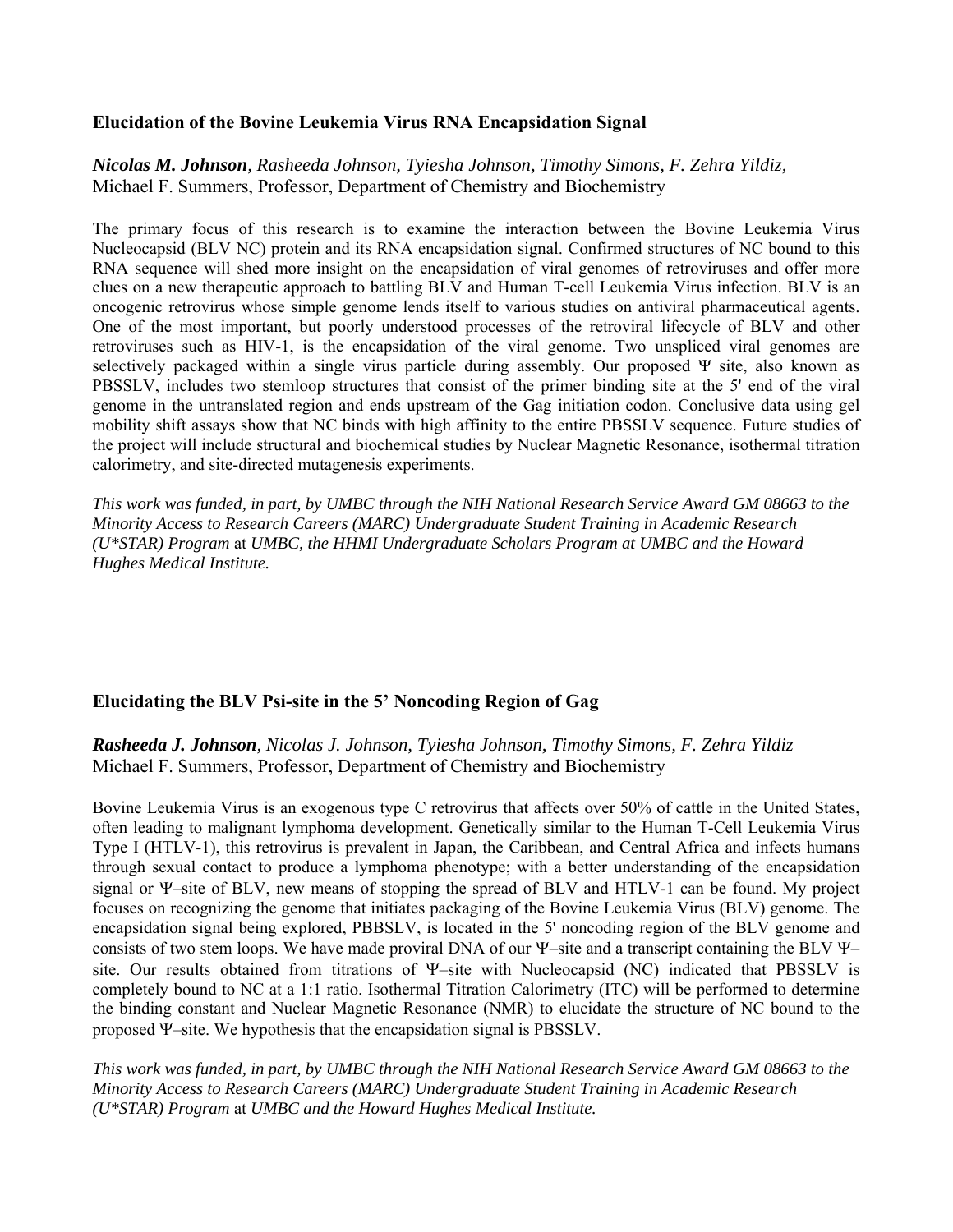# **Defining Species Limits Using Color in the Orchard Oriole Complex**

# *Lynna M. Kiere, Ian E. Tracy, Kevin E. Omland, Thomas W. Cronin, Jeff Leips, Christopher M. Hofmann*

Kevin E. Omland, Assistant Professor, Department of Biological Sciences

We used quantitative color measurements to investigate species boundaries in two closely related orioles: Orchard Oriole (Icterus spurius spurius) and Fuertes's Orioles (Icterus spurius fuertesi). One apparent difference between these birds is their male plumage coloration. Male Orchard Orioles generally appear chestnut, whereas Fuertes's Orioles are described as ochre. Despite observational evidence, these color differences have not been previously quantified. We used a reflectance spectrometer to gather quantitative color measurements of plumage. We found that Orchard and Fuertes's Orioles' colored plumages have unique characteristics, with no overlap in color between Orchard and Fuertes's orioles. These findings provide further support for classifying Orchard and Fuertes's oriole as separate species. Our findings have particular significance for Fuertes's Oriole, which if declared a distinct species would be more eligible for conservation efforts in its restricted geographic range in Mexico. In a broader context, this research is important in demonstrating the utility of quantitative measurement of color as a tool for examining species boundaries, which could apply to many organisms.

*Ian E. Tracy was funded by the Arnold and Mabel Beckman Foundation and an Undergraduate Research Award from the UMBC Office of the Provost. Kevin E. Omland is funded by NSF grant DEB -0347083: Lynna Kiere was funded by an NSF REU supplement to that grant.* 

#### **Validation of a Revised DAS: A Measure of Romantic Relationships**

*Stefanie Kirk, Jennifer Ficco, Meagan Arnold, Brian Jobe*  Stanley Feldstein, Professor, Departments of Mathematics and Psychology

This study will establish the validity of the Dyadic Adjustment Scale Revised (DAS-R), comparing it to the original Dyadic Adjustment Scale (DAS; Spainer, 1976) in a college-aged sample of romantically involved students. The DAS was originally developed to assess the qualities of cohabiting couples in romantic relationships by determining perceptions of agreement within the couple on various issues regarding their relationship. Topics include overall happiness in the relationship, agreement on making major decisions, and level of shared interests. The original DAS, with 32 items, has been revised to a shortened version of only 19 items (DAS-R). The validity of the DAS-R will be compared to the DAS from our participants of college students involved in romantic relationships. University of Maryland, Baltimore County undergraduate students will complete both the DAS and DAS-R, approximately two weeks apart. Results of this study will assist in an ongoing study on the characteristics of romantic relationships to add essential information about the validity of the DAS-R in the target population to investigate whether there are characteristics of partners and their interactions in romantic relationships that may be able to predict the outcome of the relationship.

*This work was funded, in part, by UMBC through the NIH National Research Service Award GM 08663 to the Minority Access to Research Careers (MARC) Undergraduate Student Training in Academic Research (U\*STAR) Program* at *UMBC.*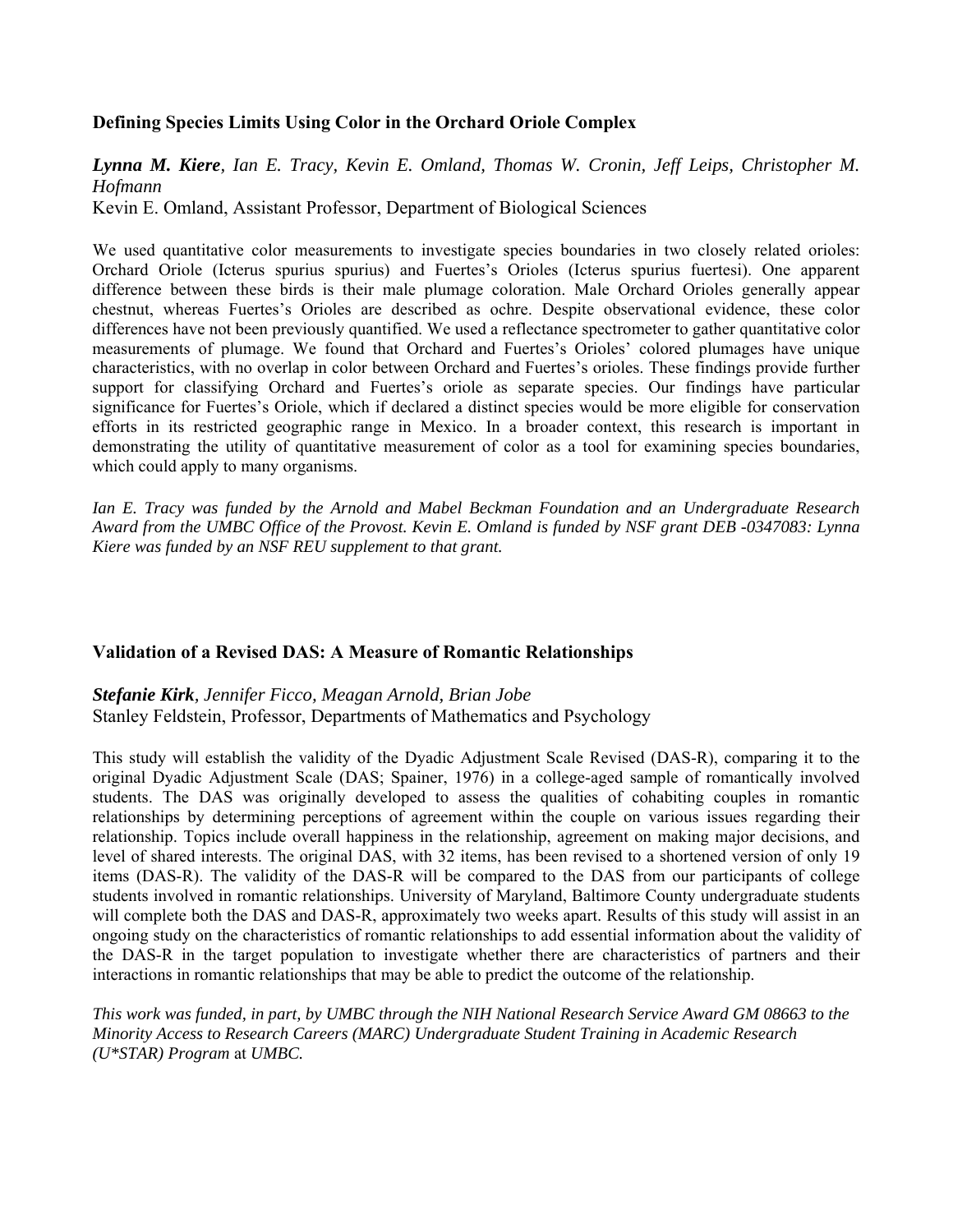# **Structural Elucidation of HIV-1 Packaging Signal**

# *Andrew S. Kohlway, Julian T. Eaton*

Daniele Fabris, Associate Professor, Department of Chemistry and Biochemistry

The structural elucidation of the packaging signal (Ψ-RNA) of HIV-1 is made difficult by its large size and flexibility. NMR and crystal structures are only available for separate subdomains, while there are no high resolution data for the full length construct  $(\sim 120 \text{ nt})$  and its dimer. We have recently proposed an alternative strategy based on chemical crosslinking and mass spectrometry detection (called MS3D), which is not limited by considerations of size and flexibility. The effective utilization of the spatial constraints provided by this approach requires the development of new computational techniques.

We are investigating the possibility of using torsional angle matching and binning, "RNA worm" structural comparison, and MOLPROBITY to achieve RNA motif classification and evaluation. Our goal is to improve existing models of Ψ-RNA, to better understand the role of the packaging signal of HIV-1. Using a database of RNA crystal structures, 6486 residues were analyzed using a perl script. This produced a listing of each residue's six conventional torsional angles (α,β,γ,δ,ε,ζ), base plane  $\chi$  angle, and two pseudotorsions(η,θ). Each residue was placed in one of 96 torsional conformations, and labeled with an ASCII character. A C++ pattern recognition program separated the alpha helical and non-canonical residues according to their 'character labels', and binned distinct patterns of three or more non-canonical residues. Further analysis of non-canonical residues will help elucidate and characterize additional RNA motifs and torsional constraints. In addition, the volume of each RNA structure from the database was calculated using Richards' Rolling Probe Method. Combined with sequence data, the approximate volumes of each base can be calculated to create volume constraints for modeling of the Ψ-RNA.

*The work was supported by NIGMS (National Institute of General Medical Sciences)/NIH (National Institutes of Health) and award GM 08663 to the MARC U\*STAR Program at UMBC.*

# **The Analysis of Curvatures of Discrete Surfaces with Boundary**

# *Brian J. Krummel*

John W. Zweck, Assistant Professor, Department of Mathematics and Statistics

The curvature of a surface is a function that measures how the surface deviates from its tangent plane at each point. The study of the curvature of discrete surfaces is important for understanding the structure of anatomical surfaces. Discrete surfaces arise as level surfaces extracted from three-dimensional imaging data, such as in medical imaging. We represent discrete surfaces by triangulated meshes, which are formed as the union of triangles whose vertices are the data points on the level surface. There currently exists a rich theory concerning the curvature of triangulated surfaces. However, this theory assumes that the surfaces involved do not have a boundary. Using an approach developed by Cohen-Steiner and Morvan, I will describe formulae for computing curvatures of discrete surfaces with boundary and error bounds comparing the curvature of a discrete surface to the curvature of the smooth surfaces that it approximates.

*This work was funded through an Undergraduate Research Award from the UMBC Office of the Provost.*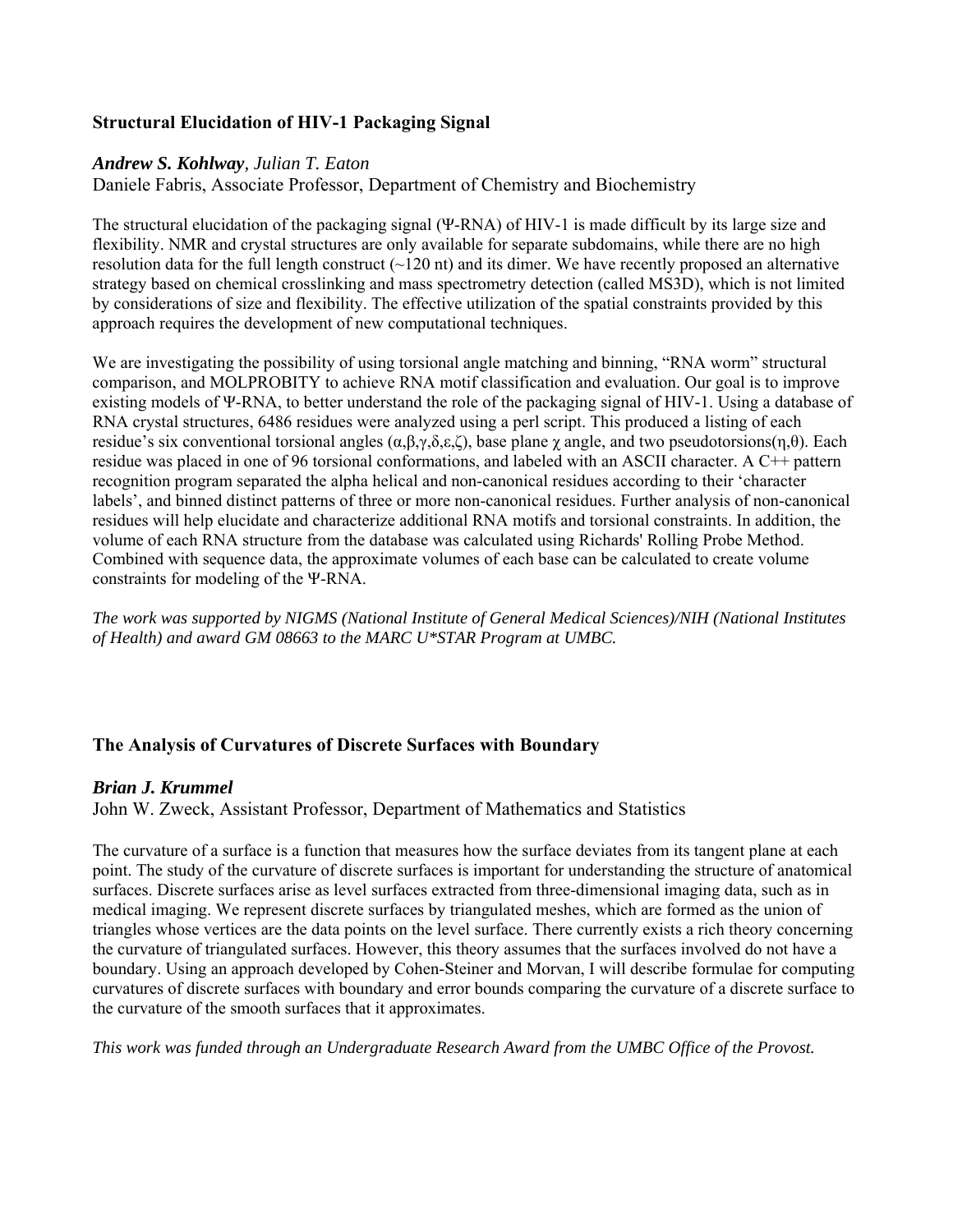# **Life History Adaptation of a Parasitoid by Optimal Host Tracking**

#### *Kate L. Laskowski***,** *Syed Ahmed*

Jeffery W. Leips, Assistant Professor, Department of Biological Sciences

The purpose of this project was to define the optimal host species of *Drosophila* for the parasitoid wasp, *Leptopilina sp.* and to evaluate the hypothesis that the breeding phenology of the wasp evolved to match that of its optimal host. This project allowed us to assess the influence of host community structure on the life history evolution of parasitoids. A three year field study identified four parasitoid wasp species and at least seven possible *Drosophila* host species. The breeding phenology of one wasp species, *Leptopilina sp.* was confined to the later half of the summer which coincided with the highest density of *Drosophila melanogaster* and *D. simulans* and the time of the lowest species diversity of *Drosophila*. We measured wasp host preference and the hosts' immune response against the wasp by exposing size matched larvae of five potential *Drosophila* species to *Leptopilina* females. *Leptopilina* attacked and was most effective against three fly species, including the two late emergence species and completely avoided two species found only early in the summer. Our results indicate that *Leptopilina* can discriminate among host species and support the hypothesis that the breeding phenology of the wasp has evolved to track that of their optimal hosts.

*This work was funded through an Undergraduate Research Award from the UMBC Office of the Provost and by the lab of Dr. Jeffery Leips.* 

# **Fluorescence Detection of Glucose/Glutamine Based on Glucose/Glutamine Binding Protein Immobilized on Dextran Modified Glass Capillary**

### *Debora W. Lin, Amelita Bartolome, Govind Rao and Leah Tolosa*  Leah Tolosa, Assistant Professor, Department of Chemical and Biochemical Engineering

Continuous glucose monitoring is desired to avoid the myriad of diabetes complications such as blindness, amputation, heart and kidney diseases. Despite the availability of glucose monitoring kits in the market today, the search for continuous minimally invasive glucose monitoring devices continues. We present here our initial study to develop a continuous quantitative fluorescence detection of glucose using immobilized dicysteine bearing periplasmic glucose binding protein (GBP). two amino acid mutations (L255C/E149C and L255C/A71C) were achieved by site-directed mutagenesis. The L255C mutation is located in a more obscure position near the hinge of the GBP while the other two mutated amino acids (E149C or A71C) are positioned opposite L255C and are more exposed to the solvent. Covalent immobilization was done by conjugation of one of the more exposed thiol groups (E149C or A71C) to dextran modified glass capillary surface. The immobilized GBP was subsequently labeled with acrylodan at position L255C. The resulting system binds glucose with a corresponding decrease in acrylodan fluorescence. Results suggest that immobilization did not hinder substrate binding to the conjugated protein. The immobilized glucose sensor responded to  $0.000016 \mu M$ -1.6 µM glucose.

*This work was funded, in part, by UMBC through the NIH National Research Service Award GM 08663 to the Minority Access to Research Careers (MARC) Undergraduate Student Training in Academic Research (U\*STAR) Program* at *UMBC.*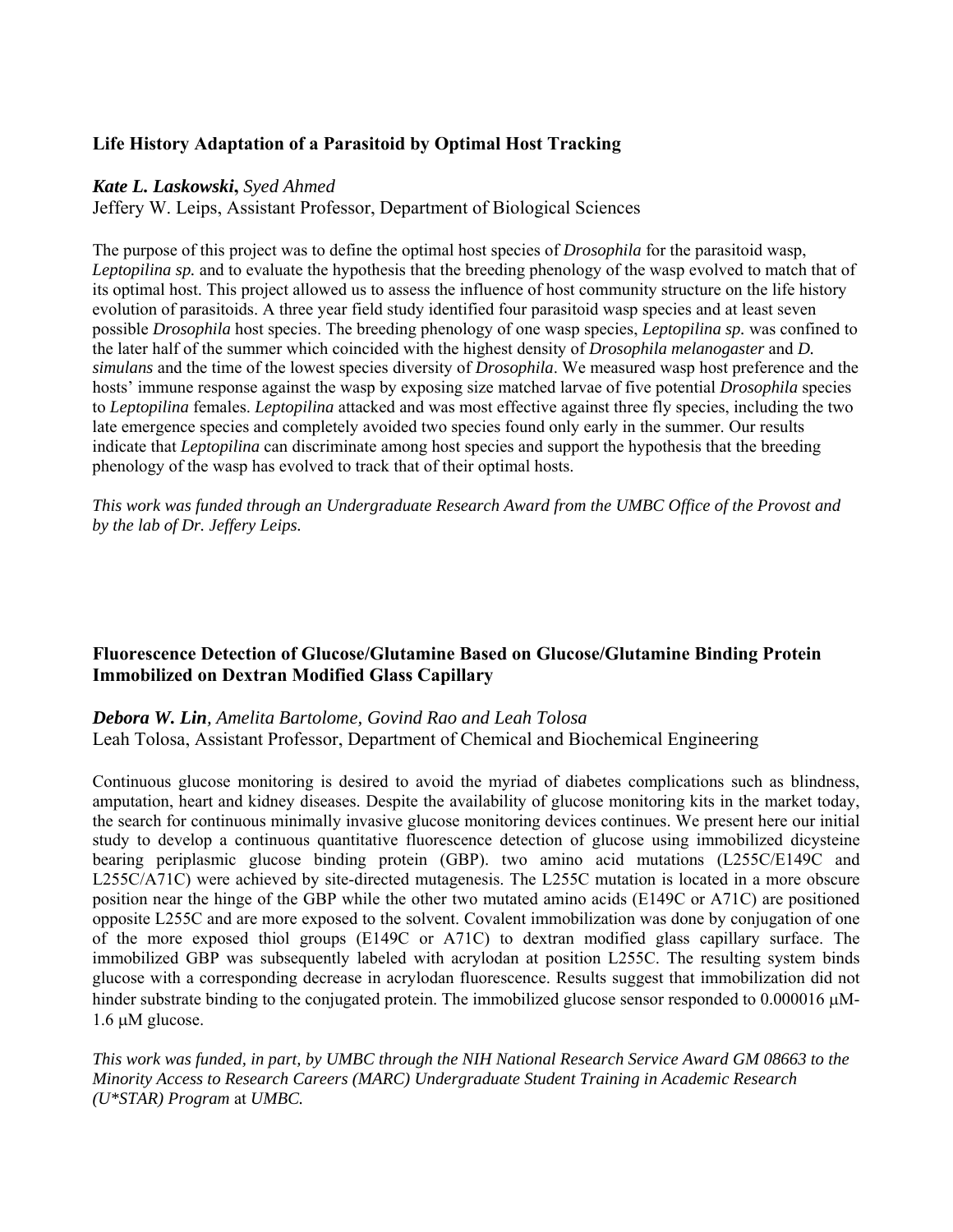# **Women and Body Hair: An Intimate Relationship**

#### *Jacqueline A. Little*

Jodi Kelber-Kaye, Visiting Assistant Professor, Department of Women's Studies

The growth of body hair is natural, and there are no proven biological benefits to its removal. Despite this, a large majority of U.S. women shave their legs and/or underarms on a regular basis. The "hairless norm" is more than just women's responses to cultural beauty standards. As feminist theories repeatedly assert, women are active participants in a continual process of adhering to and resisting socio-political and cultural norms and expectations. Simply, women negotiate individual choices regarding body hair through the framework of their particular realities, concerns, and experiences within their particular cultural contexts. These choices may be influenced by a number of complex interweaving factors including: marketing, race, ethnicity, gender identity, sexual orientation, class, family influences, shaving as a rite of passage, age, socio-cultural beauty standards and norms, and intimate relationships. While research has been focused on how one or two of these factors influence women's decisions to remove and/or keep their body hair, no research to date examines how all these factors work together to construct real women's experiences and decision-making regarding the removal or non-removal of body hair. This film project uses more than fifty interviews, archival film footage, photographs, and current and historical research, to construct an intimate and in-depth contextual look at women's relationships to their body hair.

*This work was funded through an Undergraduate Research Award from the UMBC Office of the Provost.* 

# **Laser-Stimulated Raman Spectroscopy as a Method for Remote Atmospheric Sensing Technology**

#### *Matthew S. Loftus*

Lisa A. Kelly, Associate Professor, Department of Chemistry and Biochemistry

Modern unconventional weaponry often incorporates aerosolized chemical and/or biological agents that can only be detected at close range. Few systems capable of detecting these agents from a distance have been developed for defense use. This project seeks to use Laser-Stimulated Raman Spectroscopy (LSRS) to probe various gases and vapors and eventually provide both theoretical and experimental fundamentals of LSRS for building remote, or stand-off, sensing systems in homeland defense or other atmospheric applications. Raman spectroscopy is a promising field for optical detection of these agents because it can characterize different substances based on peak wavelength, its peak strength is directly related to concentration, and the remote sensing can be done by monitoring back scatterings. The initial stages of the work have been devoted to finding optimal conditions in terms of pressure and laser power in order to rationalize the signal intensities and developing a system for characterizing gases like hydrogen, methane, and propane. Later stages, which may last until spring 2007, will involve measuring LSRS signals from a variety of pure gases and gas mixtures. All work will be carried out under the supervision of Hao Hao Ke as part of the ongoing research project in Dr. Lisa Kelly's lab.

#### *Funding provided by Office of Naval Research as a subcontract from the Johns Hopkins Applied Physics Laboratory.*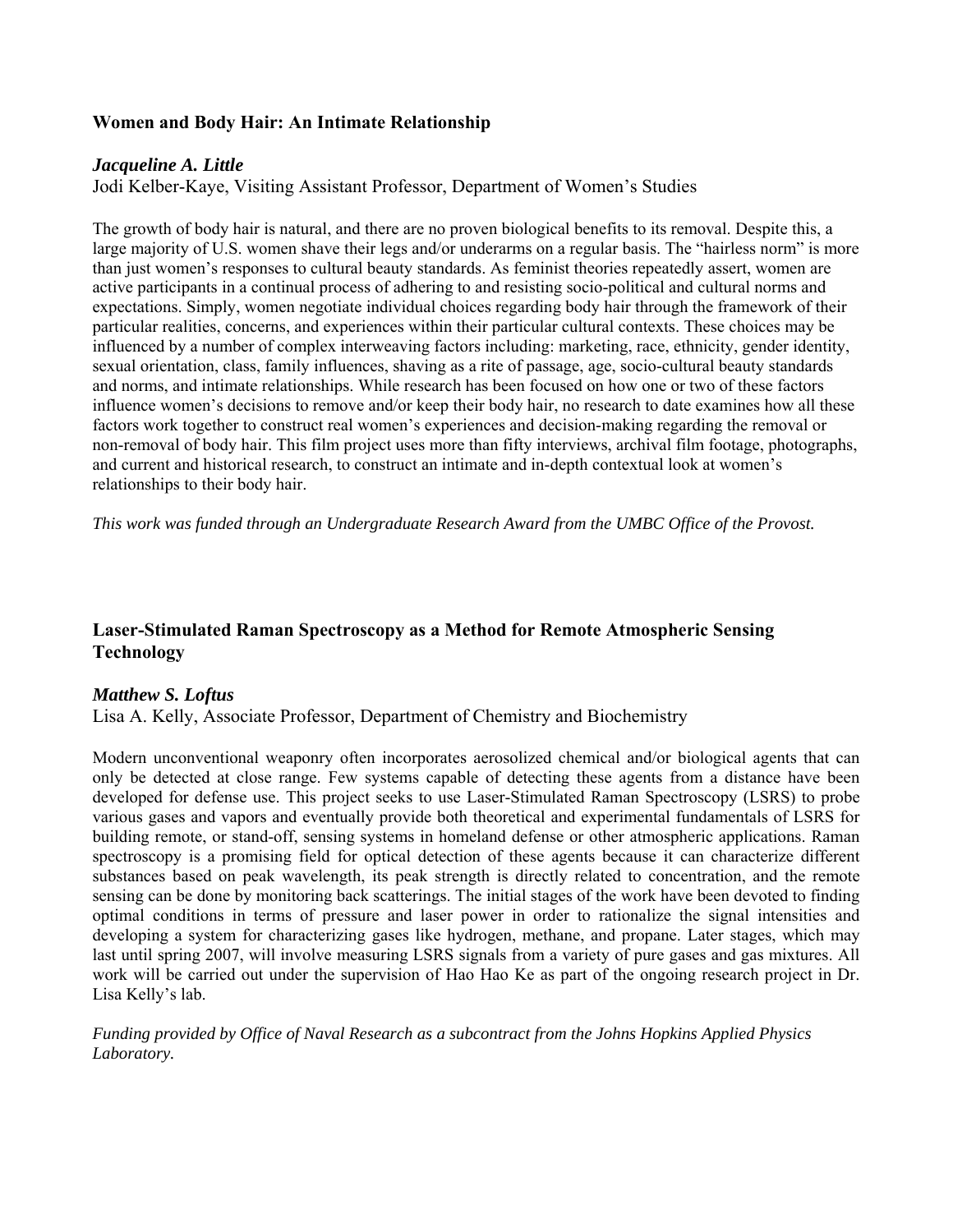# **On Our Duties to Animals**

## *Theresa L. Lopez*

Susan J. Dwyer, Associate Professor, Department of Philosophy

The main aim of my research is to develop an account of the moral status of animals and address the significance of their moral considerability. Given the various ways humans interact with animals I believe this is an especially important question. Historically animals have been accorded little or no moral status, but in the past 30 years many have attempted to extend moral standing to animals. My analysis and critique of two such attempts, those of Peter Singer and Tom Regan, provide a backdrop against which I tease out significant theoretical points regarding what about certain animals makes them morally considerable, and further, what considerations we need to take into account when judging the moral permissibility of our practices involving animals. I argue that we should observe constraints on our treatment of animals because of their subjective awareness, which confers the ability to experience pain and suffering. I defend the use of this criterion against charges that investigation into the mental lives of animals is unscientific. While I ultimately conclude that there can be no universal principle to guide our treatment of animals, I do discuss what considerations are relevant, and how we might begin to analyze our current practices.

*This work was funded through an Undergraduate Research Award from the UMBC Office of the Provost.* 

# **The Aryl Hydrocarbon Receptor (AhR) May Alter Cytochrome P450 Enzyme Levels in the Mouse Ovary**

#### **Candace B Mainor**, *Jodi Flaws, Kimberly Barnett*

Kimberly Barnett, Graduate Assistant, University of Maryland School of Medicine Jodi Flaws, Associate Professor, University of Maryland School of Medicine

The AhR is a ligand-activated transcription factor that mediates the toxic effects of environmental contaminants. Previous studies have shown that in comparison to wild-type mice (WT), AhR deficient (AhRKO) mice have reduced fertility, which could be due to defects in estrogen biosynthesis. During estrogen biosynthesis, cholesterol is taken across mitochondrial membranes by steroidogenic acute regulatory protein (StAR). Cholesterol is then converted into androgens and finally into E2 by cytochrome P450 side chain cleavage (CYP 450scc), CYP17α (CYP 17), aromatase, 17-beta hydroxysteroid dehydrogenase (17β-HSD), and 3-beta hydroxysteroid dehyrogenase (3β-HSD). To determine whether levels of these enzymes are altered in AhRKO ovaries compared to WT ovaries, ovaries were collected from WT and AhRKO mice on postnatal day (PD) 90. Total RNA was extracted, reverse transcribed to cDNA, and subjected to both semi-quantitative and real-time polymerase chain reaction (PCR). Real-time PCR analysis showed that the levels of CYP17 in AhRKO ovaries were lower than those of WT ovaries (WT=1.23±0.02, AhRKO=0.05±0.0005 genomic units, n=3, p<0.0001). Further, the levels of StAR were lower in AhRKO ovaries compared to WT ovaries  $(WT=0.7\pm0.09$ , AhRKO=0.38 $\pm0.06$  genomic units, n=5, p<0.02). Collectively, these data suggest that AhR deficiency reduces the levels of key steroidogenic enzymes in the mouse ovary.

*This work was funded, in part, by NIH HD38955, HHMI Undergraduate Scholars Program at UMBC, the Howard Hughes Medical Institute and NIH HD38955 and by UMBC through the NIH NRSA Award GM 08663 to the Minority Access to Research Careers (MARC) Undergraduate Student Training in Academic Research (U\*STAR) Program* at *UMBC.*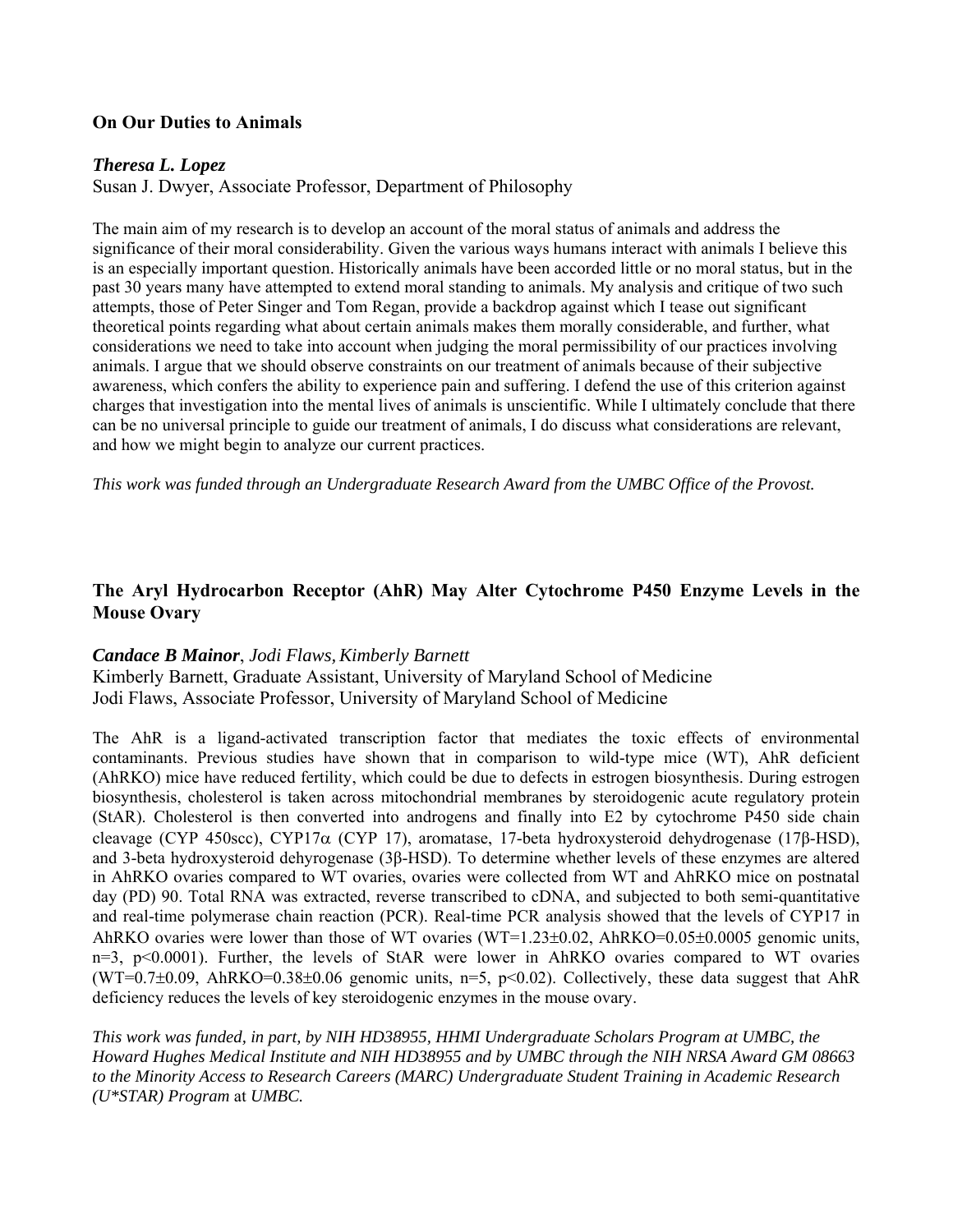# **Hypnosis and Meditation as an Intervention for Pain, Anxiety, and Catastrophizing**

# *David D. Maron*

Robert Anderson, Associate Professor, Department of Psychology Robert Provine and Lynanne McGuire, Professors, Department of Psychology

Meditation and hypnosis have been shown to be effective in reducing chronic pain. However, sufficient research demonstrating the benefits of combining meditation with hypnosis is lacking. Further, measurements of the benefits of meditation have been conducted primarily on those with little to no experience with meditation. To gain better knowledge of meditation's benefits derived from those experienced with meditation, this study measured meditation and hypnosis used by both novice and experienced meditators as an intervention for reducing physical pain, catastrophizing, and anxiety. Meditation practitioners with over two years of daily practice qualified as experienced meditators for this study. The cold pressor test (CPT), a task where participants place their non-dominant hand in a cold-water bath kept at  $1^{\circ}$ C for as long as they can endure it, was used to create laboratory pain. The participants performed a baseline CPT, and were then administered the intervention. Then the participants performed another CPT. The participants in the novice and experienced meditators group had their heart rate, blood pressure, pain, catastrophizing, and anxiety levels recorded and were then compared against each other and the control group.

*This work was funded, in part, by the UMBC Honors College.* 

# **Supreme Court Nomination Hearings: How Justices Answer Questions**

# *Jeffrey B. Martin*

George LaNoue, Professor, Department of Political Science

During their nomination hearings, do all Supreme Court nominees refuse to answer certain questions about specific topics, or will a question be answered dependent upon the individual nominee and his or her preference? If the latter is true, then specific justices would be deserving of criticism for avoiding questions. However, if the former is true, then the Senate Judiciary committee should re-evaluate the types of questions it asks, avoiding topics that require the nominee to pre-judge issues. To answer my question, I read Justice Ginsburg's, Justice Breyer's, and Justice Roberts' nomination hearings. My analysis was quantitative, with outright refusals scored a "0," indirect refusals scored a "1," and complete answers scored a "2." I focused on five controversial categories: abortion; capital punishment; separation of church and state; separation of powers; and affirmative action and civil rights. The analysis concluded that the three justices answered anywhere from 65% to 72% of the total questions asked, and 46% to 58% of the total amount of questions asked from the five categories. The similarity of these percentages shows that recent nominees do not deserve to be criticized for avoiding questions. The committee needs to make some changes for future nomination hearings.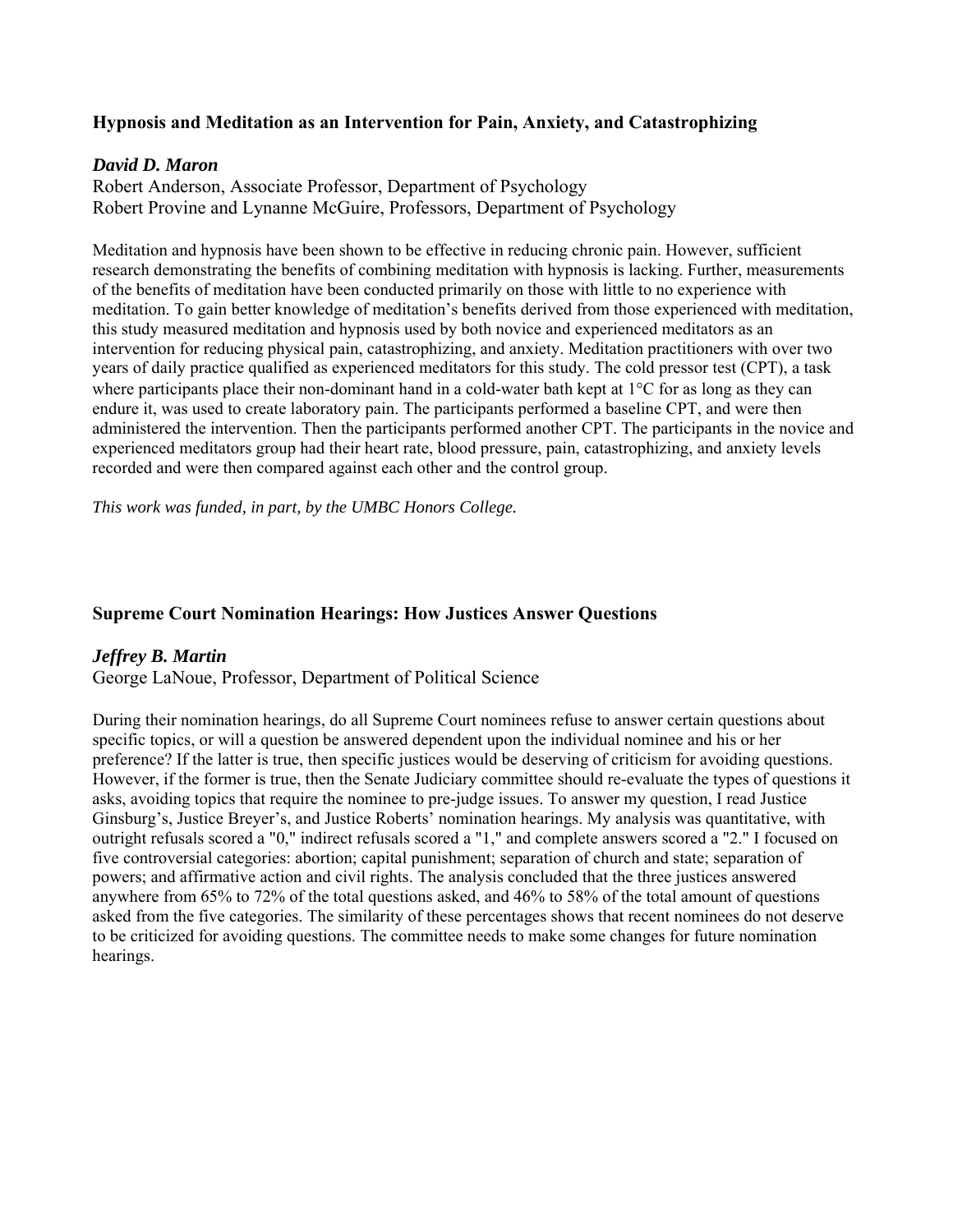# **White Mountain Summer Dance Festival: Tears of a Clone**

#### *Elina D. Mavashev*

Doug Hamby, Associate Professor, Department of Dance

The goal of my research was to study ballet, modern, composition, anatomy, kinesiology, yoga, repertory, Bartenieff Fundamentals and Laban Movement Analysis at the White Mountain Summer Dance Festival in order to enhance my performance and choreographic skills, and to produce a dance based on the knowledge I gained at the festival. As the oldest form of art that ever existed, dance has the power to tell a story, to convey a message, to invoke certain feelings, and to touch an audience in a way incomparable to other art forms. Without one spoken word, a dance can communicate an idea more effectively than a two hour lecture. In order to put theory into practice, I created a fifteen minute dance titled "Tears of a Clone" incorporating composition and movement techniques learned at the festival. The dance attempts to speak to the audience about one specific value embraced by the American culture – smiling, which can also be synonymous with suppression of feelings – and encourages the audience to reevaluate the message our culture embraces.

*This work was funded through an Undergraduate Research Award from the UMBC Office of the Provost.* 

# **Coupled Consumer and Resource Biodiversity Effects on Ecosystem Functions**

# *Corrie F. Maxwell*

Christopher Swan, Assistant Professor, Department of Geography and Environmental Systems

Input of resources from streamside forests profoundly impacts stream food webs. Since the majority of this material takes the form of senesced leaf litter, and the quality as a food resource for stream consumers changes with tree species, leaf species composition should alter the way consumers respond to these resources. Furthermore, consumers feed at different rates, differentially regulating leaf breakdown in streams. Because loss of biodiversity is of current ecological interest, a laboratory study was performed where Red Maple and Red Oak litter were offered alone and in mixture to three aquatic insects (e.g., shredders). Shredders were allowed to feed alone and in the presence of other shredder species. Leaf disks and invertebrates were placed in screened chambers, submerged in bins with inoculated deionized water, and kept in environmental chambers for six weeks. The results indicate a relationship between leaf type and leaf mass consumed. Generally, consumption rates were fastest on Red Maple, followed by Red Oak, and slowest in the mixture. Preliminary analysis suggests that this pattern held regardless of shredder species composition. These results indicate that loss of tree species may be more important than loss of aquatic consumer species when examining patterns of decomposition rates in streams.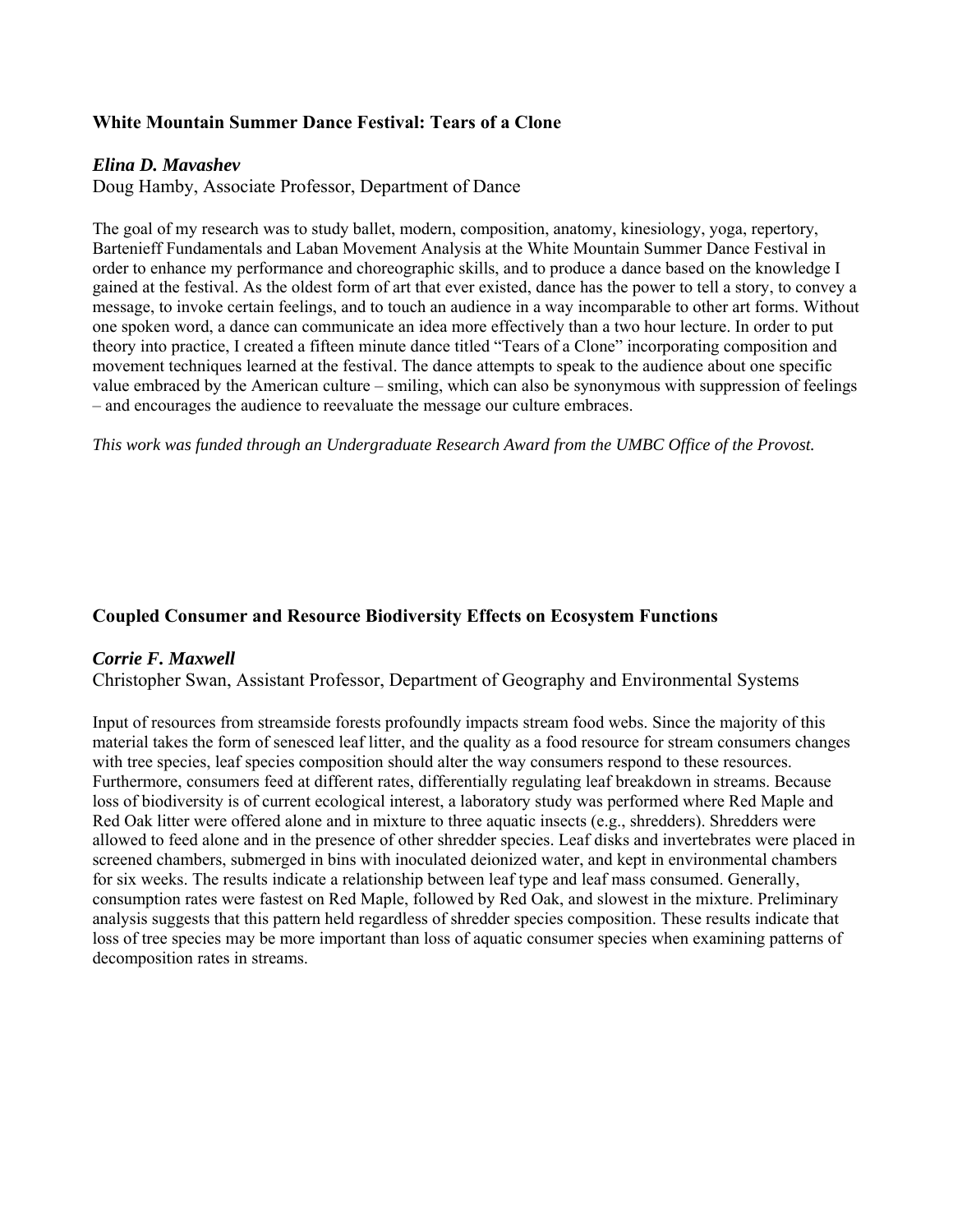# **Determination of PKCI Localizations in Mouse Central Nervous System by Immunohistochemistry Techniques**

### *Donnetta S. McFadden, Qing Li, Jia B. Wan*

Qing Liu, Post-Doc Fellow, University of Maryland at Baltimore Jia B.Wan, Associate Professor, Department of Neuropsychopharmacology, University of Maryland at Baltimore

Immunohistochemistry (IHC) is a technique used to locate the presence of specific proteins in tissues. It does this by binding a primary antibody to a specific antigen and amplifying the signal of that antigen-antibody complex with an enzyme conjugated secondary antibody. This forms a chromatic alluvium, which can then be detected visually using a light microscope. Our laboratory is interested in a special protein, protein kinase C interactive (PKCI), because of prior evidence supporting its potential interactions with the mu opiod receptor (MOR) and its function in opiate addiction. However, the role of PKCI in CNS is unclear, therefore, the information of PKCI distribution in CNS will be help to understand its function in CNS. There has not been a previously known light microscopic distribution of PKCI. IHC technique was applied to detecting protein kinase C interactive (PKCI) protein of mouse central nervous system (CNS). The analysis of IHC staining of floating sections (25µm) of mouse brain and cervical spinal cord has shown that PKCI positive cells were localized in the mouse CNS with intense expression in the cerebral cortex, olfactory bulb, spinal cord, hippocampus, hypothalamus, and cerebellum. There were also positive expressions of PKCI shown in the striatum, septum, and thalamus.

*This work was funded, in part, by UMBC through the NIH National Research Service Award GM 08663 to the Minority Access to Research Careers (MARC) Undergraduate Student Training in Academic Research (U\*STAR) Program* at *UMBC.*

# **Enhancing Literacy Promotion through a Web-Based System**

# *Christine D. Medina, Robert M. Lyv*

Tate O. Redding, Senior Lecturer, Department of Information Systems

The tedious, unattractive, and inefficient paper-based system currently used by the Literacy Program of the Free Library of Philadelphia is preventing the Program from recruiting and retaining more participants. The Program's main objective is to promote literacy by allowing patrons to read or write book reviews. This goal has not been met completely due to the existing inefficient process. Currently, patrons interested in reading the reviews must travel to the central Philadelphia branch of the library.

This project is crucial in creating a convenient, user-friendly system that encourages youth and adults to participate in the program. The team created a system that would enable the participants to read and write reviews online. Throughout the development process, the team continuously conducted interviews, surveys, and research in order to gather information, requirements, and feedback from multiple stakeholders. Through surveys, 85% of teens polled said that they are more willing to read and write reviews through the proposed website due to added convenience, features, and the friendly interface.

The project team plans on using feedback to enhance the appearance and functionalities of the system prior to presenting an updated version to the Free Library of Philadelphia.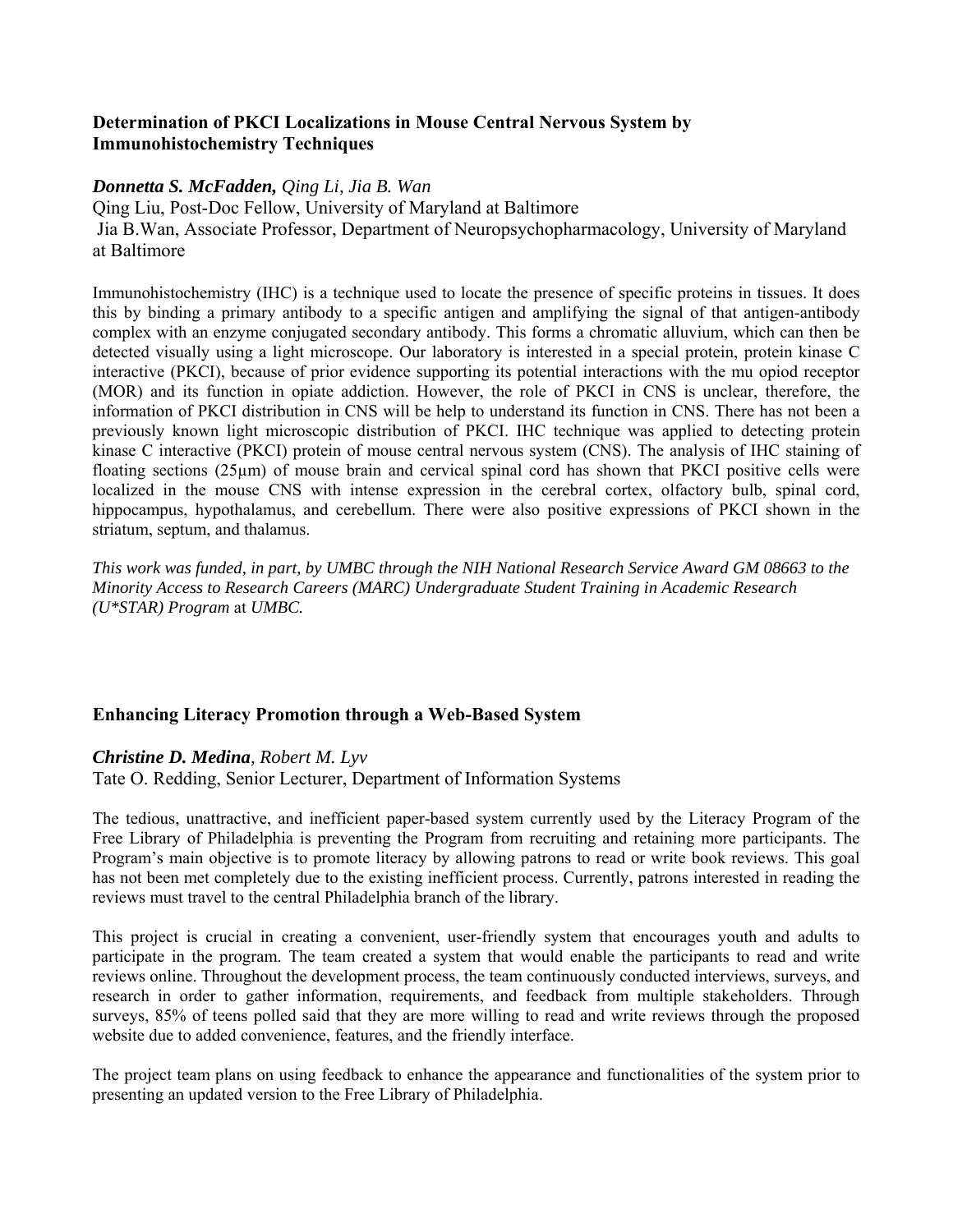# **The X-ray Emission from the HH212 Region**

#### *Kushal T. Mehta*

Eric S. Perlman, Research Associate Professor, Department of Physics

The purpose of this project was to examine XMM-Newton (X-ray Multi-Mirror Telescope) observations of HH212, a protostellar jet system on the outskirts of the Orion Nebula Cluster. The primary goal of the observations was to detect X-ray emissions from either the protostar or its jets. We detected more than 40 X-ray sources, two of which are bright enough to do low-resolution spectroscopy. However, we did not find any Xray emission from HH212 or its jets. One of the two brightest sources is extended in the X-rays and is identified with a bright star. We studied the characteristics of the X-ray sources in the field using color-color diagrams as shown in the figure below. In color-color diagrams, we plot the absolute magnitude in one band vs. a color in order to obtain information about each star's age, mass and their extinction. In the image shown below, we have plotted the absolute magnitude in the K band vs. H-K magnitude for our 11 brightest X-ray sources. We used multiple color-color diagrams extensively to gain important results about the various X-ray sources we analyzed.

*This work was funded by NASA, XMM-Newton Guest Investigator Program.*

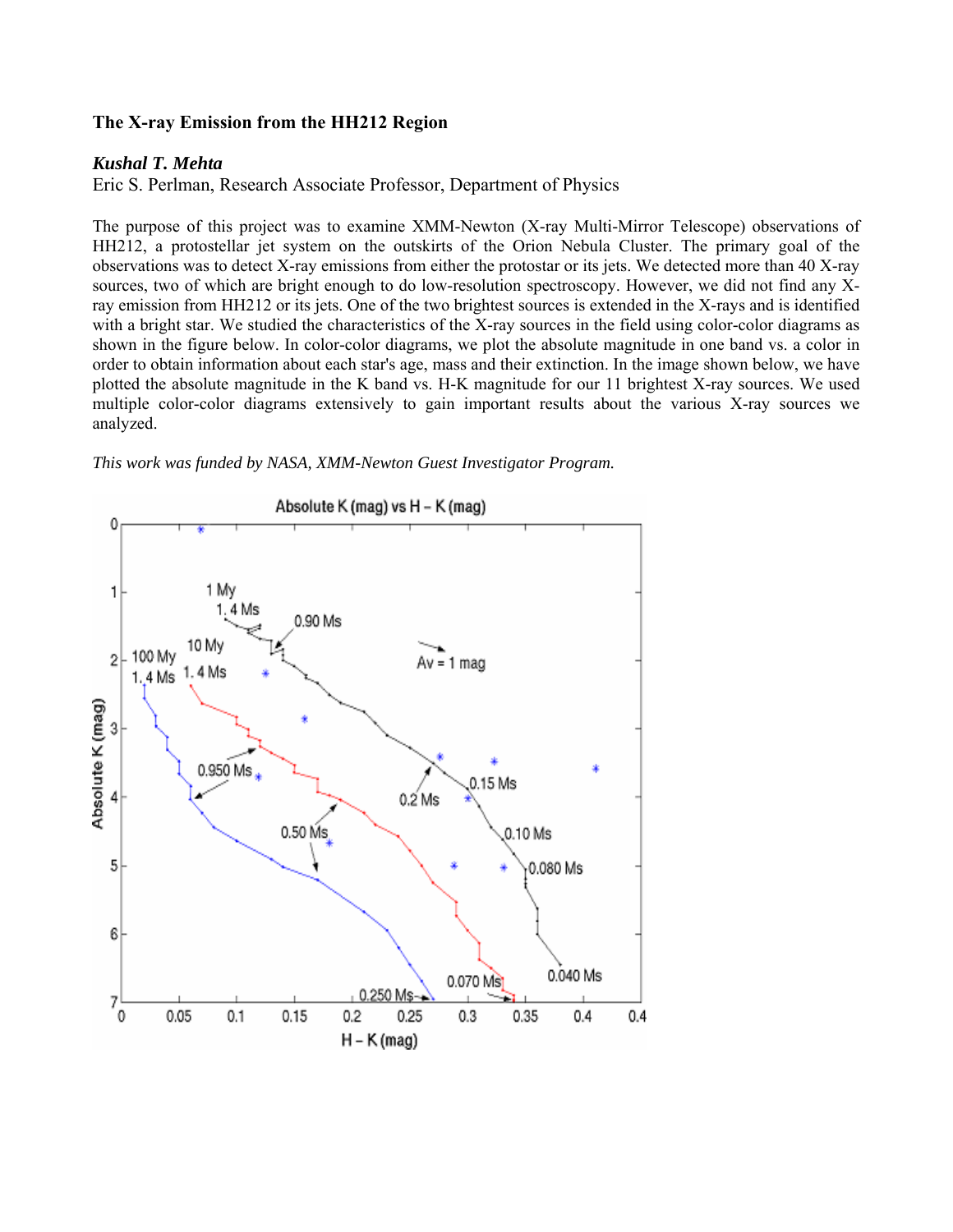# **The Impact of Anxiety and Race on Chronic Pain Treatment Outcomes**

#### *Brian C. Merry*

Lynanne McGuire, Assistant Professor, Department of Psychology Robert R. Edwards, Assistant Professor, Department of Psychiatry and Behavioral Sciences, Johns Hopkins University School of Medicine

This study examined whether anxiety, and the interaction of anxiety with race, explained differences in treatment outcomes among chronic pain patients. Identifying factors that explain individual differences in treatment outcomes is a crucial step to providing improved care to chronic pain patients. One hundred seventy four chronic pain patients undergoing treatment at a multidisciplinary pain treatment center completed the State-Trait Anxiety Inventory (STAI) to measure trait anxiety before and after treatment. Treatment outcome was assessed using the Multidimensional Pain Inventory (MPI) subscales: Pain Severity, Pain-related Interference, Life Control and Affective Distress. Results showed that pre-treatment trait anxiety was significantly associated with changes in life control following treatment. In addition, decreased trait anxiety over the course of treatment was associated with improvements in perceived life control. A significant interaction between race and anxiety was found for life control outcomes. African American pain patients whose trait anxiety increased during treatment reported diminished life control, whereas White pain patients did not report decreased life control. These results suggest that assessing pre-treatment trait anxiety, and the change in anxiety from pre to post-treatment, may be useful in understanding individual differences in pain treatment outcomes.

# **New Approaches to Acting Technique**

#### *Matthew B. Metzger*

Wendy Salkind, Associate Professor, Department of Theatre

During the summer of 2005, I attended the Summer Training Congress at the American Conservatory Theatre (ACT) in San Francisco, California. While attending the 12-week program, I took master-level classes in speech, movement, acting, dancing and clowning from professionals in the field of acting. One of these opportunities was clowning. With the newfound knowledge I have obtained through my participation in the clowning class, I have developed a clowning performance piece, with the assistance of my mentor. My final project consists of the clowning piece supplemented by an oral presentation of the history of clowning, and a description of the clown techniques I have learned. My piece will showcase what I have learned from the research of a particular clown character. My clown character is based on my research of the auguste clown, which is a less educated, elegant, and skilled clown. This clown is unable to follow instructions, and misunderstands how to perform simple tasks. The auguste clown is a victim of pranks, who can never seem to win.

*This work was funded through an Undergraduate Research Award from the UMBC Office of the Provost.*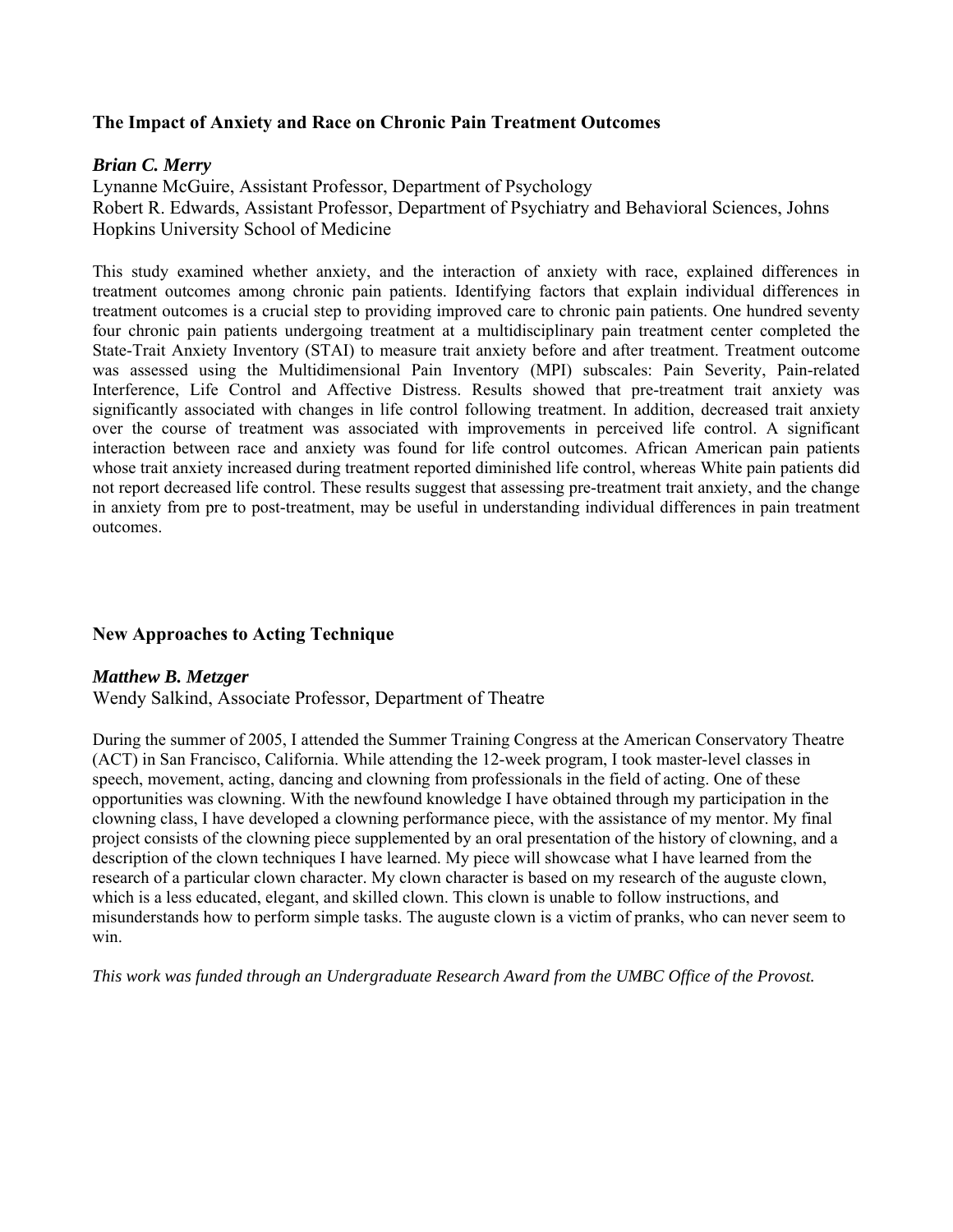# **Starvation: Does It Affect Eating?**

### *Lindsay H. Morrell*

Frank E. Hanson, Professor, Department of Biological Sciences

Complex animals broaden their food preferences when faced with starvation conditions. Is this true for simple animals as well? I hypothesized that the more caterpillars are starved, the more willing they will be to accept food laced with feeding deterrents. To test this, four groups of animals fed with different starvation treatments were compared using the classical two choice behavior test for caterpillars. Animals were then separated by each feeding method, into groups to be tested on separate days. After one, two, three, or four days of different feeding treatments the animals were tested. Results show that, surprisingly, the starved animals, animals fed agar, and animals fed 1/3 nutrients are still deterred by caffeine regardless of the number of days of treatment, whereas animals fed with a complete nutrient diet are less deterred the longer they are fed. One potential reason for this occurrence is that as the fed animal gains weight it also matures and the hormone composition changes, both of which may cause its preferences to change. Due to this, I hypothesize that starvation does not affect feeding choices, however, maturation does. To test this, injections of hormones will be administered to keep the fed animals physiologically young.

*This work was funded, in part, by UMBC through the NIH National Research Service Award GM 08663 to the Minority Access to Research Careers (MARC) Undergraduate Student Training in Academic Research (U\*STAR) Program* at *UMBC.*

### **Chromatin Structure and Expression of the Prostate-Specific Tumor Suppressor Gene NKX3.1**

*Tanda Murray, Malini Jagdeo, Charles Bieberich, Mauricio Bustos*  Mauricio Bustos, Associate Professor, Department of Biological Sciences

Acetylated and methylated histone H3 (AcH3K9 and MeH3K9) influences chromatin structure, and the rate of gene transcription. The human NKX3.1 gene encodes a homeobox transcription factor postulated to function as a tumor suppressor of prostate cancers. NKX3.1 is expressed in the LNCaP prostate cancer cell line, but not in the lymphoid cell line, SWE-Ig. This differential expression was used to test the hypothesis that the distribution of AcH3K9 and MeH3K9 contributes to the transcriptional status of the NKX3.1 gene. A tiling array of DNA clones covering 100 kbp around the NKX3.1 gene was created from a 204 kbp BAC (bacterial artificial chromosome) clone. DNA sequences associated with AcH3K9 or MeH3K9 were enriched by Chromatin Immunoprecipitation, PCR amplified, radiolabeled, and then hybridized to the tiling array. We detected low levels of MeH3K9 in both cell lines; and discovered a marked increase in AcH3K9 in LNCaP cells relative to SWE-Ig over several regions. One such hyperacetylated region lies upstream of a regulatory domain that is sufficient for prostate-specific NKX3.1 expression, and downstream of a related Hox gene, NKX2.6. Further investigations into the functionality of this region could lead to an improved understanding of the connection between NKX3.1 expression and prostate cancer.

*This work was funded, in part, by UMBC through the NIH National Research Service Award GM 08663 to the Minority Access to Research Careers (MARC) Undergraduate Student Training in Academic Research (U\*STAR) Program* at *UMBC.*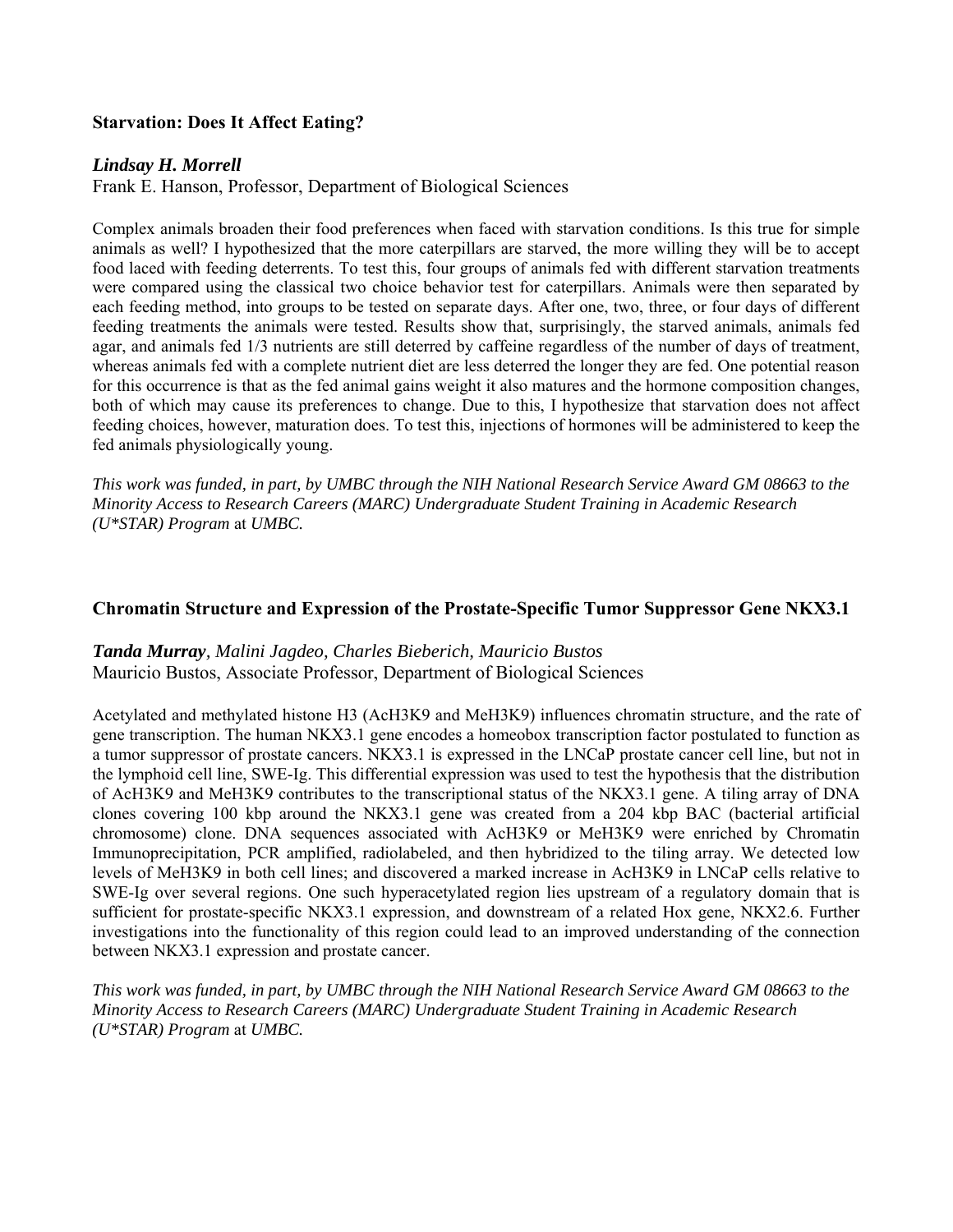# **Big Potassium Channels in Cortex and Hippocampus of Neonatal Male and Female Rats**

# *Bettel A. Mussie, Susan L. Zup, Margaret M. McCarthy*

Susan L. Zup*,* Post Doctoral Fellow*,* Department of Physiology, University of Maryland School of Medicine

Margaret M. McCarthy, Professor, Department of Physiology, University of Maryland School of Medicine

Large-conductance calcium-activated potassium channels (BK) play important roles in neuronal ion regulation. The BK channel is present in the cerebral cortex and hippocampus of adult rats; however, little is known about its role during brain development, including sexual differentiation. To explore the role of BK channels during the development of the male and female brain, we determined the presence and level of BK channel protein in neonatal male and female rat cortex and hippocampus. Western Blot analyses indicate that the BK alpha subunit is present in all tissues examined; preliminary data show that the concentration of BK protein may vary by sex. Interestingly, the androgenic hormone, dihydrotestosterone, may affect BK protein levels; estrogen has been shown to affect BK channels in adult animals, but a potential androgen effect is novel. Furthermore, preliminary results show that the injection of an oil vehicle may reduce the concentration of BK protein in both sexes compared to uninjected controls. Further Western Blot experiments will expand on the preliminary data, and estradiol-injected groups will be added. Other future experiments may include immunocytochemistry to determine the cellular location of BK protein and use of primary cell cultures to avoid the changes seen with a vehicle injection.

*This work was funded, in part, by UMBC through the NIH National Research Service Award GM 08663 to the Minority Access to Research Careers (MARC) Undergraduate Student Training in Academic Research (U\*STAR) Program* at *UMBC.*

# **Tissue Distribution of Omentin 1 and Omentin 2 and Molecular Phenotyping of Stromal Vascular Cells in Adipose Tissue**

#### *Kelechi N. Ndubuizu, Jessica Pray, Celia Batista, John C. McLenithan*

Jessica Pray, Resident Assistant, Department of Medical Endocrinology, University of Maryland School of Medicine

Obesity is reaching epidemic proportions worldwide and is a risk factor for diabetes and cardiovascular disease. Omentin is expressed and secreted from visceral adipose tissue stromal-vascular cells and increases insulinstimulated glucose transport in 3T3-L1 adipocytes. Both Omentin 1 and Omentin 2 have been shown to be associated with diabetes and metabolic disorders in genetic studies. We have quantitated gene expression of Omentin 1 and Omentin 2 over a wide range of tissues, by using Taqman real time RT-PCR, to determine a difference between tissue specificity of each isoform. Omentin 1 was primarily expressed in visceral fat with lower levels of expression in the heart and lung. Omentin 2 was predominantly expressed in the intestine with lower levels of expression in lung and visceral fat. In visceral fat, Omentin 1 levels were 50-fold greater than Omentin 2. Gene expression of CD68, PECAM1, Cytokeratin 18, and Adiponectin was determined in visceral and subcutaneous adipose tissue from six patients; to potentially identify the cellular sub population most highly correlated with omentin expression. The mesothelial cell marker, Cytokeratin 18 most closely matched the expression of Omentin 1 and Omentin 2 between subcutaneous and omental fat.

*This work was funded, in part, by UMBC through the NIH National Research Service Award GM 08663 to the Minority Access to Research Careers (MARC) Undergraduate Student Training in Academic Research (U\*STAR) Program* at *UMBC and the University of Maryland School of Medicine, Division of Endocrinology, Diabetes, and Nutrition (UMD/GL Grant to JCM, IRB#H-22888).*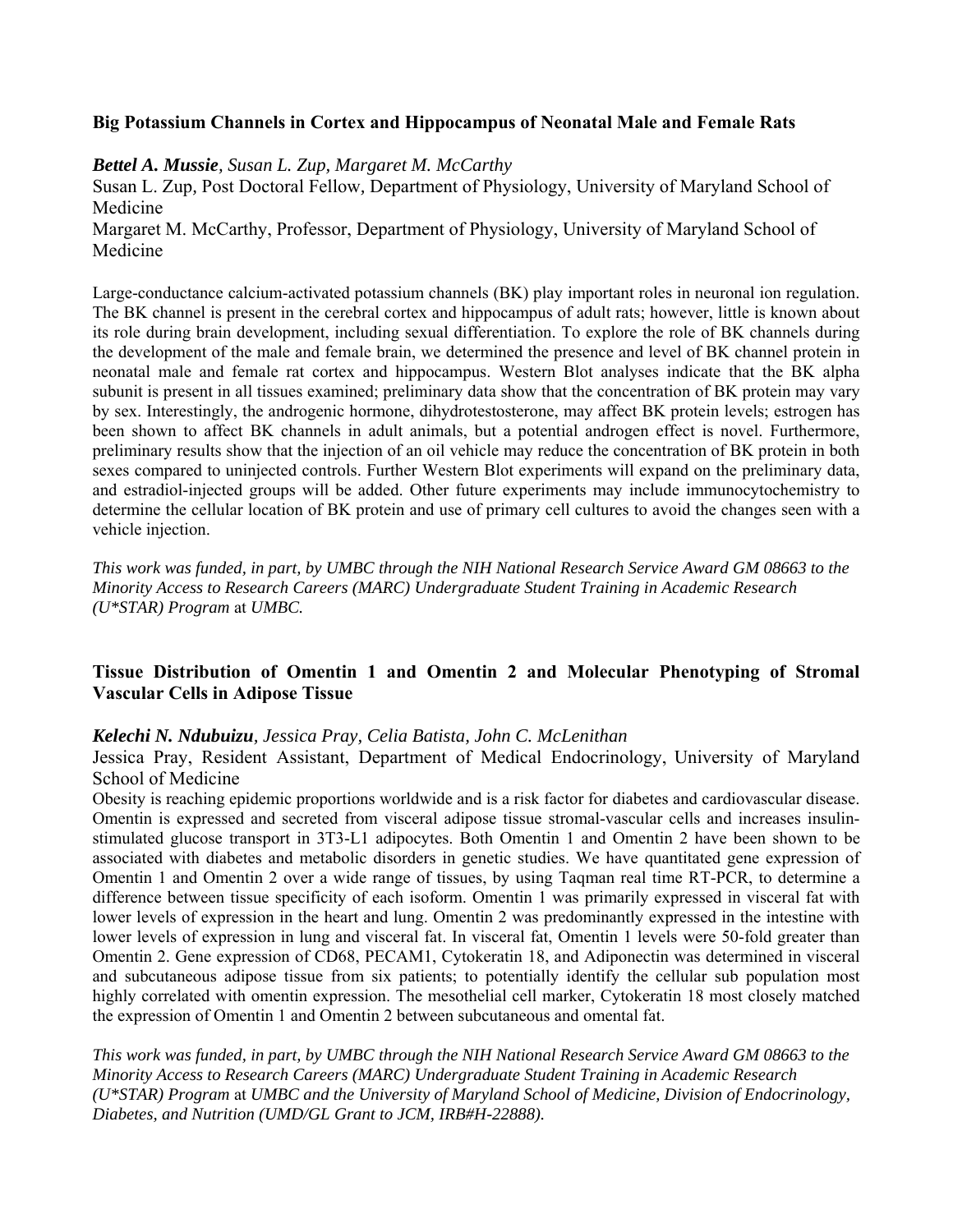# **My Life in Disney**

### **An T. Nguyen-Gia**

John Sturgeon, Professor, Department of Visual Arts

Disney movies have a strong place in childhood culture. These movies portray specific values and norms that have an impact on children. In a video art piece I will take memories and events from my life and relay how they compare to expectations I formed as a child from the Disney movies. My project looks specifically at the animated princess movies (*Snow White, Sleeping Beauty, The Little Mermaid, etc.*) because, as well as being my favorites, they are probably some of the most well known fairy tales. I expect some of my revelations to not be unique, such as Disney's definition of beauty, and that will resonate with other people's experiences. I hope my project will get viewers to think of the influence movies and other media have had on them. My stories will be shown in a series of vignettes with various combinations of video footage, text, dialogue, voiceovers, and audio/video from the Disney movies. The stories will include lighter aspects such as fears I developed for certain characters and locations, and heavier aspects, such as body image.

# **Identification of the Protein-Protein Interaction Between δ-Subunit of Cellular Adaptor Protein-3 and HIV-1 Matrix Protein**

#### *Nguyen K. Nguyen*, *Sampson Kyere*

Michael F. Summers, Professor, Department of Chemistry and Biochemistry

Studies of the assembly of the human immunodeficiency virus-1 (HIV-1) have shown that the Gag polyprotein facilitates the trafficking of viral particles to late cellular endosomal compartments before their budding from the plasma membrane.<sup>1</sup> This trafficking is mediated by the matrix (MA) domain of Gag which also functions in membrane targeting.<sup>1,2</sup> The cellular factor adaptor protein-3 (AP-3), which functions in lysosomal and late endosomal sorting, has been recently proposed to interact with the matrix domain through its  $\delta$  subunit.<sup>1</sup> This protein-protein interaction has been shown to be critical for the trafficking of Gag through cellular compartments and viral particle assembly.<sup>1</sup> However, it is presently unclear what interfaces are involved in this interaction. By using NMR, our laboratory will identify the residues that are part of the protein-protein interface. This finding will contribute greatly to the knowledge of HIV-1 particle assembly and can serve as a potential target for new HIV-1 inhibitors.

*This work was funded, in part, by UMBC through the NIH National Research Service Award GM 08663 to the Minority Access to Research Careers (MARC) Undergraduate Student Training in Academic Research (U\*STAR) Program* at *UMBC.*

References:

1. Dong, X. et al. *Cell*, **2005**, 120, 663-74

2. Turner, B.G. and Summers, M. F. *J. Mol. Biol.,* **1999**, 285, 1-31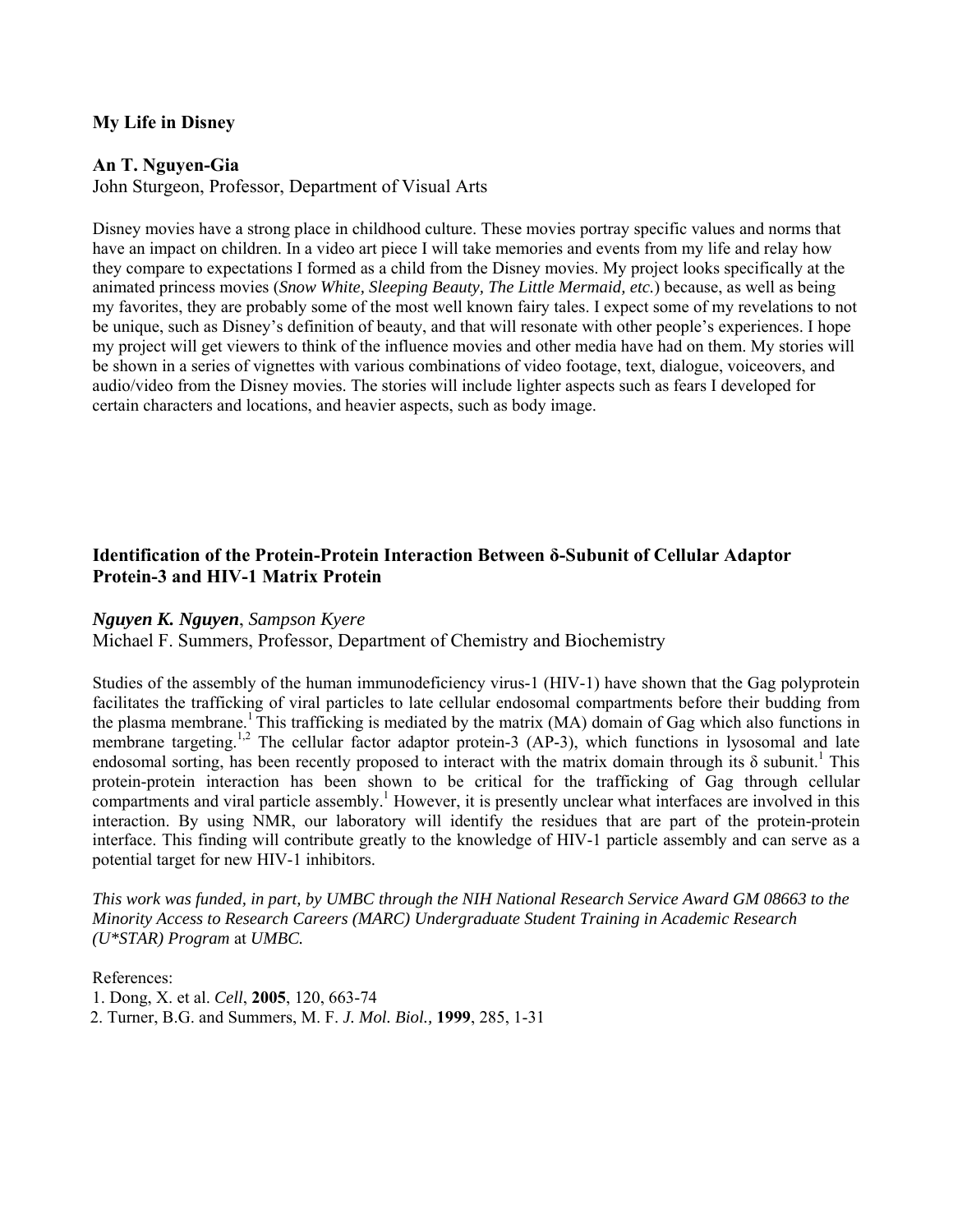## **Drug Interactions with the N-Terminal Domain of HIV-1 Capsid**

# *Khadijatou L. Njimoluh, Sampson Kyere, Michael F. Summers*

Michael F. Summers, Professor, Department of Chemistry and Biochemistry

During the late phase of the HIV-1 replication cycle, the gag polyprotein mediates assembly of matrix, capsid (CA), and nucleocapsid proteins. Inhibition of HIV-1 CA formation was targeted for further investigation because previous studies have shown that proper capsid formation and stability are needed to render an infectious virus. Initial drug binding assays that were performed in this lab revealed compounds (CAP-1 and CAP-2) that bound to the N-terminal domain of capsid (CA-NTD) and led to reduced viral infectivity. We hypothesize that compound derivatives of CAP-1 and CAP-2 that bind with a greater affinity will render the HIV-1 virus less infectious. Our lab cloned DNA encoding the CA-NTD, expressed the protein on *Escherichia coli* cells, and purified it using affinity chromatography. Through structure-based drug design, we screened derivatives of CAP-1 and CAP-2 for increased specificity to the CA-NTD using NMR. During titration of the ligands, we found chemical shifts, which indicated binding to the N-terminal domain of capsid, and showed a greater affinity for the same region. Knowledge of how these compounds bind to the capsid protein and interfere specifically with assembly of the capsid core could lead to the production of new agents aimed towards fighting AIDS.

*This work was funded, in part, by UMBC through the NIH National Research Service Award GM 08663 to the Minority Access to Research Careers (MARC) Undergraduate Student Training in Academic Research (U\*STAR) Program at UMBC, the HHMI Undergraduate Scholars Program at UMBC and the Howard Hughes Medical Institute. S.K. is funded by the NIGMS initiative for Minority Student Development Grant (R25-GM55036) and the Proctor and Gamble Company.*

# **Saturation Mutagenesis of the** *Saccharomyces cerevisiae* **Ty3 Retrotransposon Frameshift Site Stimulator**

#### *Laura Norris, Carla Guarraia*

Philip Farabaugh, Professor, Department of Biological Sciences

The central dogma of genetics states that information stored as DNA is transcribed into RNA, which is then translated by a ribosome into a protein. In a gene, each codon (three nucleotides) is translated into one amino acid of the protein. The ribosome can occasionally skip ahead by one nucleotide, resulting in a +1 frameshift. Certain sites induce frameshifting by creating a pause in the progression of the ribosome. These frameshift sites can be further induced by stimulatory sequences. The +1 frameshift site of the Ty3 retrotransposon of *S. cerevisiae* has a 14 nucleotide stimulator sequence downstream of the frameshift site that causes a 7.5-fold increase in frameshifting. In order to investigate how this stimulator sequence interacts with both eukaryotic and prokaryotic ribosomes, we created plasmid constructs with the stimulator sequence downstream of either the Ty3 frameshift site or the *E. coli* prfB +1 frameshift site. The gene for beta-galactosidase, added downstream of the frameshift site, allowed us to quantify the efficiency of frameshifting. Through saturation mutagenesis of the stimulator, we were able to disprove the proposed base-pairing model of the stimulator in the eukaryotic ribosome, and suggest that stimulator function is different in prokaryotes. This work was funded, in part, by grant GM 29480 from NIH.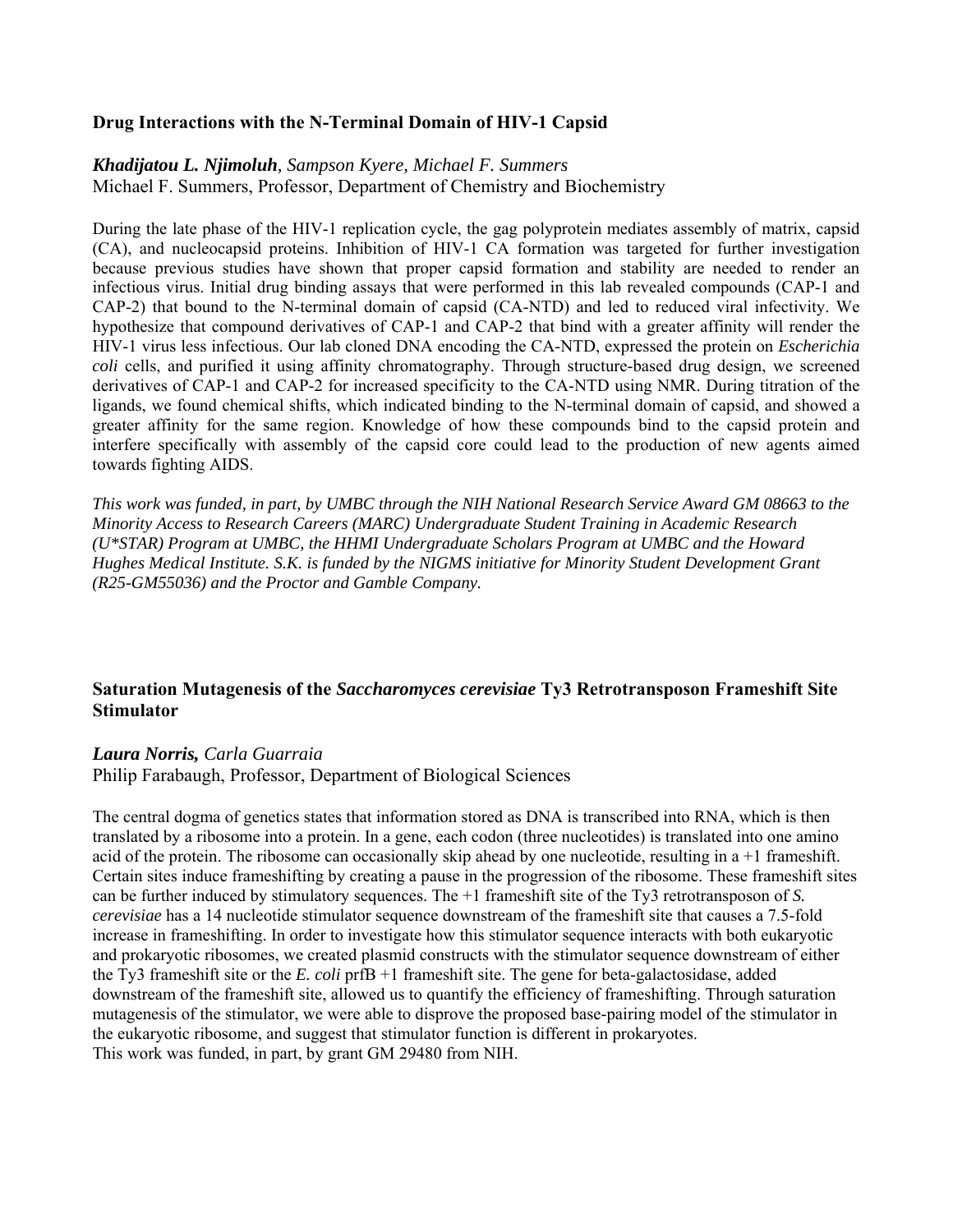## **Characterization of the Focal Adhesion-associated Protein Leupaxin in Prostate Cancer Cells**

#### *Stephanie M. Núñez, Surasri N. Sahu*

Anandarup Gupta, Assistant Professor, Department of Biomedical Sciences, University of Maryland Dental School

Prostate cancer (PC) cells are highly migratory cells that metastasize to bone by relying on the formation and disassembly of focal adhesions, which are comprised of structural and signaling proteins that respond to cues from the extracellular matrix causing changes in adhesion, cell shape and migration. One of these proteins is Leupaxin (LPXN), a member of the paxillin superfamily of adaptor proteins. This study examined whether LPXN is associated with focal adhesions in PC cells and plays a role in their migration. For this study, the human cell line PC-3 was chosen. First, Western blot analysis determined that LPXN is present in PC-3 cells. Second, several cytokines that activate protein kinase C were found to increase serine phosphorylation of LPXN. Third, LPXN was shown to be constitutively tyrosine-phosphorylated in PC-3 cells. Fourth, an adenoviral-mediated overexpression of LPXN in PC-3 cells increased cell migration. Finally, when the protein tyrosine phosphatase, PTP-PEST, was similarly overexpressed, cell migration significantly decreased. Previously, LPXN has been shown to associate with PTP-PEST, which is known to regulate focal-adhesion turnover. This study implicates LPXN as an important component of prostate cancer cell migration.

*This work was funded by the NIH grants AR44792 (to A.G.), and NS 38077 (to G.B.). The work was also funded, in part, by UMBC through the NIH National Research Service Award GM 08663 to the Minority Access to Research Careers (MARC) Undergraduate Student Training in Academic Research (U\*STAR) Program at UMBC.* 

# **The Localization of Parvalbumin in the Human Prefrontal Cortex: An Electron and Light Microscopy Study**

#### *Chinyere N. Nwaneri*

Rosalinda Roberts, Professor, Department of Psychiatry, University of Maryland School of Medicine

Schizophrenia has been characterized by abnormalities in the prefrontal cortex (PFC), a brain region associated with working memory. In the prefrontal cortex, Parvalbumin (PV), a calcium-binding protein, is co- localized with GABA in a population of cortical interneurons. The goal of this study is to observe the ultrastructure of postmortem brain tissue in the human prefrontal cortex. Normal human cortical tissue (n=3) was processed for PV immunoreactivity (PV+), prepared for light and electron microscopy, and analyzed using quantitative and qualitative techniques. Most PV labeled neurons (63%) had a round nucleus, centered in the middle of the cell and a moderate amount of cytoplasm. The remaining labeled neurons (27%) had notched nuclei that were ectopically centered. The majority of synapses were asymmetric (75%). Synapses were formed at approximately equal frequencies onto spinous (51%) and dendritic (49%) profiles. Synapses formed by PV+ axon terminals comprised 4.2% of total synapses. These terminals formed synapses at roughly equal frequencies onto spines and dendrites, were predominantly symmetric (83%), and mostly formed synapses onto unlabeled profiles (67%). The findings describe the morphology and ultrastructure of parvalbumin containing cells and serves as a normative analysis for future studies.

*This work was funded, in part, by UMBC through the NIH National Research Service Award GM 08663 to the Minority Access to Research Careers (MARC) Undergraduate Student Training in Academic Research (U\*STAR) Program at UMBC and by grants from the Stanley Foundation and MH53494.*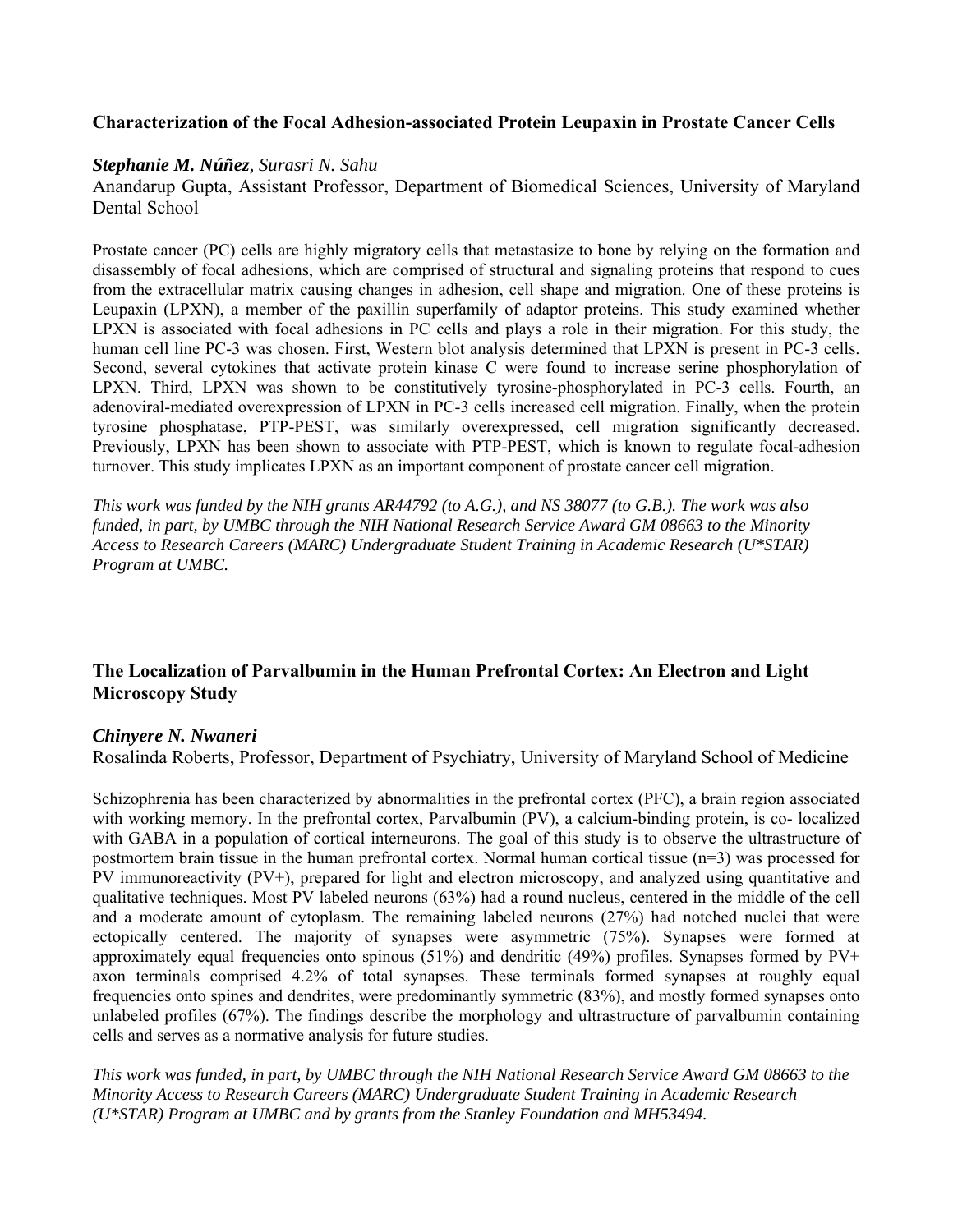## **Pretend Play Differences Between Children with Down Syndrome and Autism**

#### *Albee Therese S. Ongsuco*

David M. Richman, Associate Professor, Department of Psychology

Pretend play involves the use of an object or action in a "make-believe" way (e.g., using a paperclip as a banana, pretending to be a superhero, or creating an imaginary friend). Childhood pretend play behaviors can be accurately categorized into increasingly more complex levels, and children's cognitive and language development correlate with levels of pretend play. Children with Down syndrome and children with autism exhibit pretend play behaviors, but there are important differences in patterns of development of pretend play skills between these two diagnostic groups. Children with Down syndrome display the same pretend play behaviors and progress through the same levels of pretend play as typically developing children, but they develop pretend play behaviors at a slower pace. However, children with autism do not typically exhibit pretend play behaviors at the correct developmental age level, they produce less frequent pretend play acts, and they spend less time engaging in pretend play unless they are provided with environmental stimuli that model and prompt specific pretend play behaviors.

*This project, supported by the National Institute of Mental Health grant R25 MH62575, was completed in fulfillment of the Summer 2005 Clinical Psychology Research Program at the University of Oregon in Eugene, OR led by Dr. Gordon Nagayama Hall.* 

#### **Estradiol Activates Phosphatases in the Developing Hypothalamus**

#### *Frances U. Onyimba, Jaclyn Schwarz*

Margaret M. McCarthy, Department of Physiology, University of Maryland, Baltimore

The hypothalamus is a target for steroid-mediated sexual differentiation. Exposure to androgens and estrogens directs development of sexually dimorphic circuits. In the developing brain, most testosterone is converted to estradiol, which increases levels of spinophilin. At birth, males have higher levels of spinophilin, but females treated with estradiol have levels equal to males. Recently, we found that estradiol has rapid effects on spinophilin by activating intracellular signaling pathways, including MAPKinase. Counteracting kinases, phosphatases act on signaling pathways through dephosphorylation. The primary focus of this work is to see if estradiol induces spinophilin by inhibiting/ activating Protein Phosphatase 2A, a regulator of signaling and transcription factors. Using a nonradioactive approach, phosphatase activity was measured in neonatal males and females treated with estradiol and vehicle. To detect phosphatase activity, endogenous phosphates were extracted from samples of hypothalamus, prior to calorimetric assay. Females treated with estradiol for 6 and 3 hours had higher concentrations of phosphates than both male and female groups. These results lead to the preliminary conclusion that estradiol increases PP2A activity. We are currently trying to see if blocking PP2A with the inhibitor, okadaic acid, blocks estradiol's effects on phosphatase activity and synaptic proteins, such as spinophilin, ERK, and CREB.

*This work was funded, in part ,by R01 MH52716 to MMM. This study was also sponsored by the HHMI Undergraduate Scholars Program at UMBC, the Howard Hughes Medical Institute, and the Minority Access to Research Careers (MARC) Undergraduate Student Training in Academic Research (U\*STAR) program at UMBC through the National Institute of General Medical Sciences and the National Institutes of Health (NIGMS/NIH) under National Research Service Award GM 08663.*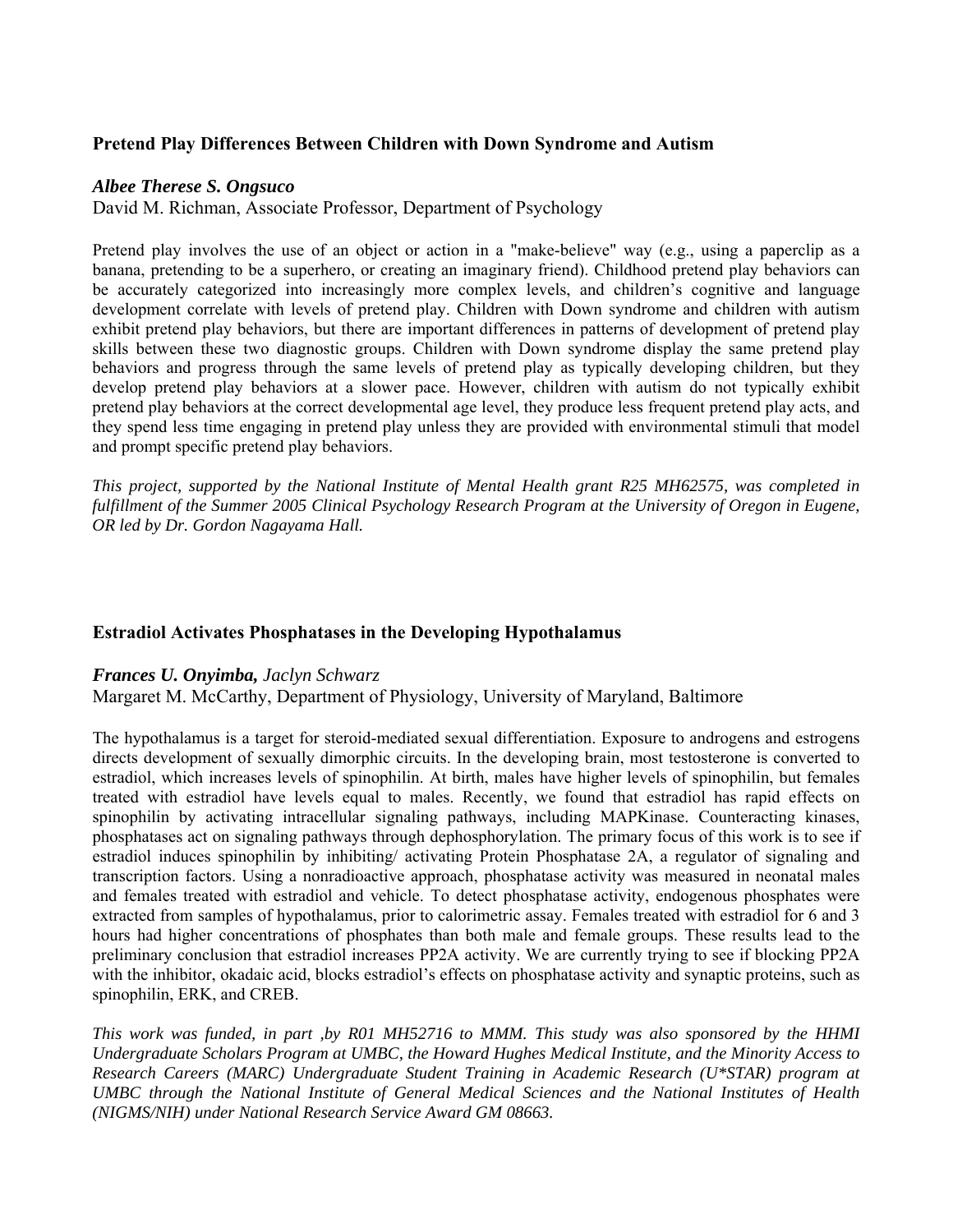# **Faulkner's French Appeal: A Historically Contextualized Perspective**

# **Asynith H. Palmer**

Christoph Irmscher, Professor, Department of English

In the 1930s-1950s, when most of his novels were out of print in the U.S., French readers welcomed William Faulkner's novels, which, in their eyes, helped re-invigorate their post-war literature. The continuing appeal of such a distinctly American author in France has implications for our understanding of the relationship between our countries' histories and values. Why did French readers find Faulkner's work meaningful before Americans took significant interest in him? This question compels new interest in 2006, when political differences have strained social and cultural relations between France and the U.S., and the French perception of Americanness has taken on new relevance. Asynith Palmer has investigated Faulkner's French appeal by interviewing American and French critics and translators of Faulkner's work, by studying French reviews and critical articles at the Université de Rennes's Faulkner Foundation, by systematically reading Faulkner's novels alongside their French translations, and by researching the political and artistic context of the French 30s-50s. She argues that Faulkner's introduction to the French market was carefully strategized by the Gallimard publishing house. Faulkner also owes his reputation to the French appreciation of his sense of time and fatality, "brutal" subject matter, innovative style, and an odd fascination with his "puritan morality."

*This work was funded through an Undergraduate Research Award from the UMBC Office of the Provost.* 

# **Structural Study of Nuclear Factor Y (NF-Y) Complex**

# *Sang K. Park*

Colin Garvie, Assistant Professor, Department of Chemistry and Biochemistry

Major Histocompatibility Class II (MHCII) molecules are essential for mammals to respond to bacterial and other types of infection. Lack of MHCII expression results in a severely compromised immune system. Nuclear factor Y (NF-Y) is an important component of a large multi-protein complex that regulates production of MHCII molecules. NF-Y is comprised of three proteins – NFYA, NFYB, and NFYC – that bind to DNA with one of the highest affinities amongst DNA binding proteins. The full structure of the NF-Y complex and how it binds DNA is currently unknown. Knowledge of its structure will give us insight into how it binds DNA and interacts with other proteins involved in regulating MHCII production.

Our aim is to solve the crystal structure of the NF-Y ternary complex. We have expressed the minimal domains of NFYA, NFYB, and NFYC that are required to form the ternary complex and bind DNA. To aid in crystallization, we expressed the minimal domain of NFYA as a fusion protein with the maltose binding protein. We have shown that the presence of this fusion protein did not affect formation of the ternary complex. We are currently optimizing the purification protocol for the complex and intend to perform crystallization trials shortly.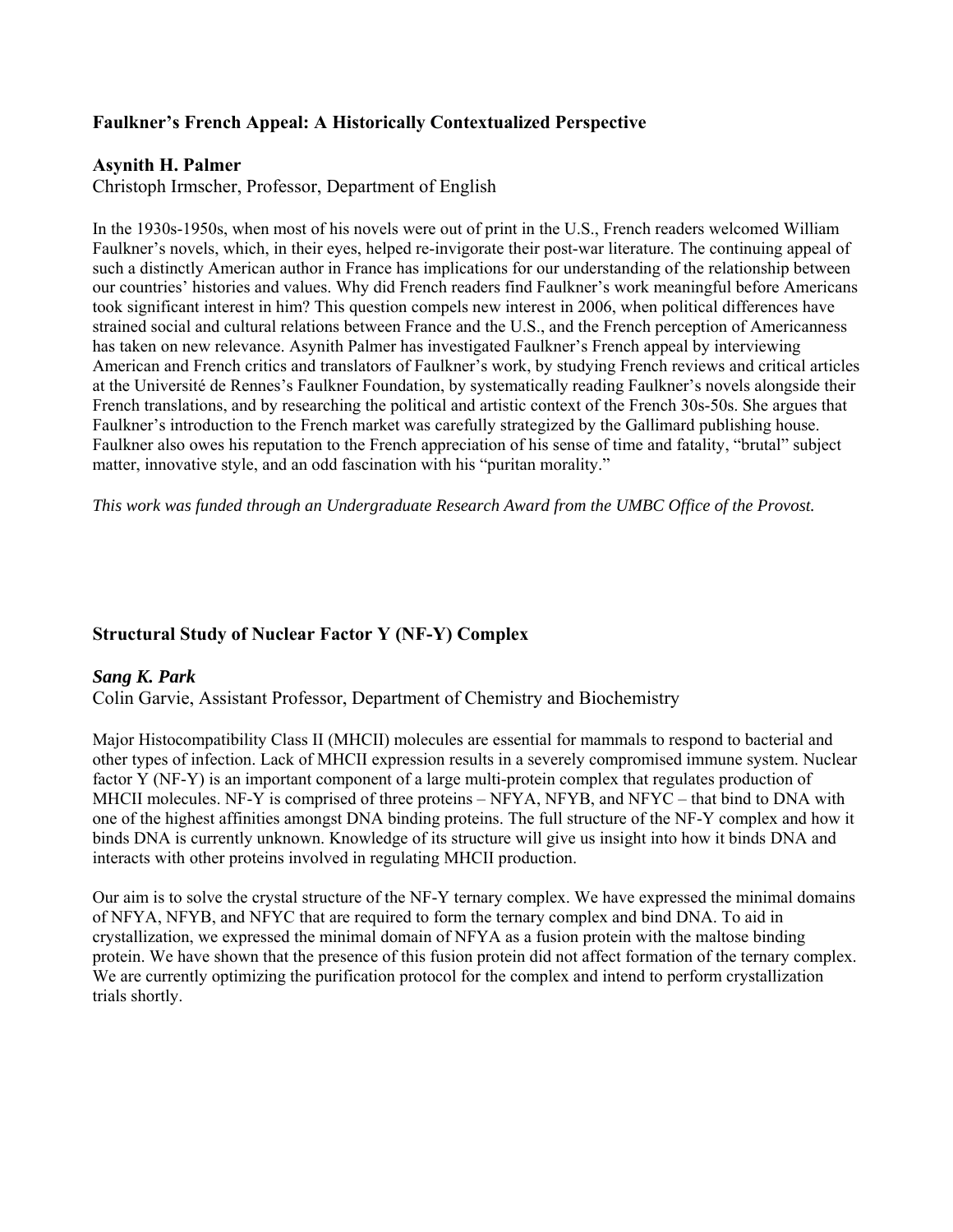# **Synthesis of Ring Expanded Nucleoside Analogues for Inhibition of the Hepatitis B and C Viruses**

# *Irene S. Pastis*, *Peng Zhang*

Ramachandra Hosmane, Professor, Department of Chemistry and Biochemistry

Viral hepatitis is the one of the major causes of morbidity and mortality in the world. It is caused by hepatitis B and C viruses. The annual death toll from Hepatitis B is more than 1.5 million people, and more than 175 million people have been infected with HCV. This project focuses on the organic synthesis of ring expanded nucleic acid bases. These bases have the ability to base pair with the naturally occurring bases but with the only difference that the expanded ones, if incorporated into nucleic acids, will not allow the DNA chain to continue because they produce a "kink" in the DNA strand. The synthetic challenge in the lab is to replace the 5:6-fused heterocyclic system of the naturally occurring purines with the expanded ring system of 5:7-fusion. After extensive research, our lab has discovered that a number of compounds containing the 5:7-fused imidazole [4,5-*e*][1,3]diazepine ring, possess potent anti-HCV and anti-HBV activities. My research goal is to enhance the potency of these nucleosides/tides by modifying the above ring system with substitutions at positions 1, 2 and 6 (see Figure) as well as to study the relationship between the structure and its biological activity. *This work was funded by the National Institute of Allergy and Infectious Diseases (Grant # 5 R01 AI055452-07) of the NIH.*



Guanine

Ring-Expanded Guanine

NH

NH<sub>2</sub>

N

# **Polarized Light Vision in Goldfish**

# *Quynh Huong V. Pham*

Thomas Cronin, Professor, Department of Biological Sciences

This project is designed to determine whether or not goldfish can use linear polarization orientation from light as a visual stimulus to discriminate the differences between a linearly polarized target and a nonpolarized target and between a horizontally polarized target and a vertically polarized target. Understanding the role of polarized light will lead to better comprehension of the mechanisms behind the goldfish's polarization sensitivity. Utilizing food reward as an incentive, five goldfish in separate tanks were each trained to select a specific polarization orientation over another one. Three of the goldfish were trained to recognize polarization orientation in visible light while the other two were trained to recognize polarization orientation in visible and ultraviolet light. All five goldfish were also trained to select a specific colored target over another one. Four of the five goldfish learned to select the correct colored target with high performance. However, all five fishes did not learn to select the correct linearly polarized target. Therefore, it is concluded that although polarized light plays a role in the vision of goldfish, goldfish are not able to use linear polarization orientation as a visual stimulus to distinguish the differences between two targets with different polarization properties.

*This work was funded, in part, by the Air Force Office of Scientific Research.*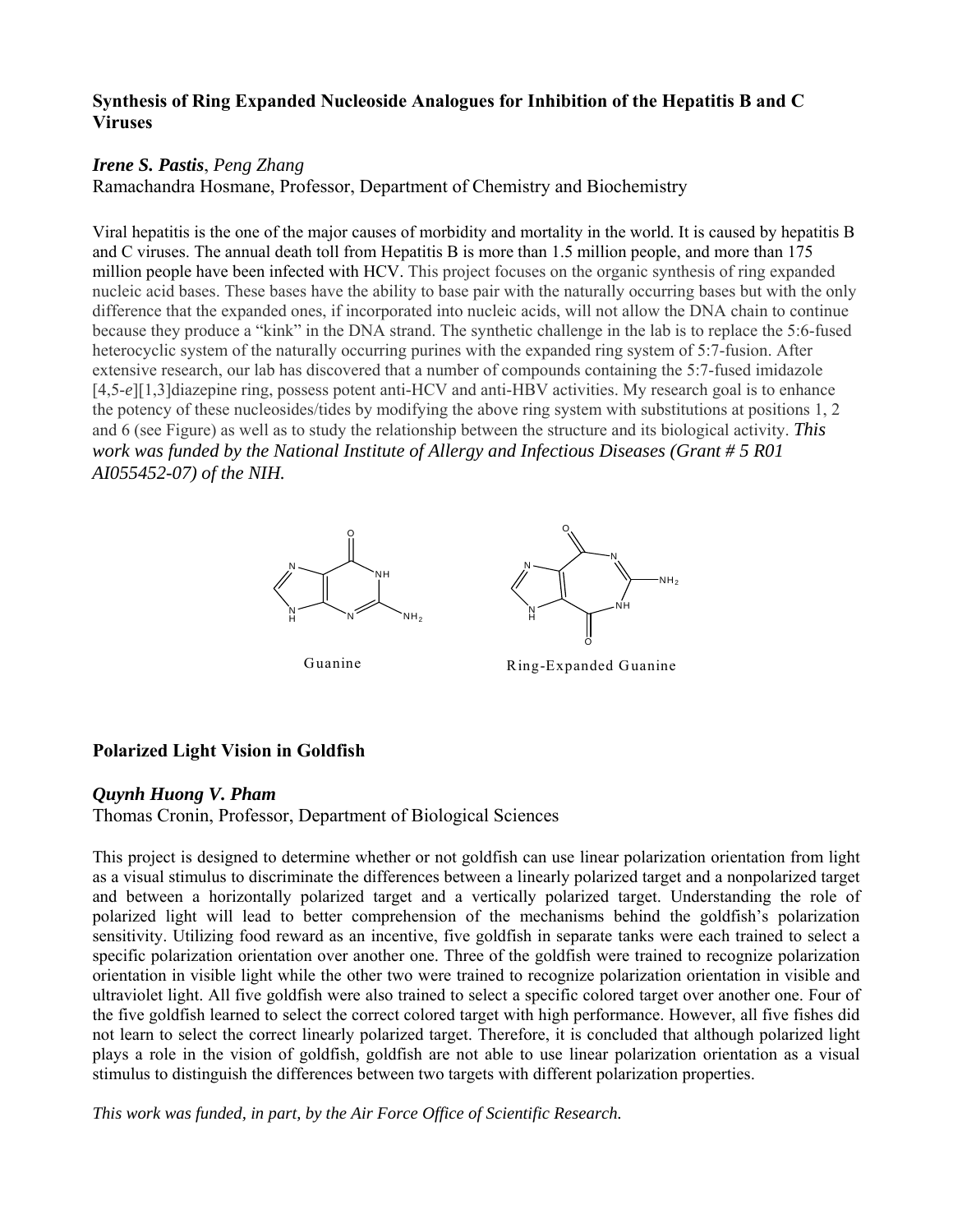# **Depression and Reciprocity as Predictors of Dyadic Adjustment**

## *Lindsay J Phebus, Stanley Feldstein, Theresa Schmitz*  Stanley Feldstein, Professor, Department of Psychology

The purpose of our study was to investigate the effects of depression of one or both partners and positive partner reciprocity on dyadic adjustment in romantic relationships.

Forty-two couples completed three questionnaires: the Center for Epidemiological Studies Depression scale (CES-D), the Reciprocity Scale (RS) and the Revised Dyadic Adjustment Scale (DAS-R). It yielded one significant main effect and two interaction effects. The main effect was a negative relation between the CES-D and the DAS-R. The interaction effects were RS by CES-D and Gender by RS. With low depression, high reciprocity was associated with greater dyadic adjustment than low reciprocity, whereas with high depression, high reciprocity was associated with somewhat lower dyadic adjustment than low reciprocity. Only low depression and high and low reciprocity were related to higher dyadic adjustment. The interaction of gender with reciprocity was such that for men, high reciprocity was associated with low dyadic adjustment. However, for women, high reciprocity was associated with high dyadic adjustment. This may occur because men are not affected in their judgment of adjustment in regards to high positive reciprocity. They may only report low adjustment when experiencing high negative reciprocity.

## **Intercultural Communication through Theater: Bilingual Performance**

#### *Erin M. Pressman*

Alan Kreizenbeck, Associate Professor, Department of Theatre Susan McCully, Assistant Professor, Department of Women's Studies

My project is a ten-minute performance of the bilingual play "*Coser y Cantar*" by Dolores Prida. This piece has two characters, She and Ella, who are different sides of an immigrant woman living in New York City. Ella speaks almost completely in Spanish and She speaks almost completely in English. The two of them discuss, fight, joke and confront the pressures of bilingual immigrant women living in the United States. To accompany the performance I did research on the life of immigrant women and how language, history and acculturation form their place in society. I focused mainly on Cuban-American women since Cuba is the implied nationality of She/Ella. There will also be discussion of certain performance processes such as the creation of each character. My presentation will include presenting my research and discussing my findings as well as a small selection of the performance itself as an example of my work.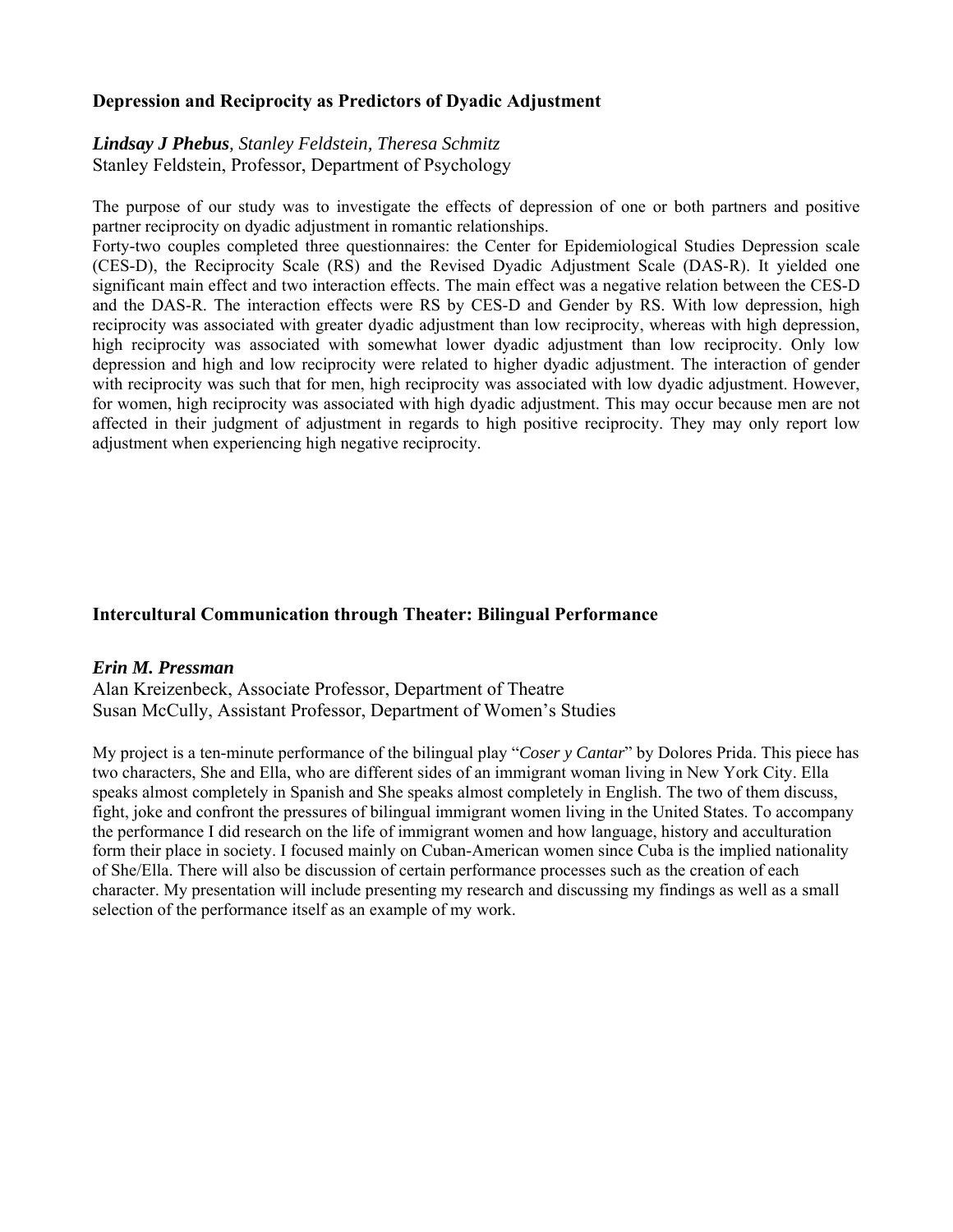# **The Effect of Stimulants on Alertness and Mood during Sleep Deprivation**

## *Jessica M. Richards, William D.S. Killgore*

Lynanne M. McGuire, Assistant Professor, Department of Psychology

Sleep deprivation causes decrements in both alertness and mood; therefore, it is desirable to find pharmaceutical aids that sustain alertness without producing severe alterations in mood. The current study examined the effects of caffeine, dextroamphetamine, and modafinil on alertness and mood. Fifty-four volunteers completed measures of alertness and mood every two hours during 61 hours of sustained wakefulness. After 44 hours, participants were administered a single dose of caffeine (600mg), dextroamphetamine (20mg), modafinil (400mg), or placebo. A repeated measures ANOVA showed that all three stimulants significantly reduced subjective sleepiness and increased objective alertness relative to placebo, but did not differ significantly from one another. Caffeine increased Fear, Confusion, Energy and Tension, and significantly decreased Happiness and Tiredness. Dextroamphetamine produced significant increases in Energy and Happiness, while Sadness and Tiredness significantly decreased. Modafinil significantly increased Energy and decreased Tiredness. Overall, caffeine produced the most significant elevations of negative moods whereas dextroamphetamine yielded a modest improvement in mood state that remained well within the normal range. Compared with the other stimulants, modafinil produced the smallest increase in objective alertness, but caused minimal alterations in mood. These findings suggest a potential use of modafinil for sustaining performance during sleep loss.

*This work was funded by a Competitive Research Proposal Award from the United States Army Medical Research and Materiel Command to MAJ William D. Killgore, Ph.D.* 

### **Dental Bur Effects on Dentin as a Function of Age**

*Aftin M. Ross, Duck H. Wang, Dwayne D. Arola* 

Duck H. Wang, Professor, Department of Mechanical Engineering, Kyungnam University Dwayne D. Arola, Associate Professor, Department of Mechanical Engineering

Dental burs are commonly used to prepare tooth surfaces for fillings and other orthodontic procedures. Currently, similar bur types are used irrespective of the patient's age. At this time, the impact of the burs on the mechanical properties of the teeth as people age is not clearly understood. As such, this study seeks to determine the characteristics of tungsten carbide and diamond coated dental burs on teeth as a function of age. Teeth ages 20±5 years and ages 56±5 years were acquired and beams of rectangular shape were cut from the coronal dentin. The specimens were then machined using the two bur types and subjected to four-point bending tests. The flexure strength and energy to fracture obtained from this testing will provide insight as to how teeth respond to bur characteristics as people age. Results from this analysis may influence the future design of dental burs, especially for older people.

*This work was funded, in part, by UMBC through the NIH National Research Service Award GM 08663 to the Minority Access to Research Careers (MARC) Undergraduate Student Training in Academic Research (U\*STAR) Program* at *UMBC.*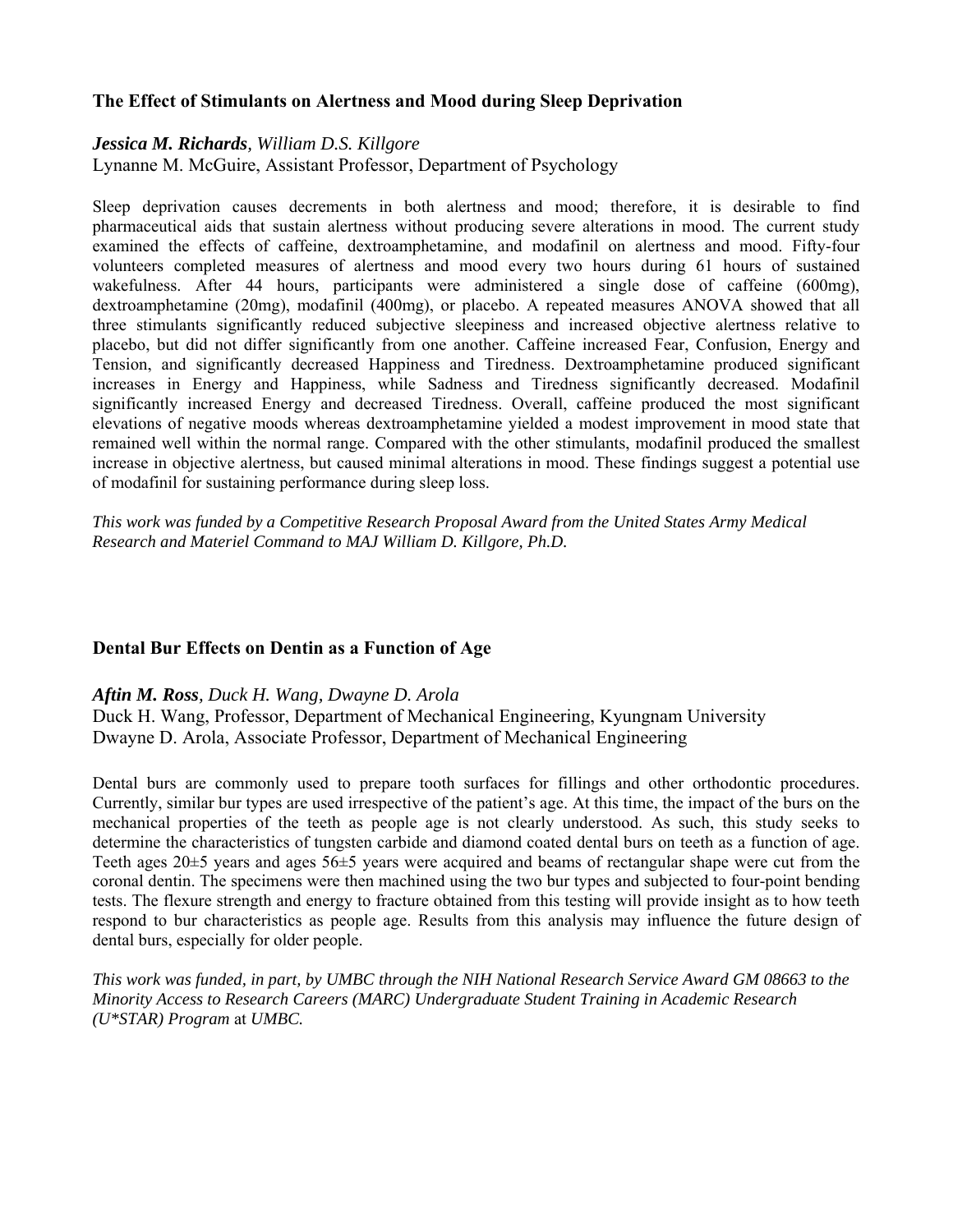# **Propaganda and Character: Flavian Sculpture in the Roman Empire**

# *Clare F. Ryan*

Carolyn G. Koehler, Associate Professor, Department of Ancient Studies

Ruling in between the splendour and scandal of the Julio-Claudians and the glory of Trajan and his successors, the Flavian Dynasty is often overshadowed and overlooked. Vespasian ushered in a new imperial dynasty when he was proclaimed Emperor AD 69 at the end of a turbulent year. The Flavians used propaganda and portraiture to promote their ascendency and legitimize their line. Seeking to disassociate themselves with the last despotic emperors of the Julio-Claudian line, they emphasized an earthier, more realistic image that was copied in their sculpture and art.

The last Flavian emperor, Domitian, instituted a return to the artistic style of the late Julio-Claudians in an attempt to legitimize his own power that foreshadowed his own unstable character. He emulated the Julians, especially emperor Nero, last of Augustus' direct successors, in his portraits and statuary. While these stylistic similarities can be partly ascribed to his economically expedient reclamation and reworking of Nero's statues as his own, they also hint at Domitian's own political and moral values.

# **Reflection**

# *Amarilis M. Sarango*

Vin Grabill, Associate Professor, Department of Visual Arts

My goal is to create a video/film collage that will reflect my artistic visions of combining several disciplines of the arts. This project will serve as an avenue to express my passion, respect, and experience as a multidisciplinary artist. It will be a development of my senior capstone project which will reflect the creative aspects of my interest in combining the fields of Film/Video, Graphic Design, and Dance under the Visual and Performing Arts-Interdisciplinary Studies Program. After extensive research and experimentation, the final product will be a video presentation of my work.

*This work was funded through an Undergraduate Research Award from the UMBC Office of the Provost.*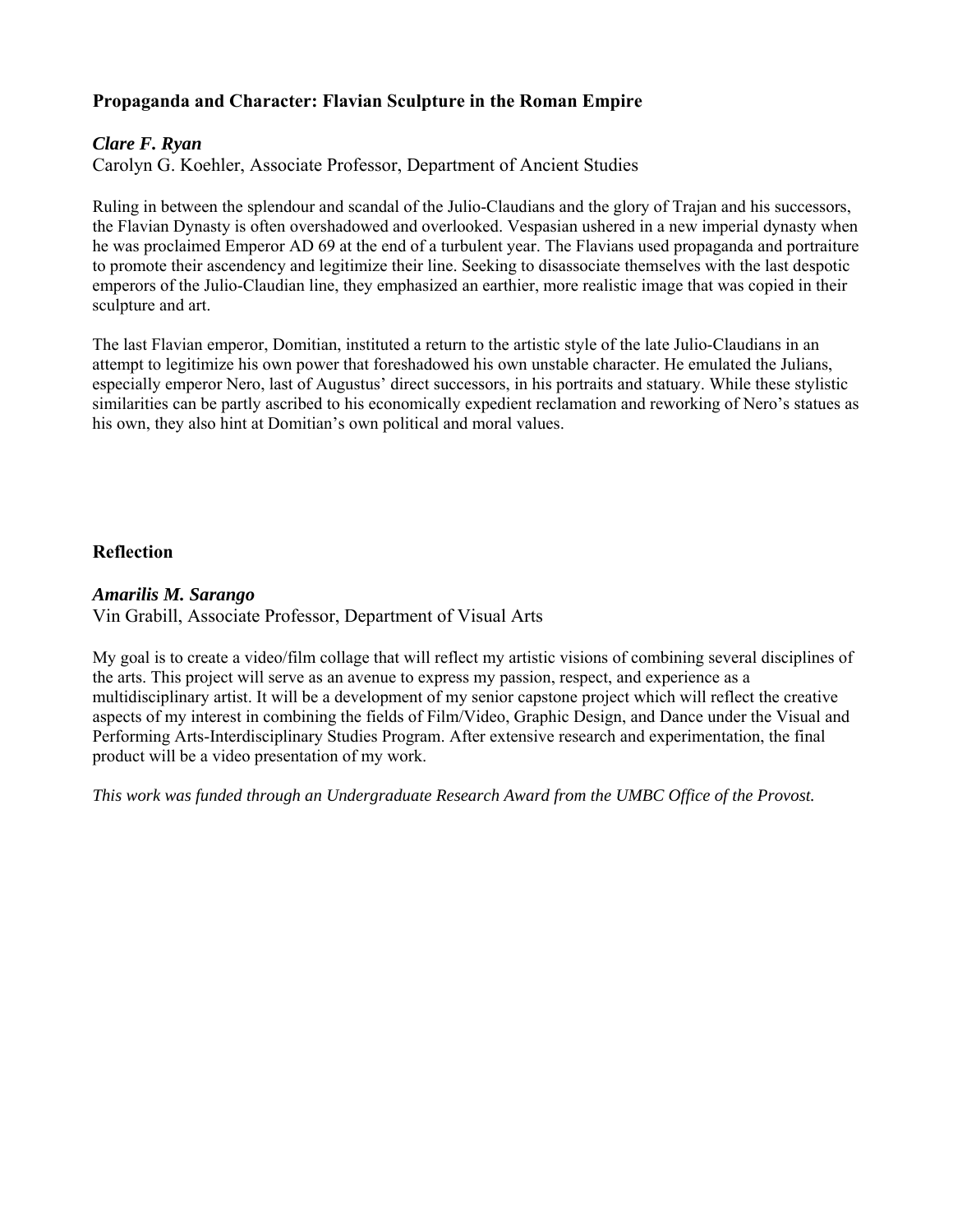# **Decriminalization and Legalization of Marijuana and Prostitution**

# *Elan D. Schnitzer*

Jeffrey Davis, Assistant Professor, Department of Political Science

My writing addresses the issue of our nation's policy of criminalization of so-called "victimless crimes." This issue becomes ever-more important as our society faces increasing questions of the values of American government and increasing strain on police and judicial resources.

I begin with a discussion of the philosophical basis for legalization of victimless crimes – complete reversal of laws prohibiting such actions – and relate these to the libertarian foundations of our nation. This includes references to philosophers such as Locke, Mill, and Rousseau, and the incorporation of their writings into our Constitution. This is followed by definition of the concept of "victimless crimes" – activities which themselves cause less harm to society than their punishment, because they only directly affect the individual performing them – and the specific inclusion of marijuana use and prostitution as examples.

After raising the moral concerns of critics of legalization – namely, opposition to the moral condoning of such activities that, arguably, comes along with removing laws against them – I offer decriminalization as a compromise between legalization and criminalization. Decriminalization involves leaving laws against these crimes on the books, but calls for the removal of the attached criminal sanctions. It is therefore stripped of moral judgments, but addresses the practical and philosophical issues of criminalization of "victimless crimes" by ending the enforcement of laws prohibiting actions that negligibly harm society.

# **Solitons in Birefringent Optical Fibers: A Dynamical Systems Perspective**

# *Vlad Seghete, Brian S. Marks* (University of Illinois)*, Curtis R. Menyuk, Jianke Yang* (University of Vermont)

Curtis R. Menyuk, Professor, Department of Computer Science and Electrical Engineering

A system of coupled nonlinear Schrödinger equations describes pulse propagation in weakly birefringent optical fibers. We prove the existence of several solitary wave solutions of this system and find them through a numerical shooting method. We employ Poincaré surface of section plots – a standard dynamical systems approach – to analyze the proximity in phase space of these solutions among chaotic and oscillating solutions. Choosing multiple values for the parameter that determines where the surface of section is taken, we construct a series of plots showing the evolution of the solitary wave solutions relative to chaotic and oscillating ones. We find that many of the soliton solutions lie in the midst of chaos, an observation that raises questions as to their stability. Using a linear stability analysis, we quantitatively determined the soliton response to small perturbations. The results show that the special solitons that exist inside chaotic regions are unstable.

*This work was funded through an Undergraduate Research Award from the UMBC Office of the Provost.*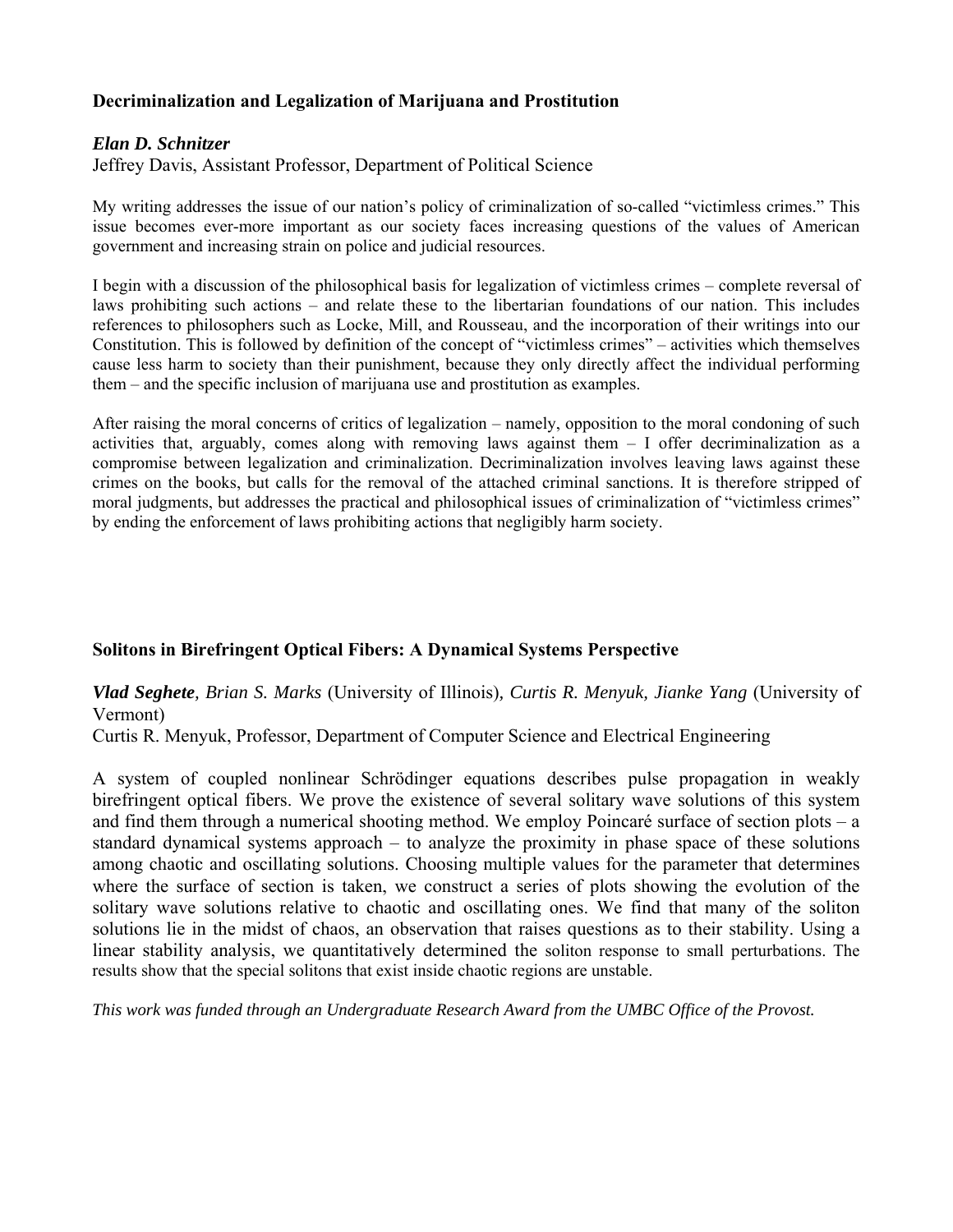# **The Roles of the Antennae in Detecting Stimuli in the Caterpillar**

# *Da Shi*

Frank E. Hanson, Professor, Department of Biological Sciences

The antenna acts as one of the mechanical and sensory organs for the tobacco hornworm, larval *Manduca sexta*, and is believed to be important for obstacle and water detection. Experiments show that when the caterpillar moves across an elongated linear chamber, it stops and explores the end of the chamber with its antennae. When the antennae are surgically ablated, this end detecting behavior is eliminated. In addition to detecting the caterpillar's physical surroundings, the antennae play a role in water detection as well. Control caterpillars usually detect and drink the water quickly, whereas covering the antennae with beeswax or ablation of the antennae shows various levels of impairment. Thus the antennae have hygro-sensory capabilities as well as mechanical sensory functions that probably are useful in foraging for food. Future experiments will investigate further properties of the antennae in finding other environmental cues that may help them locate their food plants.

*This work was supported, in part, by the Biology Department Designated Research Fund.* 

# **TRAIL Enhances Autoantibody Production and Renal Disease in Chronic Graft-versus Host Disease**

# *Shayla Shorter, Vinh Nguyen , Violeta Rus*

Vinh Nguyen, Post Doctorate Fellow, University of Maryland School of Medicine Violeta Rus, Assistant Professor, Department of Medicine, University of Maryland School of Medicine

Tumor necrosis factor-related apoptosis-inducing ligand (TRAIL) is a member of the TNF superfamily that induces apoptosis and also exerts immunoregulatory functions. Systemic Lupus Erythematosus (SLE) is an autoimmune disease characterized by autoantibody production and immune complex formation. Our previous studies show an increased expression of TRAIL on T-cells in active SLE.

To determine the role of TRAIL *in vivo*, we used the murine chronic graft-versus-host disease (cGVHD) model to compare markers of disease progression such as production of anti-DNA autoantibodies and severity of renal disease in F1 mice injected with either TRAIL+/+ or TRAIL-/- CD4+T cells. TRAIL-/- injected mice demonstrated decreased ssDNA antibody production as determined by ELISA (9.4±1.04 AU/ml) compared to TRAIL  $+/+$  injected mice (21.07 AU/ml  $\pm$ 1.0; p<0.005). In addition, the severity of renal involvement measured by the glomerular score was significantly lower in TRAIL-/- injected mice (1.25 $\pm$ 0.5 vs 2.4 $\pm$ ; p<0.05) indicating less severe renal involvement than in the TRAIL+/+ injected mice.

These results suggest that TRAIL may play a role in enhancing the production of autoantibodies and the subsequent end-organ damage. Further studies will investigate the mechanism by which TRAIL enhances cGVHD in murine models and assess whether TRAIL can be used as a potential therapeutic agent.

*This work was funded by a K23 AR02135-01 by an Arthritis Foundation Investigator Award and a Department of Veterans Affairs Merit Review grant. This work was also funded, in part, by UMBC through the NIH National Research Service Award GM 08663 to the Minority Access to Research Careers (MARC) Undergraduate Student Training in Academic Research (U\*STAR) Program* at *UMBC.*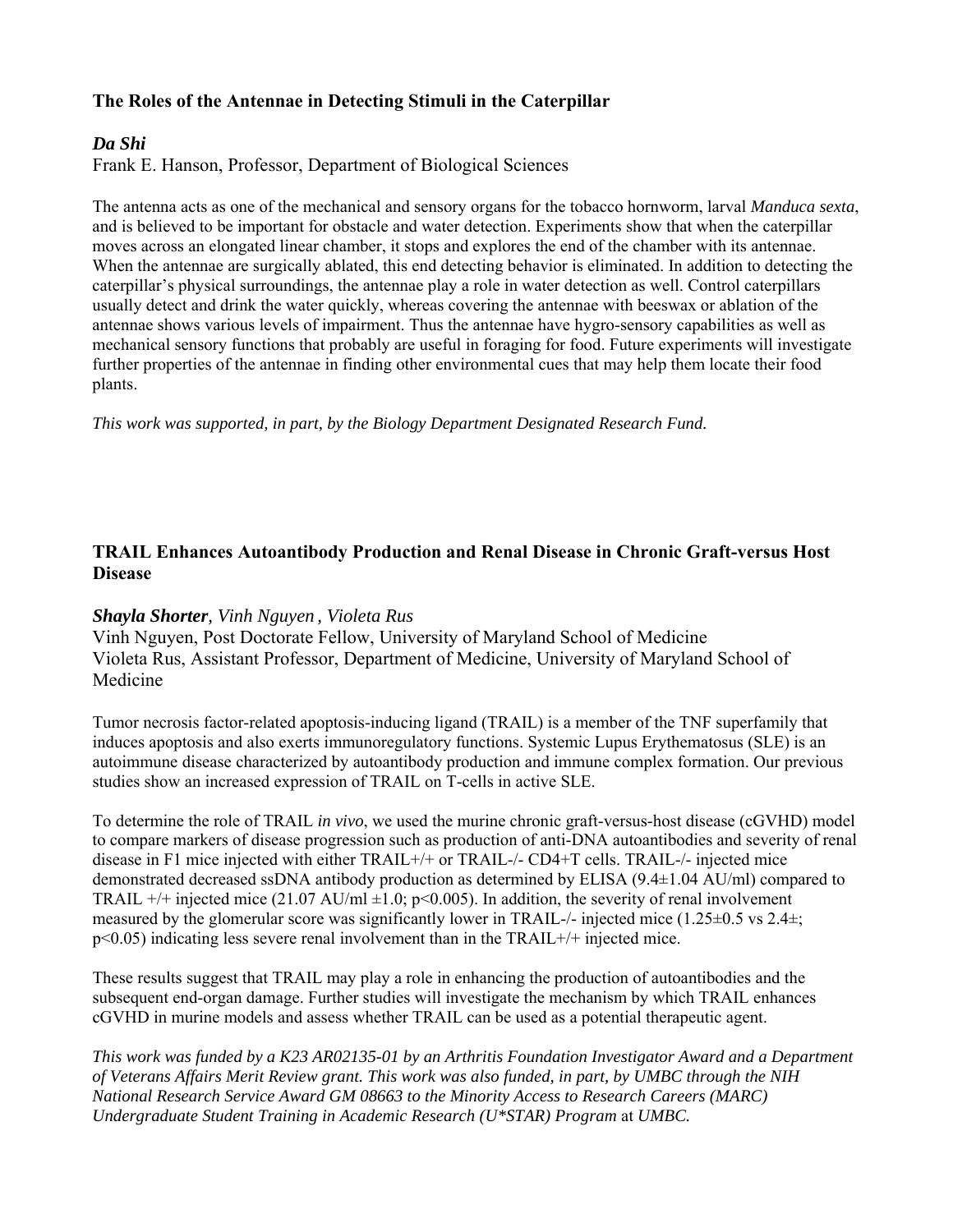# **Further Investigation of Violin Playing**

# *Rachele Sills*

Airi Yoshioka, Professor, Department of Music

As a violinist, I want all people to experience an insightful look into music and as a teacher I want my students to experience this insight as well. This past summer I attended the Musicorda Summer Music Festival in Mount Holyoke, MA. There I studied with Rachel Barton Pine, a renowned concert violinist from Chicago, IL. This type of research is very important because music is an integral part of our society. It seems to have a profound effect on people's lives and that effect seems to draw more and more people to music. Additionally, this was an amazing experience because I had a chance to improve my violin technique and study with other string students from all over the world. At Musicorda, I was selected to participate in a Master Class given by celebrated fiddle player Mark O'Connor. I played one of his pieces called, *Caprice No. 1 in A major for Unaccompanied Violin*. This was wonderful because I heard his interpretation of the piece and how he wanted some of the sections to be played. This is the piece that I will be performing. Music is such an important part of our lives and I'm very happy to share the gift of music to all.

*This work was funded through an Undergraduate Research Award from the UMBC Office of the Provost.* 

# **FRET-based Glucose Monitoring for Bioprocessing**

*Lauren A. Smalls-Mantey, Amelita Bartolome, Debora Lin, Govind Rao, Leah Tolosa*  Leah Tolosa, Assistant Professor, Department of Chemical and Biochemical Engineering

The glucose-mediated conformational changes in the glucose binding protein (GBP) have been exploited in the development of fluorescence based glucose sensors. The fluorescence response is generated by a polarity sensitive dye attached to a specific site. Such fluorescent sensors respond to submicromolar glucose at diffusion-controlled rates mimicking the wild type. However, such sensors have been limited to *in vitro* glucose sensing because of the preliminary dye-labeling step. In this study, the dye-labeling step is omitted by genetically encoding the GBP with two green fluorescent mutants namely, the green fluorescent protein (GFP) and the yellow fluorescent protein (YFP) in the N- and C-terminal ends, respectively. These two GFP mutants comprise a fluorescence resonance energy transfer (FRET) donor and acceptor pair. Thus, when glucose binds with GBP, the conformational changes affect the FRET efficiency yielding a dose-dependent response. A potential application for this FRET-based glucose biosensor is online glucose sensing in bioprocessing and cell culture. This was demonstrated by the measurement of glucose consumption in yeast fermentation. Further development of this system should yield *in vivo* measurement of glucose in bioprocesses.

*This work was supported by the US Army (Award #W81XWH-04-1-0781) and the NIH (Awards # DK062990 and #DK072465). We also thank Dr. Kaiming Ye of Arkansas State University for the plasmid.*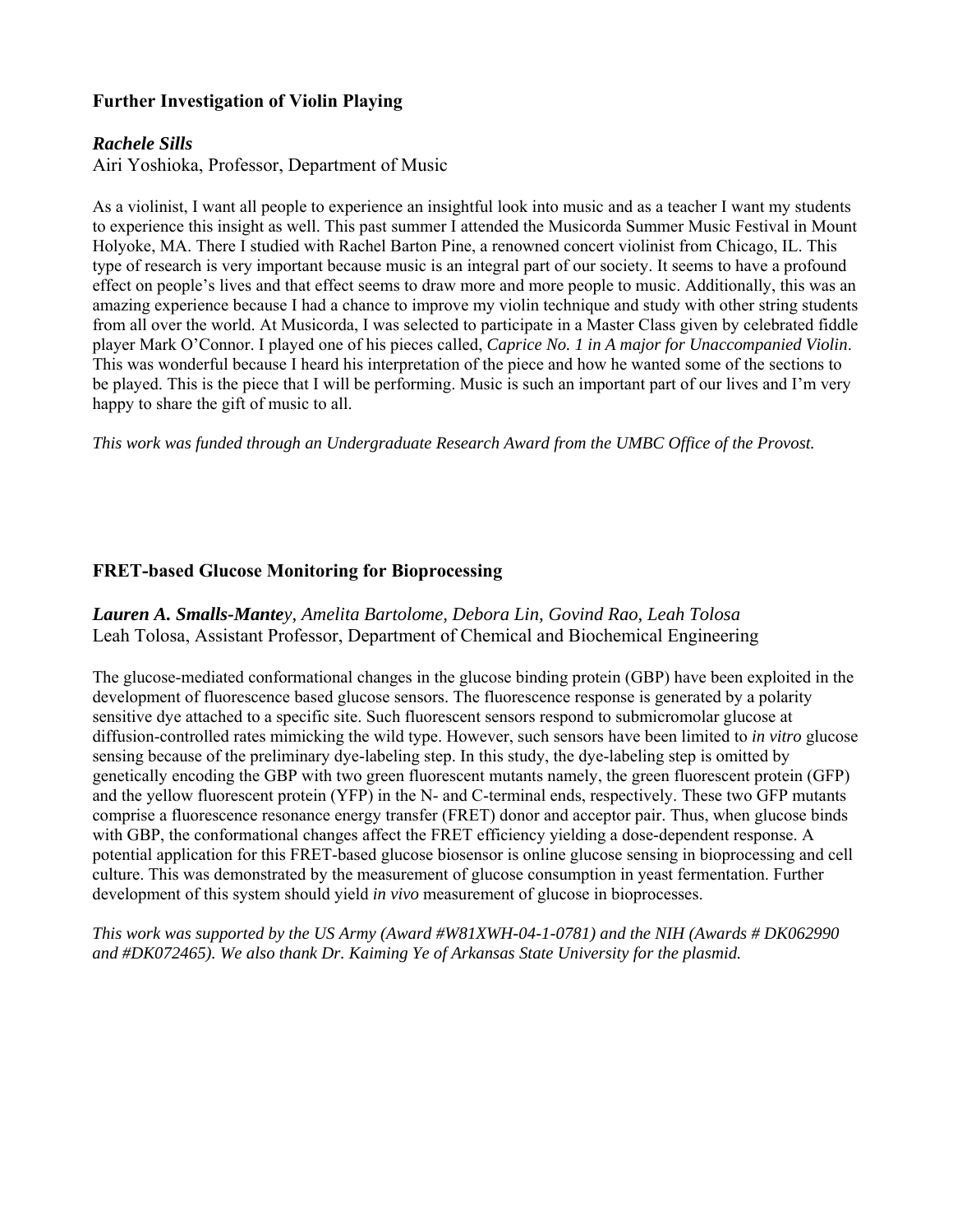# **Composition and Sequence-Dependent Binding of RNA to the Nucleocapsid Protein of Moloney Murine Leukemia Virus**

# *Adjoa R. Smalls-Mantey, Anwesha Dey, Michael F. Summers*

Michael F. Summers, Professor, Department of Chemistry and Biochemistry

Moloney Murine Leukemia Virus (MLV) selectively packages two copies of its full length RNA genome. Packaging specificity is mediated principally by interactions between the nucleocapsid (NC) domain of the assembling Gag polyproteins and a cis-acting segment located in the 5' leader region of the MLV viral genome called the Psi-site. We recently discovered that genome packaging of MLV may be mediated by a riboswitch mechanism in which high affinity NC binding UCUG segments within the Psi-site are sequestered by base pairing in monomeric RNA and become exposed for NC binding upon dimerization. Similar sequences in the down stream region of the Psi-site suggested that additional NC binding sites may exist. Using ITC and NMR, we have identified short RNAs (ACAG, UUUG, and UCCG) that can bind NC with significant affinity  $(K(d)$  = 94-315 nM). Our findings suggest that binding is dependent upon an unpaired guanosine, enhanced in short RNAs containing terminal phosphates, and that the binding affinity can vary by more than one order of magnitude depending on the nature of the three upstream nucleotides. Our findings extend a previously published model for genome recognition, in which the NC domains of assembling Gag molecules interact with multiple  $X(i-3)-X(i-2)-X(i-1)-G(i)$  elements (X is a variable nucleotide) that appear to be preferentially exposed in the dimeric RNA.

*This work was funded in part, by the Howard Hughes Medical Institute Undergraduate Scholars Program at UMBC, the HHMI Foundation, and a MARC U\*STAR grant (NIH GM08663).*

# **Solid and Sweet: The Effect of Orosensory Properties of Food on Satiety in an Animal Model**

# *Elena A. Spieker*

Zoe S. Warwick, Associate Professor, Department of Psychology

Eating behavior consists of episodes or periods of ingestion (meals, snacks) followed by a reduced willingness to consume additional food: this reduced willingness is defined as postprandial satiety. It is repeated cycling of food intake and postprandial satiety that is the behavioral basis of long-term caloric intake and body weight maintenance. The purpose of this study is to investigate factors influencing postprandial satiety. Previous research has focused on testing the differences in satiation between liquid and solid foods in a short-term setting (0-4 hours). Some have concluded solids enhanced satiety to a greater degree than equicaloric liquid preloads while other have found the opposite or been inconclusive altogether. Current research is manipulating both physical state (liquid vs. solid) and taste (sweet vs. plain) to determine possible effects of these food components on postprandial satiety over 24 hours as opposed to a shorter interval. The method used is the suppression test: three-day intake of normal rat food (chow) is measured as baseline. Then a 48-calorie "snack" is given daily for an additional three days, and chow intake measured. The satiety effect of the snack is indicated by the percent suppression of chow intake during the snack phase relative to baseline. It is hypothesized in this study that a liquid snack will produce less satiety than a solid snack, indicated by less suppression of chow intake and higher overall chow consumption. Since sweetness can markedly influence food intake during a meal, it is of interest to determine whether sweetness can also impact satiety. Findings may have relevance for individuals attempting to limit food intake. Based on the properties of the food eaten at a meal it may be possible to enhance postprandial satiety for longer intervals between meals.

*This work was funded through an Undergraduate Research Award from the UMBC Office of the Provost.*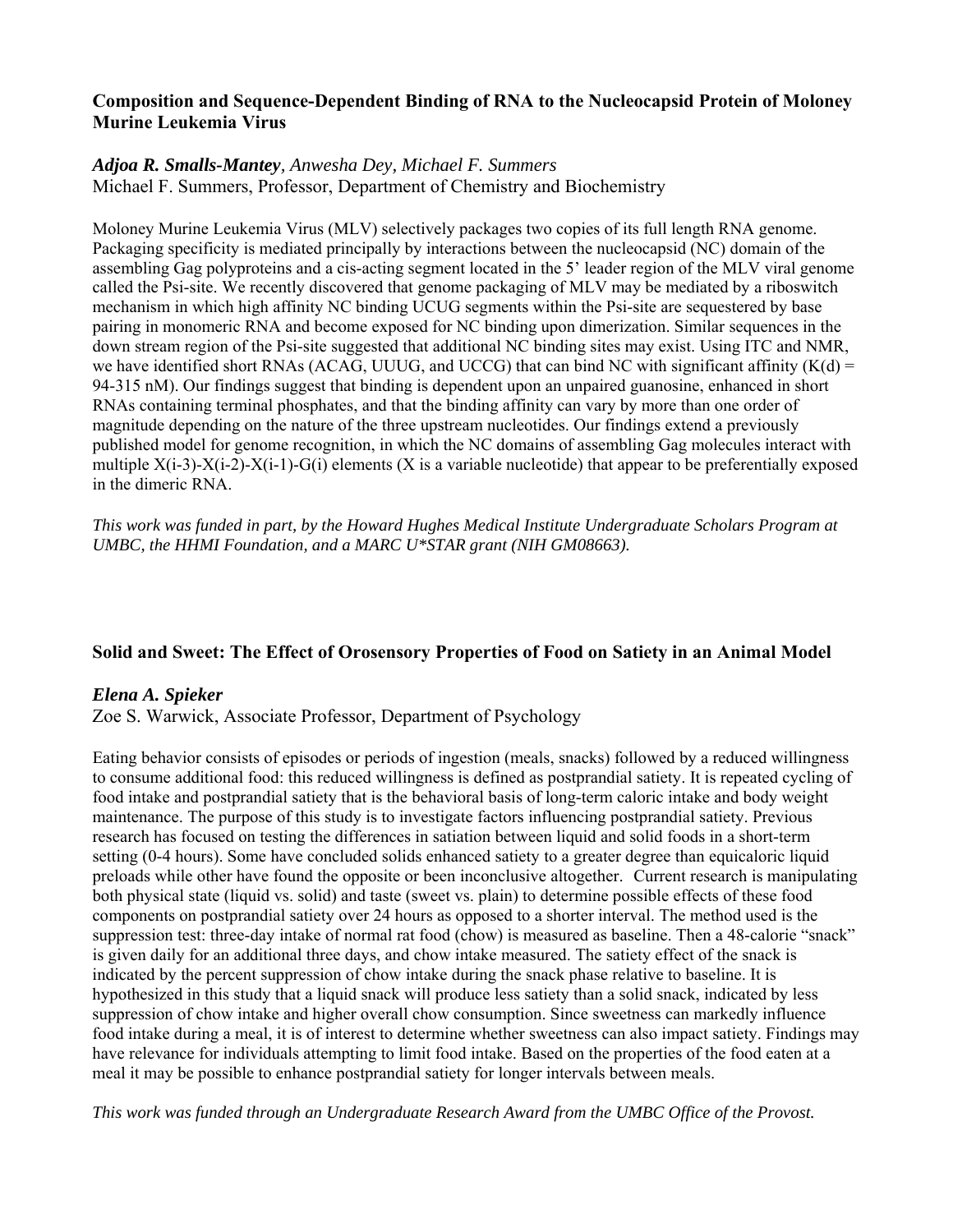# **Post-ischemic Hypothermia in Traumatic Brain Injury**

### *Danielle Stephenson, Yunjian Wang*

Liang Zhu, Associate Professor, Department of Mechanical Engineering

Brain inactivity due to stroke or head injury remains a major cause of death worldwide. Studies suggest that hypothermia has protective effects in reducing the temperature of brain tissue for head injury patients. However, the major problems facing clinicians involve developing a cooling approach, which can be initiated as early as possible to uniformly reduce the temperature of the brain tissue with minimal complications. My research involves developing a cooling device to place on the surface of the common carotid artery in the neck to rapidly induce and maintain hypothermia in the brain tissue. We expected that the cooling cuff would cool the carotid arterial blood by several degrees within a reasonable time frame to be supplied to the brain tissue. *In vivo* animal experiments have been performed on rats using a prototype of this device. Temperature at the surface of the device was controlled at  $12^{\circ}$  C or  $18^{\circ}$  C, depending on the temperature of the water circulating inside the device and the pump speed. Based on the measured temperatures inside the rat brain tissue, the device was effective in fast inducing a 3° C to 5°C decrease in temperature of the brain tissue.

*This work was funded, in part, by UMBC through the NIH National Research Service Award GM 08663 to the Minority Access to Research Careers (MARC) Undergraduate Student Training in Academic Research (U\*STAR) Program* at *UMBC.*

# **Synthesis of Platinum-Based Nucleic Acid-Protein Crosslinkers**

#### *Steven F. Stone, Qingrong Zhang*

Daniele Fabris, Associate Professor, Department of Chemistry and Biochemistry

Protein-nucleic acid interactions play a crucial role in the packaging of genomic RNA in human immunodeficiency virus type 1 (HIV-1). The process involves the formation of a complex between a nucleocapsid (NC) protein and a highly conserved RNA region, Ψ-RNA. A complete structural elucidation of this complex requires the identification of the points of contact between its components.

This report describes the synthesis, purification, and characterization of platinum-imino ether compounds to be utilized as Mass Spectrometry 3D (MS3D) structural probes. NMR and electrospray ionization-Fourier transform mass spectrometry (ESI-FTMS) were employed whenever possible to analyze reaction mixtures and optimize/troubleshoot the different steps of the synthesis. ESI-FTMS was also applied to characterize the stable adducts formed by treating model oligonucleotide and peptide substrates with the synthetic platinum-imino ethers. In addition, we have initiated the synthesis of similar platinum-based reagents, which incorporate different spacers between the reactive functional groups. For example, a series of bis-platinum compounds are being synthesized with diamines of different chain lengths. This novel type of crosslinking reagents will allow us to probe protein/nucleic acids functional groups, which are located at different distances from each other in the folded substrates.

#### *This work was funded, in part, through an Undergraduate Research Award from the UMBC Office of the Provost and by the NIH (R01-GM643208 to D.F.).*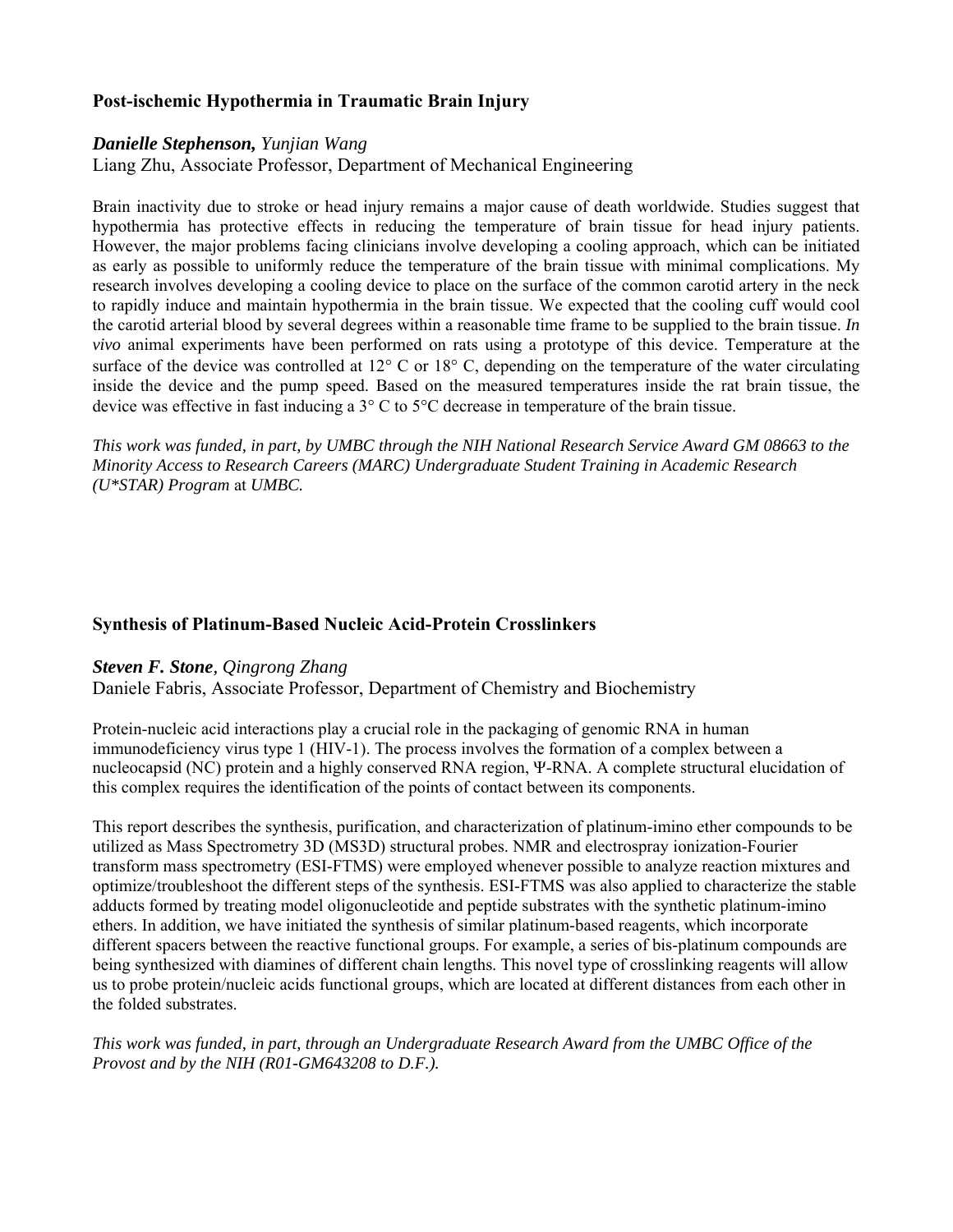# **Capsid and p12 Interactions during Maturation of Murine Leukemia Virus**

*Sherika Sylvester, Nguyen Nguyen, Khadijatou Njimoluh, Nerg Achirimofor, Sampson Kyere*  Michael Summers, Professor, Chemistry and Biochemistry Department

The assembly of the murine leukemia virus (MLV) is mediated by the Gag polyprotein, an intrinsic characteristic of retroviruses such as HIV-1, and is responsible for the general packaging and maturation of the virus. Located from N-terminus to C-terminus in MLV Gag are the independently folded domains: matrix (MA), p12, capsid (CA), and nucleocapsid (NC). Previous studies have shown the presence of a strong interaction between the p12 and CA proteins due to noticeable changes in infectious activity when MLV p12 and MLV CA are unable to interact; however, the mechanism by or through which the proteins interact is not clearly understood. By analyzing p12 and CA constructs *in vitro*, the active sites leading to p12 and CA synergy will be identified and used for targets in future drug-binding studies.

Genes encoding for MLV p12 CA were successfully incorporated into the genome of *Escherichia coli*. The isolation of MLV p12 CA followed the induced expression of *E. coli* for the preparation of protein purification and structural analysis. Current efforts are preparing for future nuclear magnetic resonance (NMR), mass spectrometry, and x-ray crystallography studies.

*This work was funded, in part, by UMBC through the NIH National Research Service Award GM 08663 to the Minority Access to Research Careers (MARC) Undergraduate Student Training in Academic Research (U\*STAR) Program* at *UMBC and the Howard Hughes Medical Institute (HHMI).*

# **Structural Basis for Targeting HIV-1 Gag to Assembly Sites on the Plasma Membrane**

*Janet Tai, Jaime Miller*, *Andrew Kim, Ruba H. Ghanam, Jamil S. Saad*  Michael F. Summers, Professor, Professor, Department of Chemistry and Biochemistry

During the late phase of HIV-1 replication, newly synthesized retroviral Gag proteins co-localize at specific cellular membranes, where they assemble and bud to form immature virions. Membrane binding is mediated by the matrix (MA) domain of Gag, a 132-residue polypeptide containing an N-terminal myristyl group that can adopt sequestered and exposed conformations. Although exposure is known to promote membrane binding, the mechanism by which Gag is targeted to specific membranes has yet to be established. Recent studies have shown that phosphatidylinositol-(4,5)-bisphosphate ( $PI(4,5)P_2$ ), a factor that regulates localization of cellular proteins to the plasma membrane (PM), also regulates Gag localization and assembly. Here we show that  $P1(4,5)P_2$  binds directly to HIV-1 MA, inducing a conformational change that triggers myristate exposure. Structural studies reveal an unexpected binding mode, in which the inositol head group and one of the fatty acid chains bind to a hydrophobic cleft, and the remaining fatty acid and exposed myristyl group bracket a conserved basic surface patch previously implicated in membrane binding. Our findings indicate that  $PI(4,5)P<sub>2</sub>$ acts as both a trigger of the myristyl switch and as a membrane anchor, and suggest a structure-based mechanism for the specific targeting of HIV-1 Gag to membrane rafts enriched in  $PI(4,5)P<sub>2</sub>$ .

*This work was funded, in part, by UMBC through the NIH National Research Service Award GM 08663 to the Minority Access to Research Careers (MARC) Undergraduate Student Training in Academic Research (U\*STAR) Program* at *UMBC.*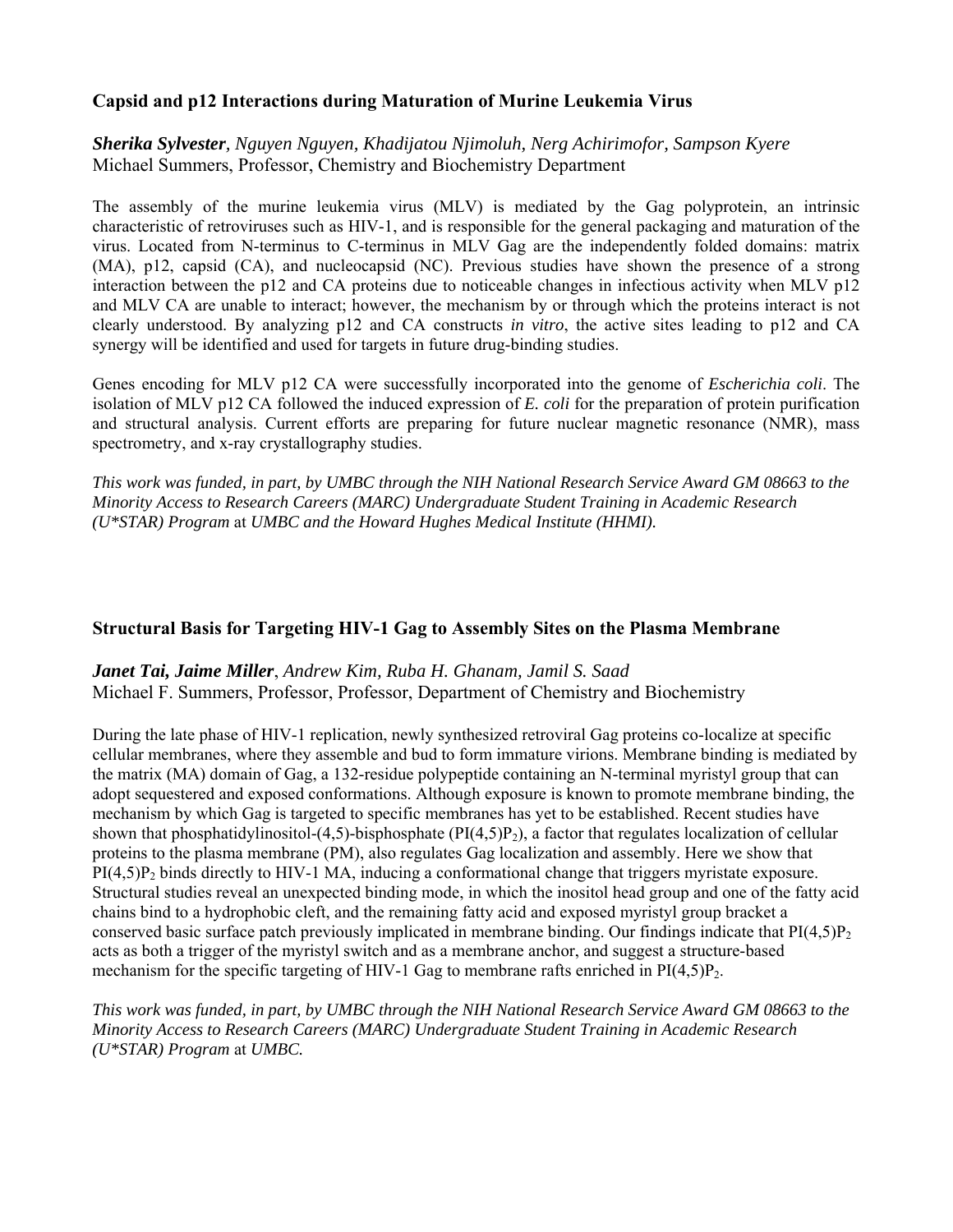# **Structural Characterization of Myristoylated SIV Matrix Protein**

*Kenneth P. Tai, Michael J. Spliedt, Kalola J. Andrews, Michael F. Summers*  Michael Summers, Professor, Department of Chemistry and Biochemistry

The three-dimensional structure of myristoylated Simian Immunodeficiency Virus (SIV) Matrix (MA) protein and its role in the assembly and budding of retrovirus particles have yet to be determined. How myristoylated SIV MA functions inside an infected cell expands the scientific knowledge of how different retroviruses behave. Plasmids coding for myristoylated and unmyristoylated isoforms of SIV MA were induced to express protein in *E. coli* cells. The cells were then lysed and the protein purified through His-tag/cobalt resin purification and FPLC. Concentrated protein (0.6-1.2 mM) was used for nuclear magnetic resonance (NMR) studies. Our work aims to show that unlike HIV-1, SIV MA does not depend on a concentration driven myristoyl switch mechanism. This is supported by simple two-dimensional NMR data (HSQCs) that shows that the myristate group remains sequestered within the structure even upon concentration of the myristoylated protein. Several additional multi-resonance NMR experiments [HSQC-NOESY, TOCSY, HNCA, HN(CO)CA, CNNOE] have been collected for the determination of the three-dimensional structure of SIV MA and myristoylated SIV MA. Future experiments include titrating myristoylated SIV MA with phosphatidylinositol-2-phosphate, a plasma membrane associated cofactor that may drive myristate exposure.

*This work was funded, in part, by NSF Grant DEB-0349856.* 

# **Mechanochemical Synthesis of Organometallic Complexes**

#### *Linda M. Thompson*

Laszlo Takacs, Associate Professor, Department of Physics

Research was conducted to see if mechanochemical synthesis could be used to prepare ferrocene from dicyclopentadiene and iron (III) chloride. Ferrocene and its derivatives have many uses such as anti-knock agents and cancer drugs. A typical organic synthesis involves boiling the reagents together for a given amount of time. In a mechanochemical process, energy is delivered to the reactants mechanically rather than thermally; therefore the synthesis of molecules that do not form by conventional organic methods may be possible. Mechanochemical processes are usually carried out through a process called ball milling, which shakes the chemical reagents with several metal balls in a sealed vial. Preliminary results indicate that ball milling has induced a chemical change and identification of the product is ongoing. Future steps include identification of a possible mechanism, synthesis of derivatives and optimizing the procedure.

*This work was funded through an Undergraduate Research Award from the UMBC Office of the Provost.*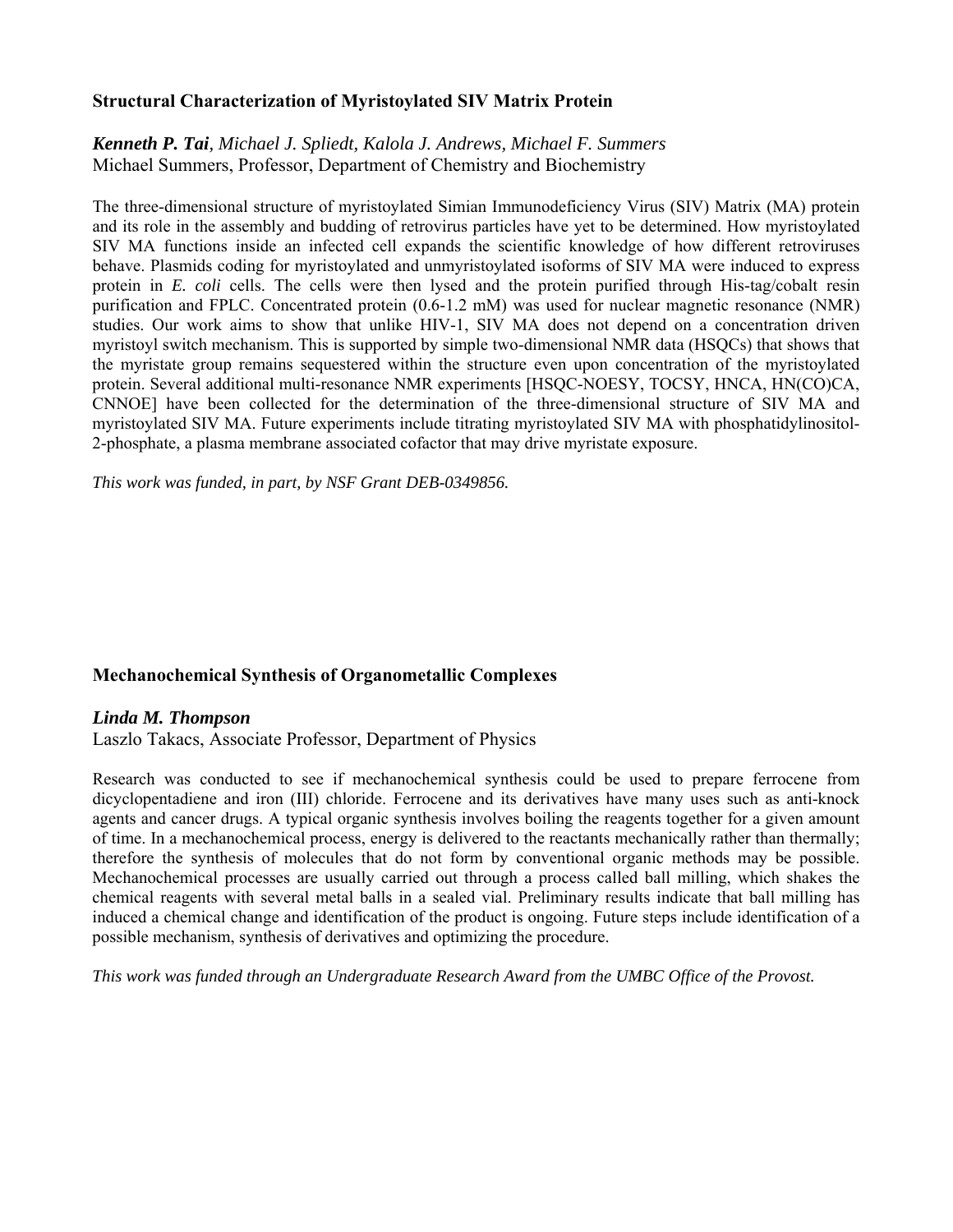# **Identification of Genes Affecting Fecundity in** *Drosophila*

## *Ivana A. Todorova,* Jeff W. Leips

Jeff W. Leips, Assistant Professor, Department of Biological Sciences

The aim of this project is to identify genes that produce variation in fecundity, the number of eggs laid by females, using the fruit fly, *Drosophila melanogaster*. Evolution by natural selection requires heritable genetic variation in fitness. One of the most important components of fitness is fecundity as this trait sets the baseline number of offspring that can be left to the next generation. Presently, nothing is known about the genes that produce natural variation in this trait. Previous experiments identified a large region on the second chromosome that produced variation in fecundity. We used fine-scaled genetic mapping to narrow down the region of interest to identify candidate genes that may be responsible for producing this variation. We chose candidate genes by scanning the annotated *Drosophila* genome in this region and picking genes with the potential to affect fecundity. We used quantitative complementation tests to investigate the influence of genetic variation in two genes, *cactus* and v*asa*, on fecundity. Our results will shed light on whether or not these genes produce variation in fecundity and will allow future studies to explore the factors that may be responsible for maintaining genetic variation in this trait in natural populations.

*This work was supported in part by NSF Grant DEB-0349856.* 

### **Video Game Development: Scarred Steel**

#### **UMBC Game Development Club**

 **President/Programmer:** *Eric Jordan* **Programming:** *Charles Bushong, Andrew Hunt, James Lee, Craig Lewis* **Mercury 3D Engine Programming:** *Josh Allen, Charles Lohr* **Web Design:** *Daniel Mirchandani* **Art:** *Chris Conley, Arthur Gould, Robert Jones, Marcus Lepage, Patrick McNeely, Adam Petrone, Kiran Sudhakara*  **Sound Effects:** *George Aninwene II, Kenny Trimmer*

Penny Rheingans, Associate Professor, Department of Computer Science and Electrical Engineering

Project Scarred Steel has brought together students from a variety of science and art-related backgrounds who shared a single purpose: the creation of a computer game. This endeavor embodied both creativity and technical achievement. Our artists were challenged with 3D modeling, computer animation and texturing. Meanwhile our programmers had the daunting task of coding a 3D game complete with online capabilities. Together the members of the UMBC Game Developer's Club have built teamwork, learned a trade and created an exiting new game.

In this game mechanized gladiators battle for dominance in breathtaking vistas. Armed to the teeth with cutting edge technology, these goliaths show no mercy in the heat of battle, engaging in both melee and ranged combat amongst fully destructible 3-Dimensional environments. Players are allowed to customize the weapons, armament, and exterior of their mechs. In online multiplayer mode up to eight players can join in the fray.

Also on display at the Game Developer's table will be the Mercury 3D engine created by some of the club members interested in 3D engine design.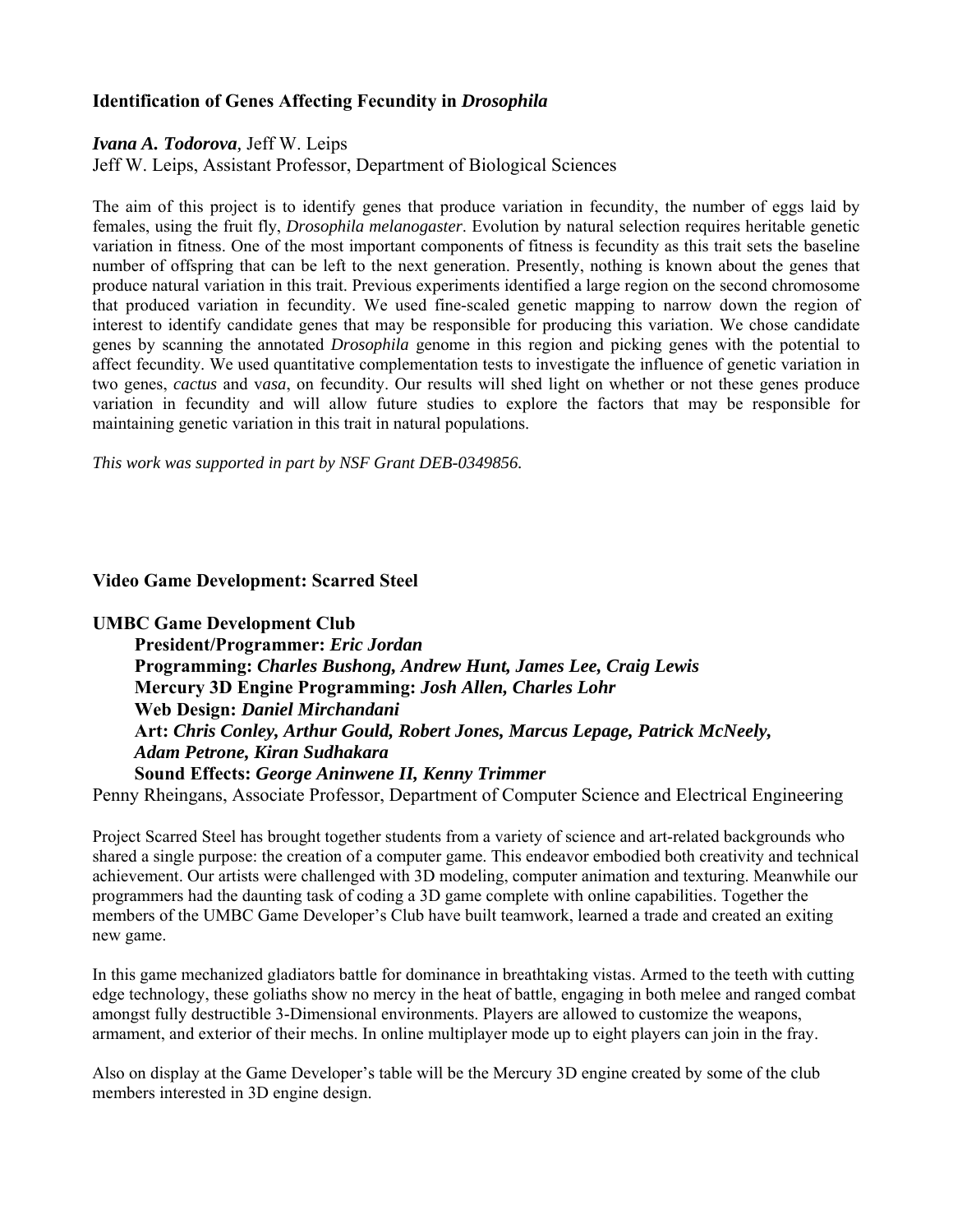# **Implications of Transgenic Corn Cultivation on the Ecology of Agricultural Streams**

# *Lie`Ann T. Van-Tull*

Christopher Swan, Assistant Professor, Department of Geography and Environmental Systems

Corn is a common transgenic crop made by introducing a gene that codes for a toxic protein from bacterium, *Bacillus thuringiensis,* into corn DNA. With the use of transgenic crops on the rise, research is being done to consider its environmental effects on non-target taxa. Stream ecosystems occupy topographic low points in the landscape and thus are affected by agricultural land use, including Bt hybrids. In streams, the main energy source is from terrestrial organic detritus, mostly in the form of dead leaves and wood, delivered via wind or natural leaf fall. Given insect larvae are critical to the transformation of energy from detritus to higher trophic levels, the implications of detritus containing advanced pesticides like Bt may be substantial. Experiments were designed to reveal the effect of Bt vs. non-Bt leaf litter from corn in a stream ecosystem. The experiment found that decay rates were lower with Bt present but differ with site and type of Bt present. It was also shown that consumption rates and shredder colonization rates differed.

*This work was funded, in part, by UMBC through the NIH National Research Service Award GM 08663 to the Minority Access to Research Careers (MARC) Undergraduate Student Training in Academic Research (U\*STAR) Program* at *UMBC.* 

# **Genetic Analysis of the** *Saccharomyces ceresisiae* **Ribosomal Protein L17**

#### *Sabrina Walborn*

Janice Zengel, Research Scientist, Department of Biological Sciences Lasse Lindahl, Professor, Department of Biological Sciences

Genetic analysis is being used to determine the role of the *Saccharomyces cerevisiae* (yeast) ribosomal protein L17. A part of this protein is thought to form part of the lining of the peptide exit tunnel, through which newly synthesized proteins exit the ribosome. This location would make L17 a candidate for affecting ribosomal protein synthesis and antibiotic resistance. Without ribosomal protein synthesis, all living cells would die, and antibiotic resistance has been growing among many organisms, making these research topics applicable to our everyday lives. To study the role L17 plays in these processes in yeast, we will mutate the part of the protein that lines the peptide exit tunnel and characterize the effects of these changes on ribosome structure and function. Since *S. cerevisiae* contains duplicate genes, RPL17A and RPL17B, encoding the L17 protein, a new strain of yeast has to be constructed that contains only one copy of the L17 gene in which we can introduce mutations. We are in the process of creating this strain, and once completed, hope to be able to learn more about the function and important structural regions of the L17 protein.

*This work was funded through an Undergraduate Research Award from the UMBC Office of the Provost.*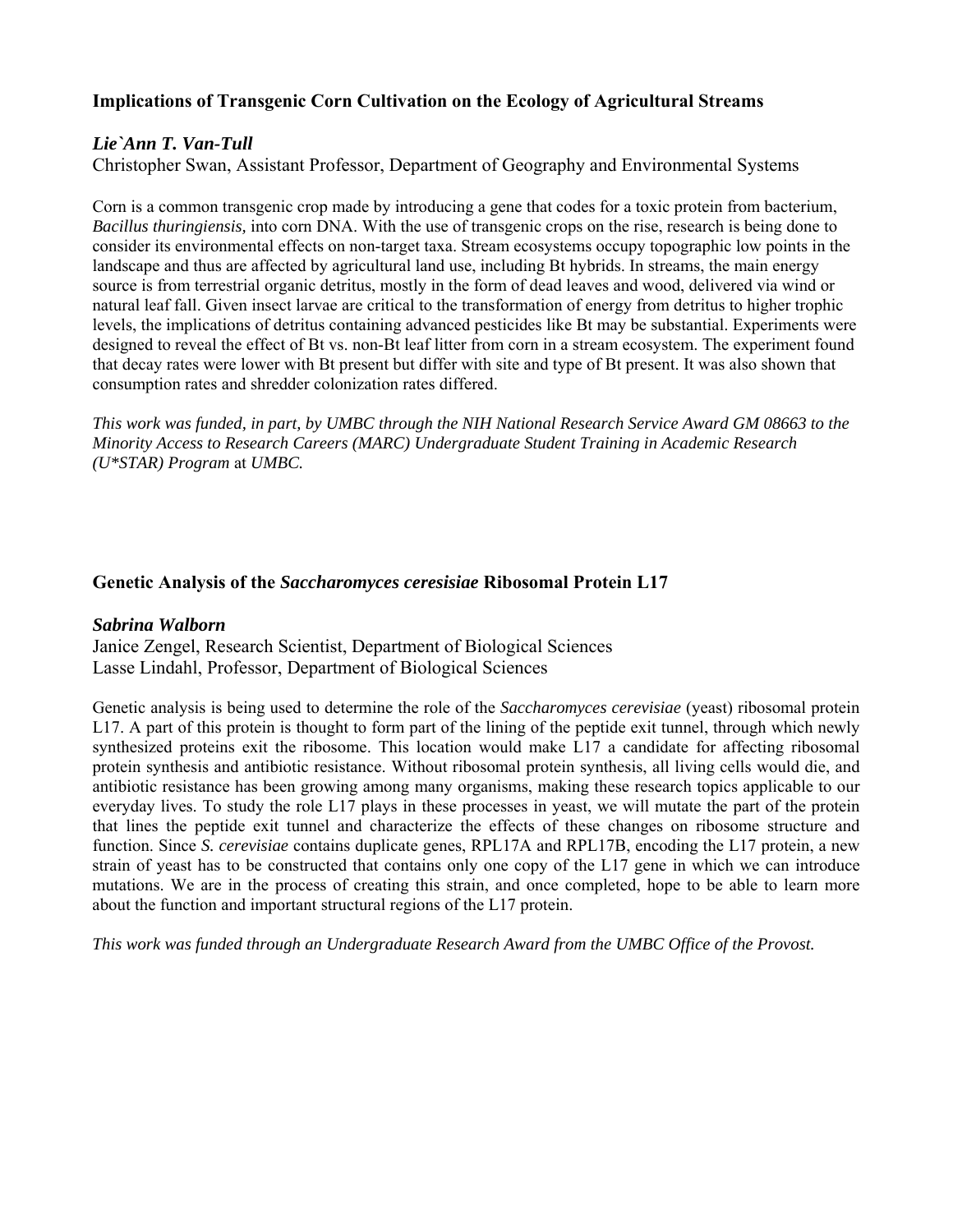# **The Importance of Role Model Influence on Goal Achievement among Kenyan Women**

#### *Wambui Wamae-Kamiru*

Leslie Morgan, Professor, Department of Sociology and Anthropology Mikhel Kushner, Director, Women's Center

A trip to Kenya over Summer 2005 became a journey through self-discovery.

The research conducted compares and contrasts Kenyan women's expectations for themselves and each other and how each woman defines success, respect and leadership. Overall, 30 Kenyan women were interviewed, 22 individually and 8 through a focus group discussion. The 30 women were divided into three age and achievement groups: Nine mature women (ages 60+) with continued personal success, 13 publicly influential women (ages 26 - 60), and eight young women (ages  $19-25$ ), who are starting educational, family and career paths. The interviews were video recorded with two audio taped only, at the request of the participants.

The analysis assesses the importance of mentors and role models in shaping the women's attitudes and ambitions, I asked the influential women about their life histories, obstacles and achievements. The mature women provided a historical aspect of the research and context to understand change in the role and status of women. The young women provided the discussion of future goals and how they were working to achieve them. Current results will be presented as a website/blog, research paper and a short video diary.

*Honors College Summer Special Session and Research Scholarship 2005, McNair Scholar Program.* 

# **Stratified Pluralism**

# *John W. Weller*

#### Richard L. Wilson, Lecturer, Department of Philosophy

The focus of the paper is to propose a new theory of ethical pluralism, in other words, a theory which merges different kinds of ethical theory ("Stratified Pluralism"), which attempts to explain the differing views of the three main branches of ethical theory (*Virtue Ethics*—value-based, *Deontology*—duty-based, and, *Consequentialism*—action-based) by showing that ethical reasoning works in separate stages, and that each type of ethics is focused mainly on only one of these, and that we must take each one of them into account in reference to every action when considering morality in a given situation. I refer to specific problems with each branch of theory and show how they can be avoided with the proper normative cross-application of the other two, as well as inherent problems which are better solved by eliminating mechanics in each branch that are better handled by one or both of the other two. I conclude that rather than trying to decide between the three and considering them in isolation (as is standard practice), we must find the proper balanced application of all, and that rather than leading to moral relativism (the view that morality itself has no absolute basis) or subjectivity on the level of theory and/or practice, the resulting product clarifies many issues that have been of much debate.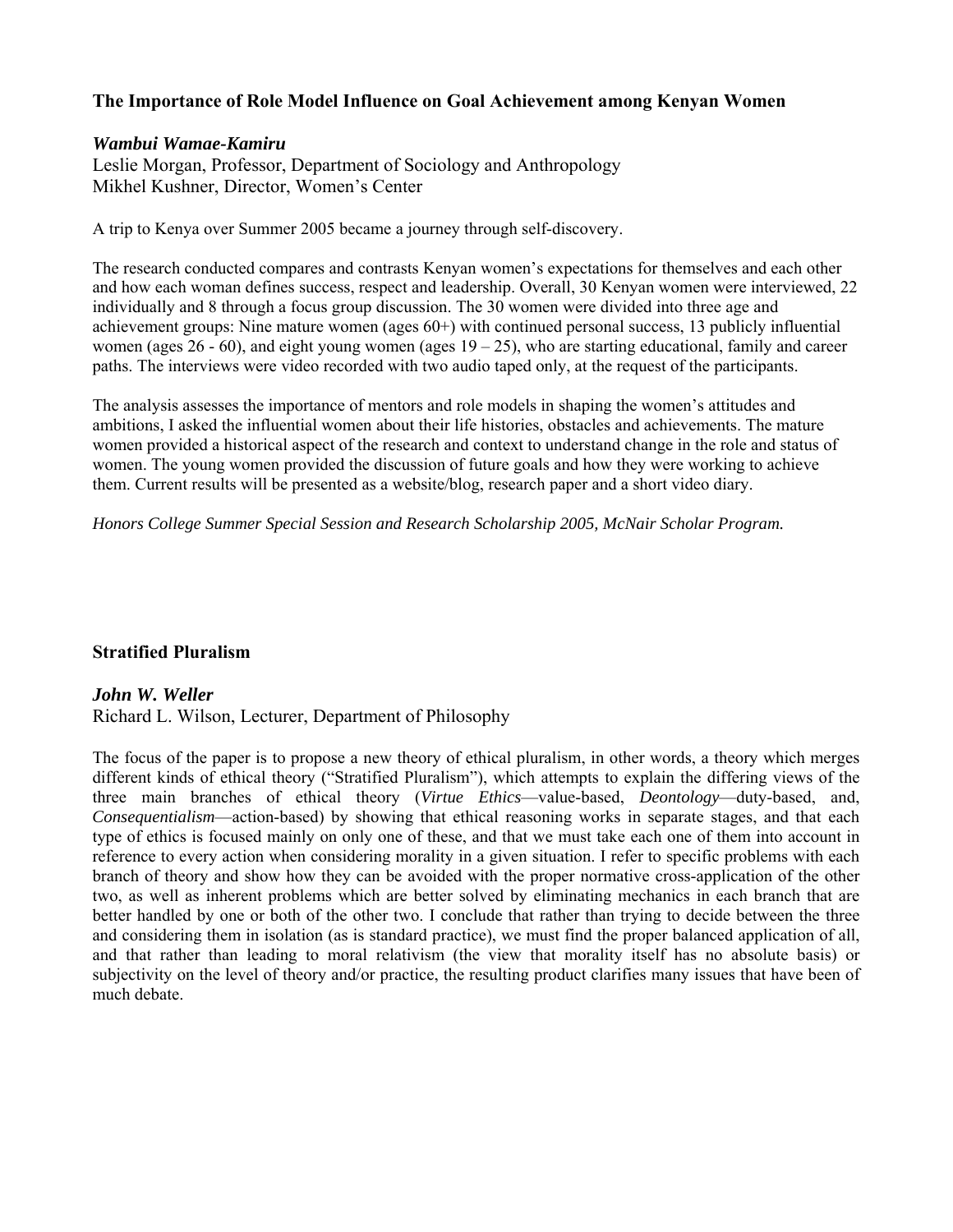# **The Effects of Videogame Experience on Virtual Reality Distraction**

#### *Jessica Wentling, Joseph Keller, Cyrus Mistry, Monica Jimeno, Lindsay K. Dillinger, Claire E. Sonntag*

Lynnda M. Dahlquist, Professor, Department of Psychology

The impact of previous videogame experience on distraction techniques used to increase a child's pain tolerance was examined. Pain tolerance was defined as the number of seconds the child was able to keep his or her hand submerged in water maintained at five degrees Celsius. Thirty-one children (48% male, 52% female) between the ages of six and fourteen were sampled from a larger study involving virtual reality distraction and its effect on pain tolerance. Parents recalled and documented their child's frequency of videogame play over the prior week. Children were randomly assigned one or two baseline evaluations to control for habituation effects. A subsequent measurement of pain tolerance was taken while the child was actively engaged in videogame play with the aid of a head-mounted display (HMD). Children who were actively engaged by the videogame demonstrated improved pain tolerance (Baseline: M=31.90sec. SD=41.75sec.; HMD: M=49.92sec. SD=66.75sec.). There was, however, no significant difference in pain tolerance between groups of "high" and "low" videogame-experienced children regarding the degree of pain tolerance improvement  $(F(1,28)=0.058$ , p>.05) during the distraction intervention. Findings validate using videogames for distraction regardless of the child's past experience with videogames.

*Funding provided by the Believe in Tomorrow Foundation and the NIH.* 

# **The Effect of Species Leaf Litter on Tri-trophic Interactions in a Detritus-based Stream Ecosystem**

#### *Ryann A. Williams, Christopher Swan*

Christopher Swan, Assistant Professor, Department of Geography and Environmental Systems

Little is known about the predator-prey interactions within naturally-occurring leaf litter assemblages where stream insects occur and consume leaf material. Therefore, I manipulated the types of leaf species that detritivores have access to and the presence and absence of insect predators. Cylindrical chambers were filled with commonly found tree species and predators: Red Oak, Red Maple, or a mixture of the two, and crossed with a perlid or ptero, either already added or prevented from entering, using different mesh sizes. A total of 126 chambers were set out in Fishing Creek, in Frederick, Maryland for a total of 5 weeks. Once the chambers are taken out of the stream, the insects and the leaves remaining will be separated. Leaf mass loss with be determined, in addition to the number of insects colonizing the chambers. The results of this work will demonstrate how predation on aquatic detritivores can alter the decay rate of different species of leaf litter and understanding how the loss of streamside tree species can alter trophic interaction in aquatic food webs.

*This work was funded, in part, by UMBC through the NIH National Research Service Award GM 08663 to the Minority Access to Research Careers (MARC) Undergraduate Student Training in Academic Research (U\*STAR) Program* at *UMBC.*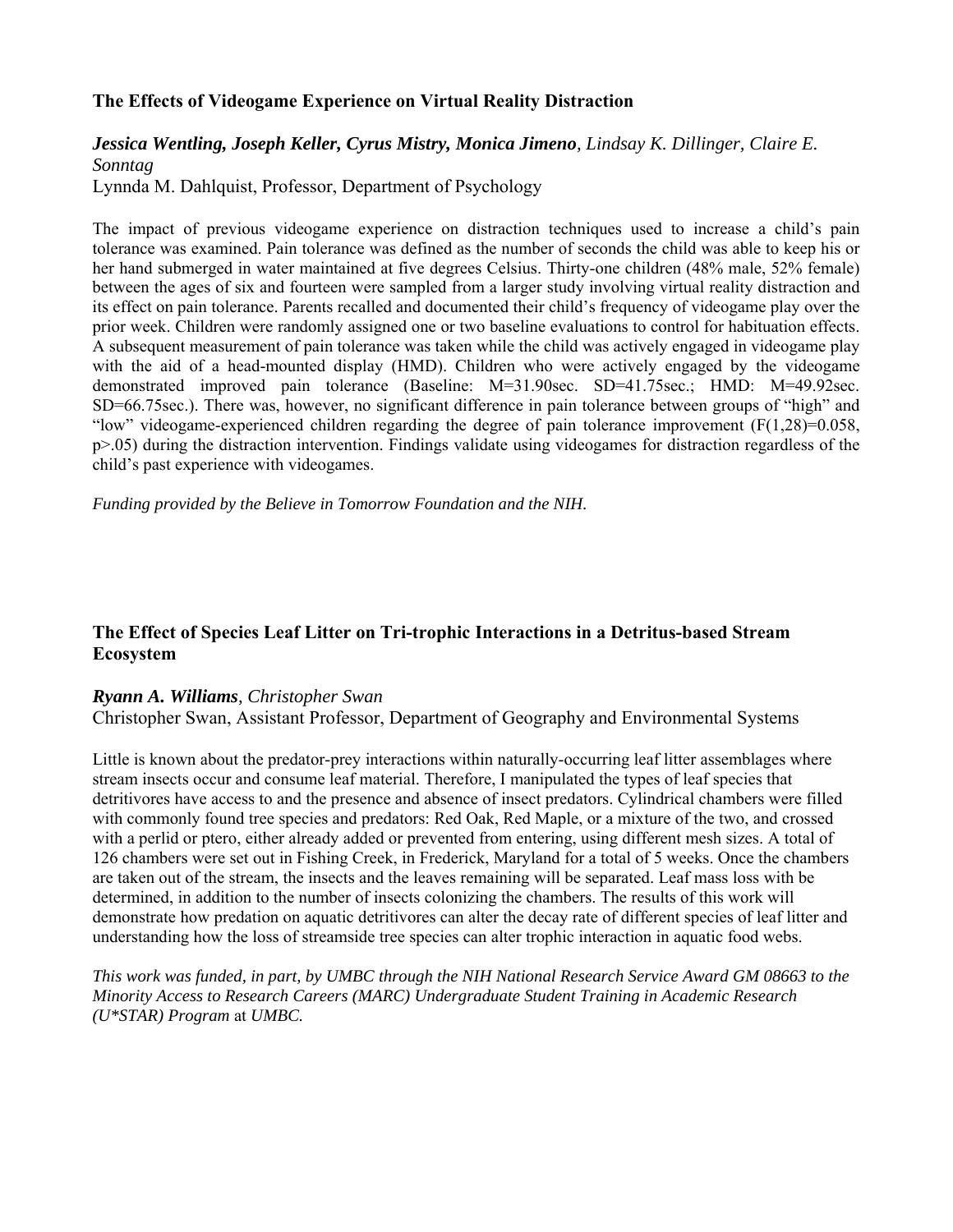# **Developing an Effective, Inexpensive Autonomous Ground Vehicle**

## *S. Andrew Wilson*

David J. Bourner, Professor, Department of Computer Science and Electrical Engineering

This research attempts to show that effective autonomous ground vehicles such as those seen in DARPA's "Grand Challenge" can be designed and built inexpensively. The estimated cost to build the 2005 Grand Challenge winner was \$500,000, while the robotic ground vehicle described in this paper was designed for Oakland University's "Intelligent Ground Vehicle Competition" (IGVC), and cost less than \$4,000. The IGVC competition is an event similar to the "Grand Challenge", albeit on a much smaller scale. The ground vehicle uses inexpensive FireWire video cameras, exclusively, and an off-the-shelf laptop computer to detect obstacles rather than high-cost laser range finding systems. While the progress made thus far on this project is significant, there is still work to be done before the robot described can navigate an entire obstacle course independently. When the systems on this ground vehicle are robust enough to handle the IGVC competition with ease, they will be extended in order to create a low cost contender in a competition like the DARPA Grand Challenge.

*This work was funded through an Undergraduate Research Award from the UMBC Office of the Provost, the UMBC Student Government Association, UMBC Computer Science and Electrical Engineering Department, IEEE Baltimore Section, and the UMBC College of Engineering and Information Technology.* 

# **The Syntactic Particle** *i* **in Old Japanese**

#### *Caitlin E. Wychgram*

Steven R. Young, Associate Professor, Department of Modern Languages and Linguistics

In the traditional presentation of Old Japanese grammar, the syntactic particle *i*, which was falling out of use at the time of early texts, functions as a nominative case marker. The vowel difference between free and bound forms of many Japanese words can, according to some scholars, be attributed to the effect of this nominative suffix on the free form. This hypothesized nominative marker *i* would seem to be related then to the Korean subject marker *i.*

However, a newer approach to Old Japanese *i* is to classify it as ergative marker, or perhaps a clitic pronoun attached to an active verb, suggesting a possible relation here to the Altaic pronouns. This dissociation of the marker from nouns could also have had an effect on the bound/free sound change. Given these alternative approaches, I propose to survey the phonetic sections of the Man'youshuu poetry collection for signs of a sound change in the free form of a word, which would be indicative of past coupling with *i*. If these free forms are found in non-active verbal constructions, then *i* cannot be an active case marker and must be treated as a nominative particle.